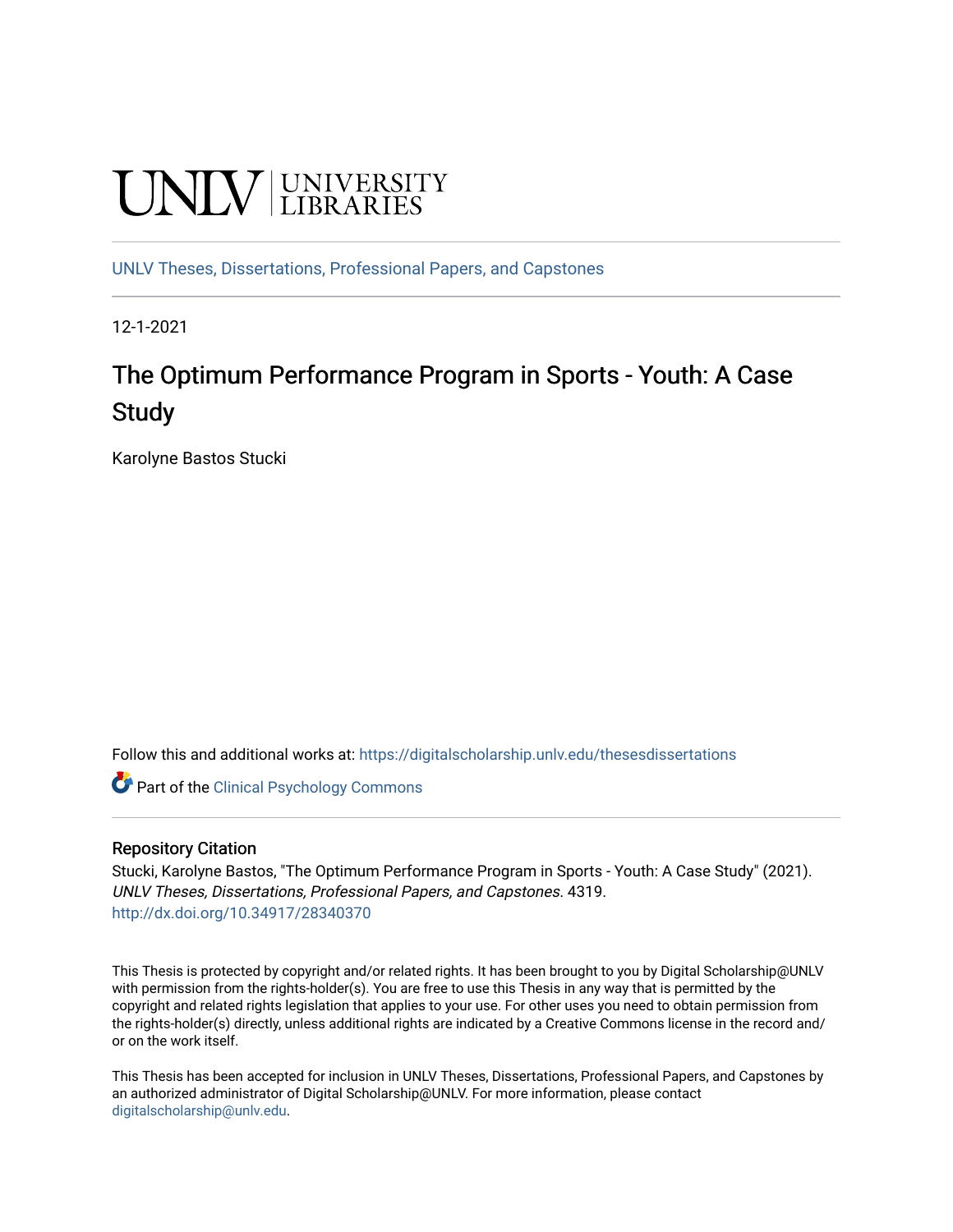#### THE OPTIMUM PERFORMANCE PROGRAM IN SPORTS - YOUTH: A CASE STUDY

By

Karolyne Bastos Stucki

Bachelor of Arts - Psychology University of Nevada, Las Vegas 2018

A thesis submitted in partial fulfillment of the requirements for the

Master of Arts – Clinical Psychology

Department of Psychology College of Liberal Arts The Graduate College

University of Nevada, Las Vegas December 2021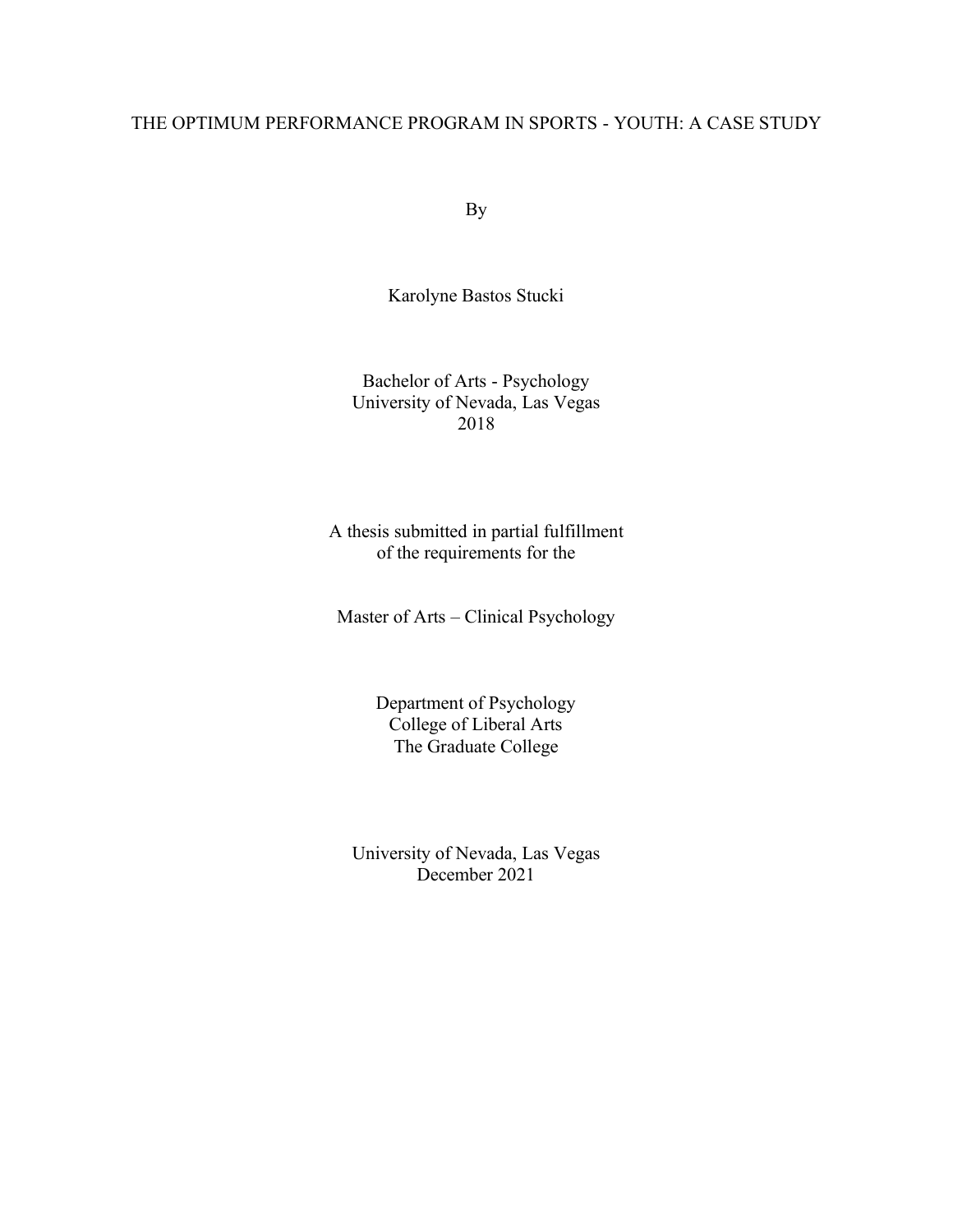

The Graduate College The University of Nevada, Las Vegas

June 28, 2021

This thesis prepared by

Karolyne Bastos Stucki

entitled

The Optimum Performance Program in Sports - Youth: A Case Study

is approved in partial fulfillment of the requirements for the degree of

Master of Arts – Clinical Psychology Department of Psychology

Michelle G. Paul, Ph.D. *Examination Committee Member*

Shane Kraus, Ph.D. *Examination Committee Member*

Jennifer Kawi, Ph.D. *Graduate College Faculty Representative*

Daniel Allen, Ph.D.<br> *Examination Committee Chair*<br> *Vice Provost for Graduate Education & Examination Committee Chair Vice Provost for Graduate Education & Dean of the Graduate College*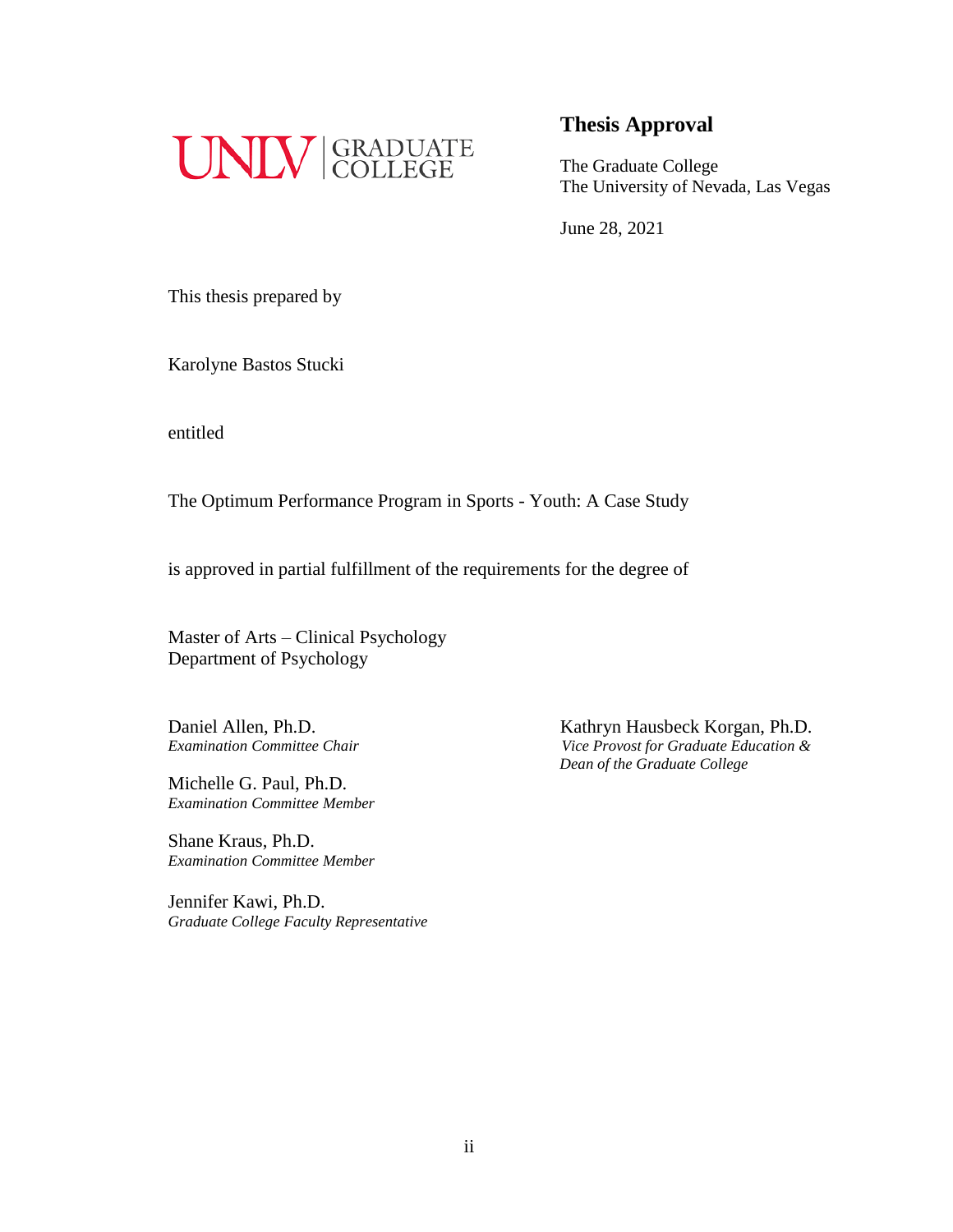#### **Abstract**

Ethnically and racially diverse youth athletes underutilize mental health services, resulting in social and economic costs to society (Gudiño et al., 2008; Snowden & Yamada, 2005). Almost half of all children and adolescents participate in sport, and sport participation is especially common in youth from ethnically and racially diverse neighborhoods (Holt, 2008; NSCH, 2017). Therefore, sport may be an effective strategy to permit diverse youth to receive mental health services. The current case study examines The Optimum Performance Program in Sports (TOPPS; a sport-specific family behavior therapy) in an Asian American youth athlete evidencing Social Anxiety Disorder (DSM-5). A within subjects AB experimental design was used to examine outcomes. Baseline measures were obtained, including severity of psychiatric symptoms, substance use, school attendance; mental health factors affecting sport performance in training, competition and life outside of sports; and specific to family, coaches, teammates and peers, happiness in relationships, relationships affecting sport performance, contributions of significant others to sport performance, and program satisfaction. Evangeline, an alias given to protect her identity, then received the experimental intervention. Protocol checklists were used to standardize intervention implementation. Evangeline completed outcome assessments immediately before and after treatment and at one-month follow-up. It was hypothesized that Evangeline will show improvements in all relevant outcome measures from pre- intervention to post-intervention and maintain these improvements at one-month follow-up. The results will provide preliminary support for an engaging, non-pathologically-focused optimization approach to mental wellness in ethnically and racially diverse youth, reducing health disparities in this population.

iii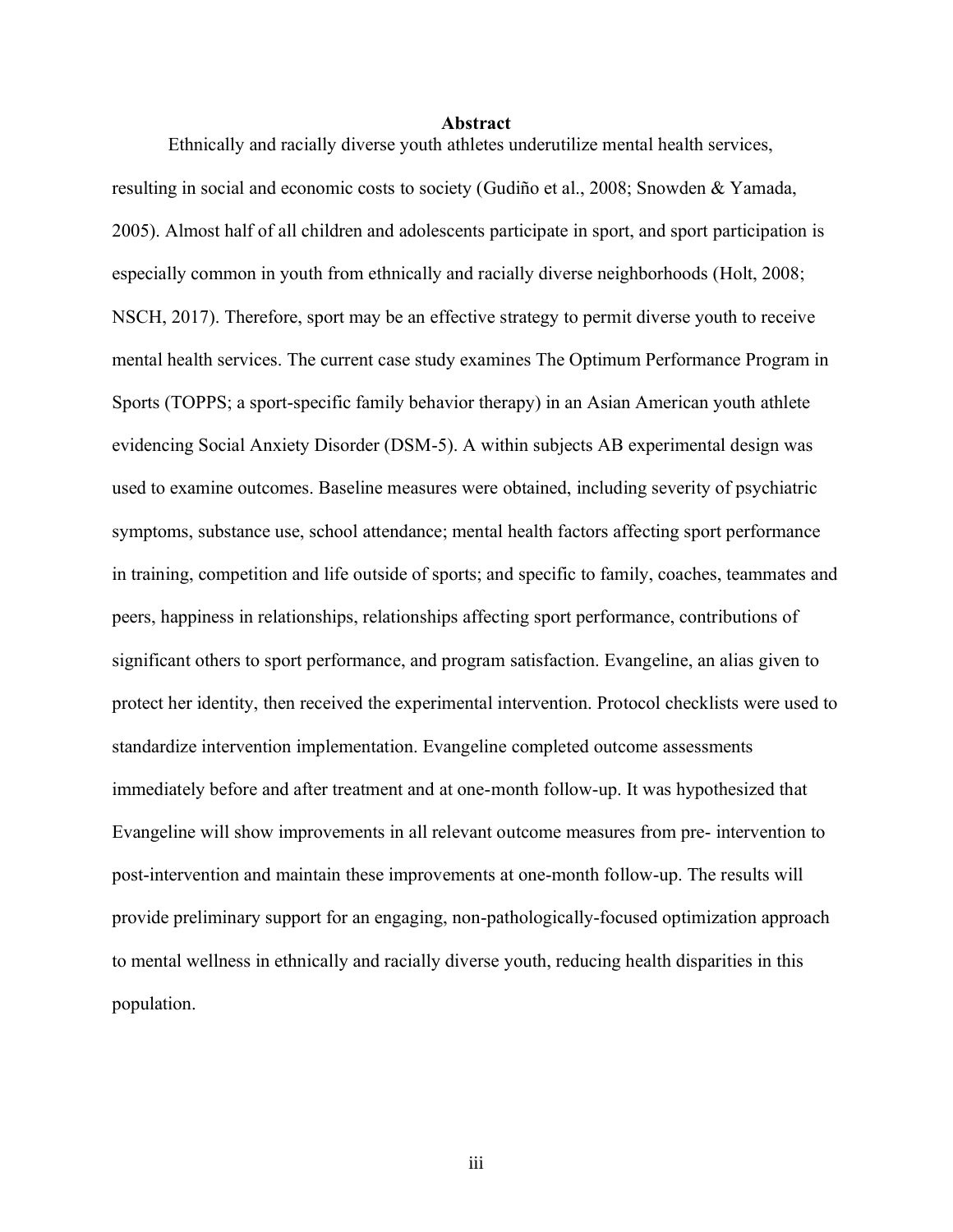### **Table of Contents**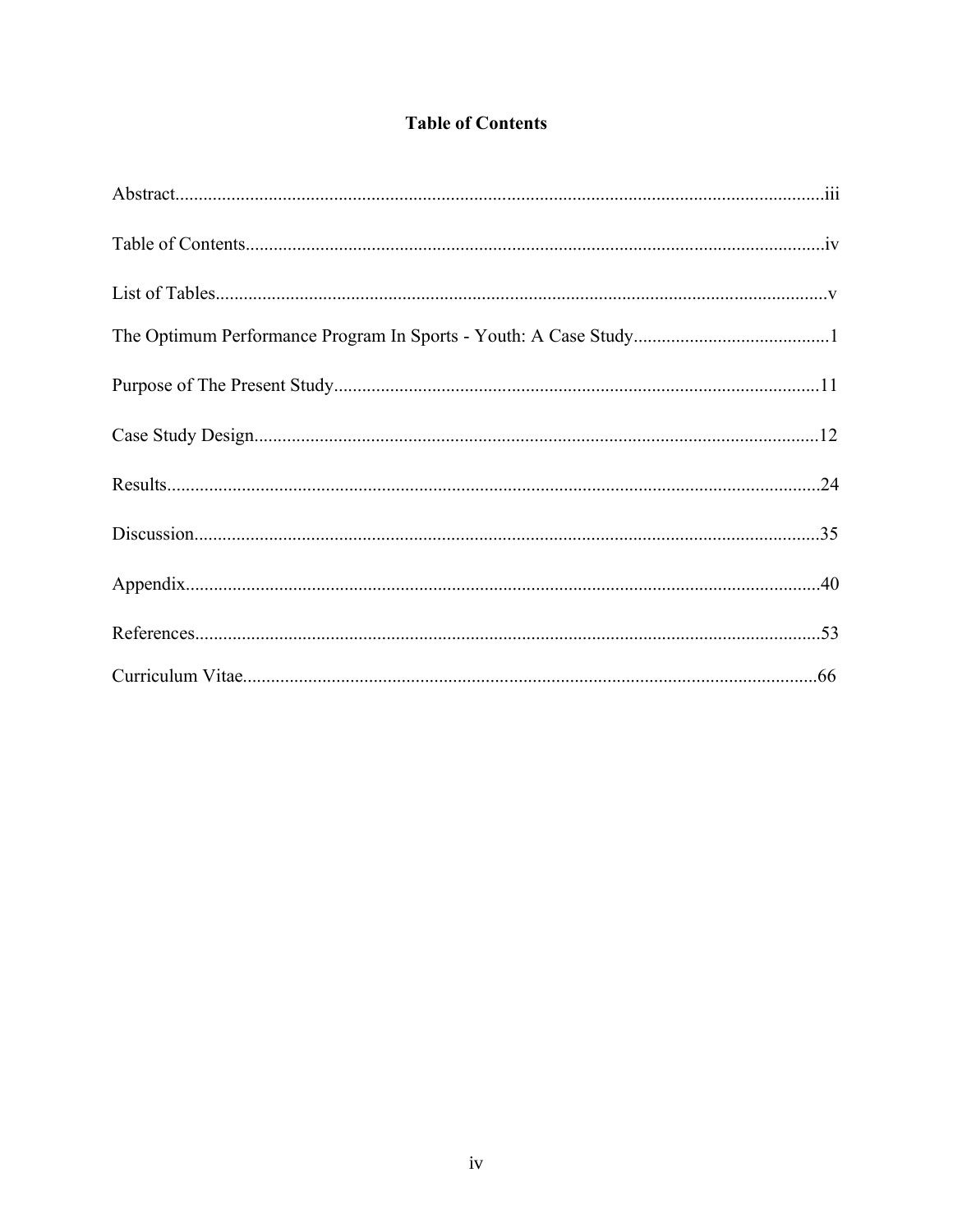### **List of Tables**

| Table 2. Performance Interventions Summary and Modifications for TOPPSY (modified from                                                                                                                   |
|----------------------------------------------------------------------------------------------------------------------------------------------------------------------------------------------------------|
| Table 3. Pre, Post, and 1-Month Follow-up Results for Mental Health Outcome Measures45                                                                                                                   |
| Table 4. Pre, Post, and 1-Month Follow-up Results for Sport Relevant Outcome Measures47                                                                                                                  |
| Table 5. Pre, Post, and 1-Month Follow-up Results for Relationship Outcome Measures49                                                                                                                    |
|                                                                                                                                                                                                          |
| Table 7. Social Anxiety Disorder Diagnostic Statistical Manual of Mental Disorders, 5 <sup>th</sup> Edition<br>diagnostic criteria for social anxiety disorder at Pre, Post, and Follow up Assessments52 |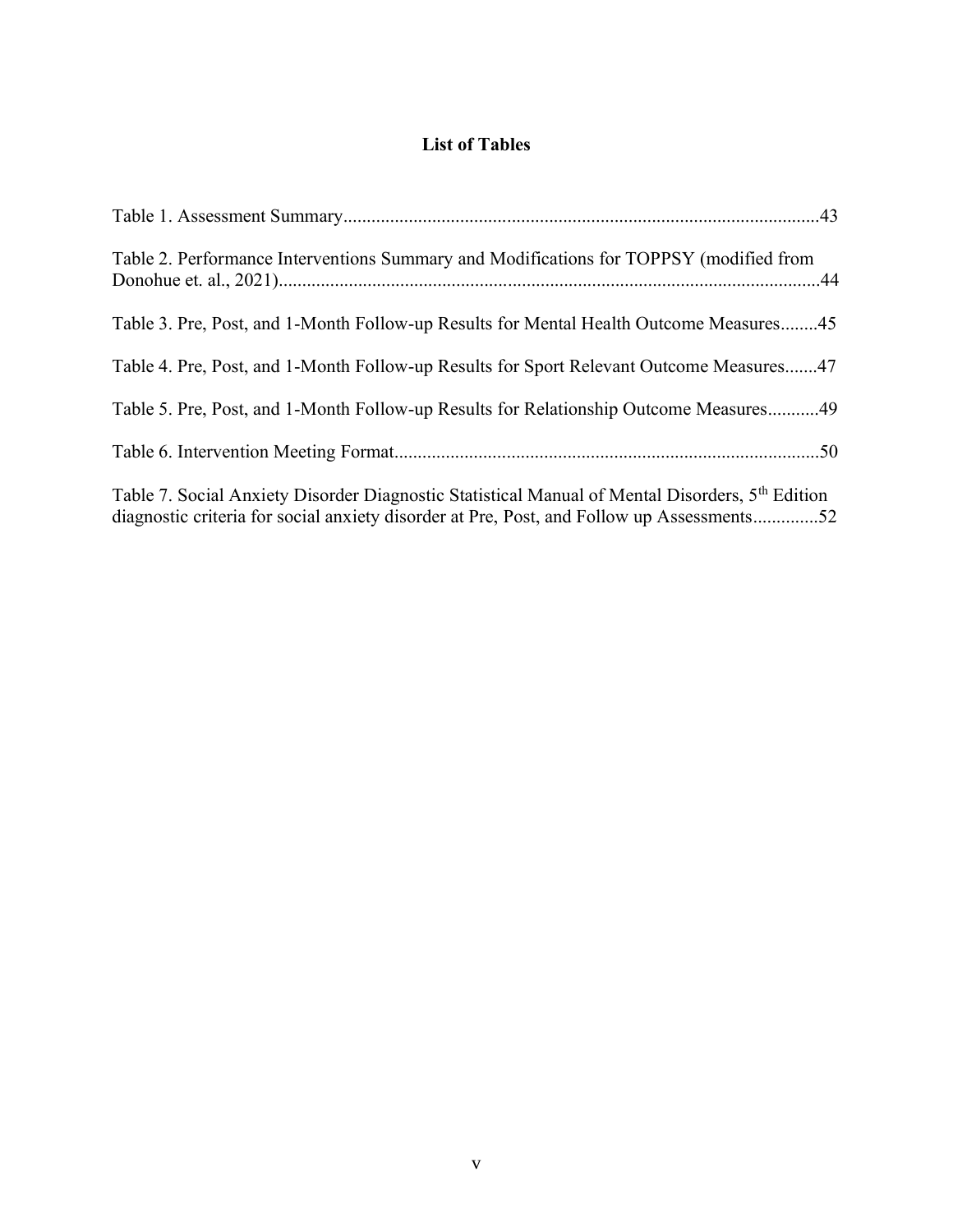#### **The Optimum Performance Program In Sports - Youth: A Case Study**

About half of all Americans will experience a mental health disorder in their lifetime, with the onset of these disorders typically occurring during childhood or adolescence (Whitney & Peterson, 2019; Cree et. al. 2018). Notably, 1 in 6 of all children and adolescents in the United States will experience a mental health disorder (Whitney & Peterson, 2019; Cree et. al. 2018); most often substance use, anxiety, behavior, and mood disorders (Kessler, Berglund, & Demler, 2005; Merikangas et. al., 2010). Ethnic and racial minority youth are more likely than Caucasian youth to develop mental health disorders (Kessler, Berglund, & Demler, 2005; Merikangas et. al., 2010) due to various risk factors including (e.g., low socioeconomic status, increased childhood adversities, neighborhood level stressors, single-parent household). Ethnic and racial minority youth are underserved, experience greater treatment delays, and receive inadequate care when served (Gudiño et al., 2008; Snowden & Yamada, 2005). In addition to risk factors associated with being members of marginalized groups, diverse youth athletes (DYA's) have additional stressors related to being a student athlete (Gudiño et al., 2008; Snowden & Yamada, 2005). A lack of research exists on mental health interventions that are culturally adapted and address both life and sport in diverse youth athletes. Previously evidenced in collegiate athletes, The Optimum Performance Program in Sports (TOPPS) is an evidence-based program addressing sport, life, and diversity that would address sport and life stressors, engage community/family, and diverse youth athletes. The following review discusses prevalence of mental health disorders in youth athletes, service utilization, current interventions addressing mental health and sport, and a proposed intervention program addressing DYA concerns (Kessler, Berglund, & Demler, 2005; Merikangas et. al., 2010).

#### **Relevance of Mental Health Disorder Prevalence for Asian-American Youth**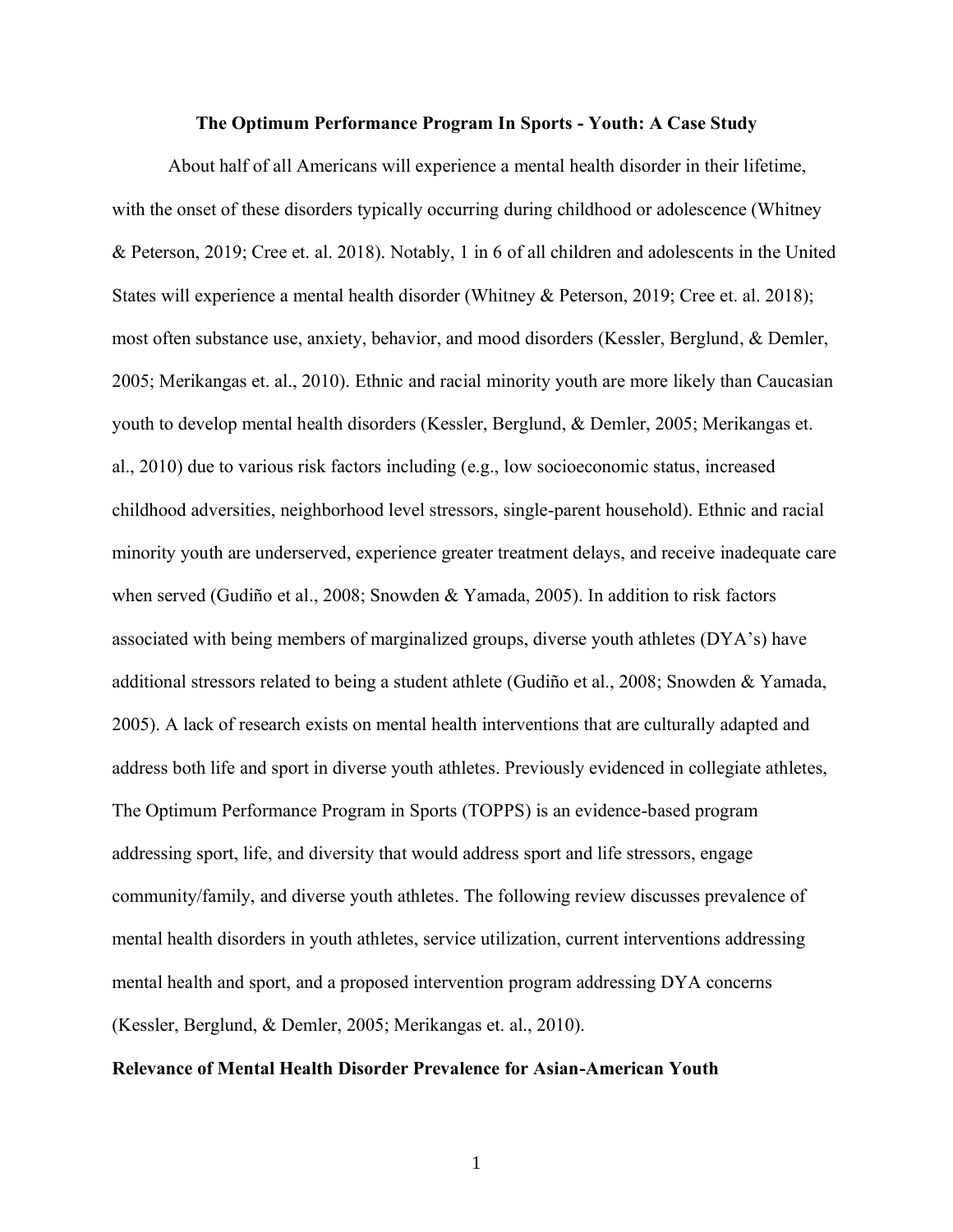It is estimated that 1 in 6 of all children and adolescents in the United States will experience a mental health disorder with ethnic and racial minority youth being most at risk (Whitney & Peterson, 2019; Cree et. al. 2018). The most common disorders children and adolescents meet criteria for are anxiety disorders, behavior disorders, and mood disorders (Kessler, Berglund, & Demler, 2005; Merikangas et. al., 2010). Native, Latinx, Asian, Pacific Islander, and African American adolescents show higher rates of internalizing disorders in comparison to European/Caucasian American counterparts (Kennard, et al., 2006; Anderson & Mayes, 2010). Asian Americans and Latinx American adolescents report the highest levels of depressive symptoms when compared to African American and European American counterparts (Brown et al., 2007; Anderson & Mayes, 2010).

Asian American prevalence data has been non-conclusive and sometimes contradictory due to the pan-ethnic nature of this group (Chu & Sue, 2011). A pan-ethnic group is a social construct in which people of varying ethnic or national backgrounds are lumped together based on similar cultural traits (Kim & White, 2010; Okamoto, 2014). The labeling of pan-ethnic groups, such as Asian-Americans, have been used to develop and inform research and publicpolicy. Asian-Americans may benefit from the allocation of resources to this community but the lumping of various ethnicities/nationalities into one group also increases the likelihood for harmful stereotypes. Asian hate crimes, the model minority myth, and U.S. history of Japanese Internment camps during World War II (often placing those of non-Japanese Asian decent in camps) indicate a history of U.S. disregard for the diversity within the Asian-American community. Generational trauma and threat to safety influence the mental health of Asian-Americans to the present day. Cultural pressures to perform (also called the "Model Minority" myth or America's perception of Asian-Americans as having higher academic success, economic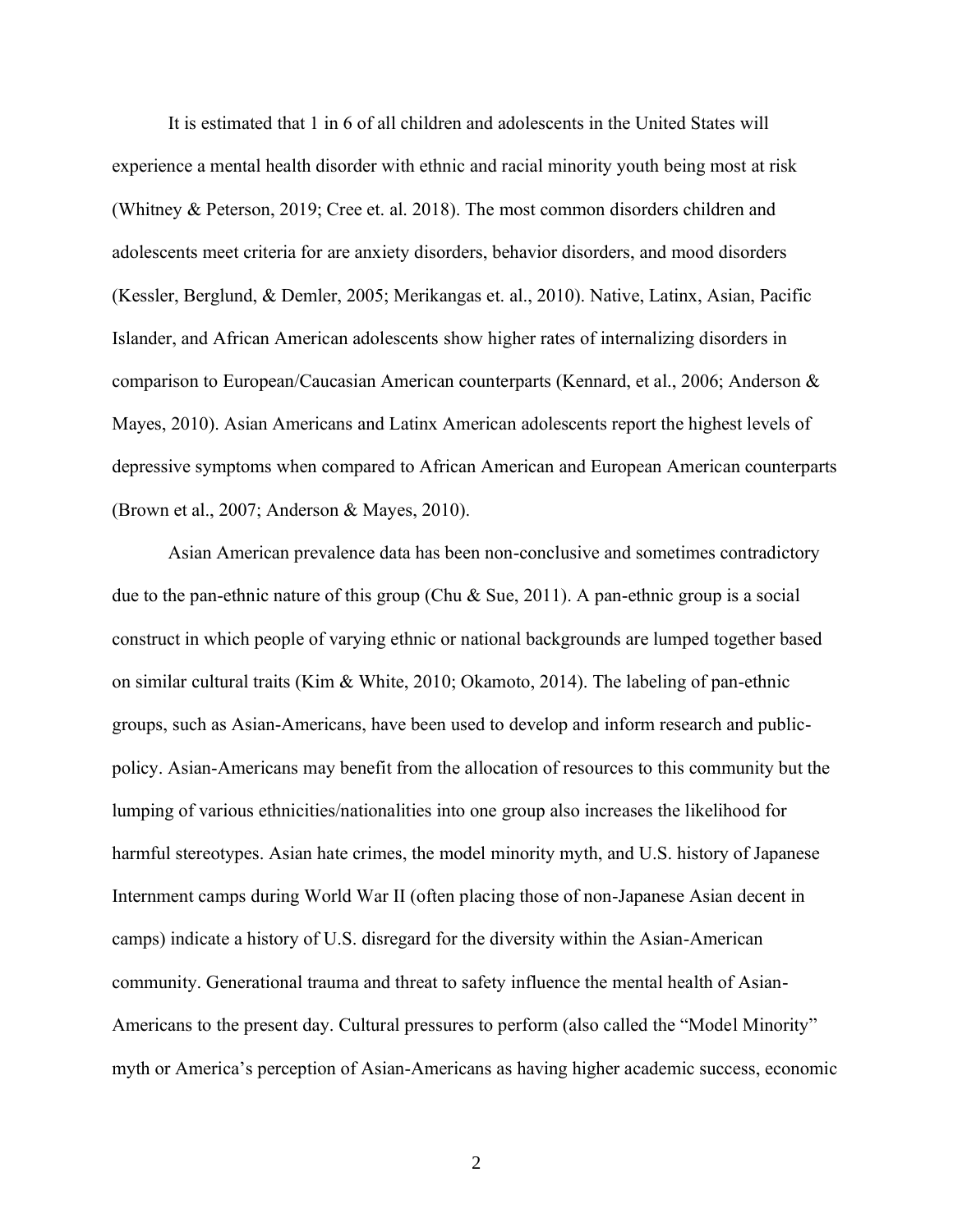success, or innate-talent above other minorities) and conflict between collectivistic Asian values and individualistic American values increase the suppression of emotions in Asian American youth internalizing disorders (Chu & Sue, 2011, Anderson & Mayes, 2010). Most recently, with blame placed on those of Asian descent for the COVID-19 pandemic within the United States and an increase in Anti-Asian hate crimes, it is important to acknowledge the pan-ethnic nature of Asian-Americans within the United States of America.

#### **Relevance of Mental Health Disorder Prevalence for Asian-American Youth Athletes**

Fifty-eight percent of children between the ages of 6 and 17 years participate in any school or community sport (Holt, 2008). Children and adolescents are participating in organized sports at school, club sports, and sport organizations across the United States at an increasing rate until 2019, with the last dip in enrollment occurring in 1989 (Participation in High School Sports Registers First Decline in 30 Years, 2019). In the United States alone, over 38 million children and adolescents participate in organized sports a year with sport participation common in youth from ethnically and racially diverse neighborhoods (NSCH, 2017; Koba, 2014; Holt, 2008). According to the National Survey of Children's Health, within each minority group, about half of all the children between 6 and 17 participate in an individual or team sport; Hispanic (49.6%), Black (47.7%), Asian (57.2%), Other (58.4%) (NSCH, 2017). Sport may be a medium to engage ethnically and racially diverse youth at risk of mental health disorders in treatment.

Mental health risk factors for highly competitive youth athletes include extreme workloads, uncertainty associated with selection processes, developmental changes, and pressure to perform in sport and academia (Gerber et. al., 2018; Sabato, Walch, & Caine, 2016). Youth athletes spend more time at school, completing homework, traveling to and competing in sport, and reduced time resting and engaged in social activities compared with non-athlete peers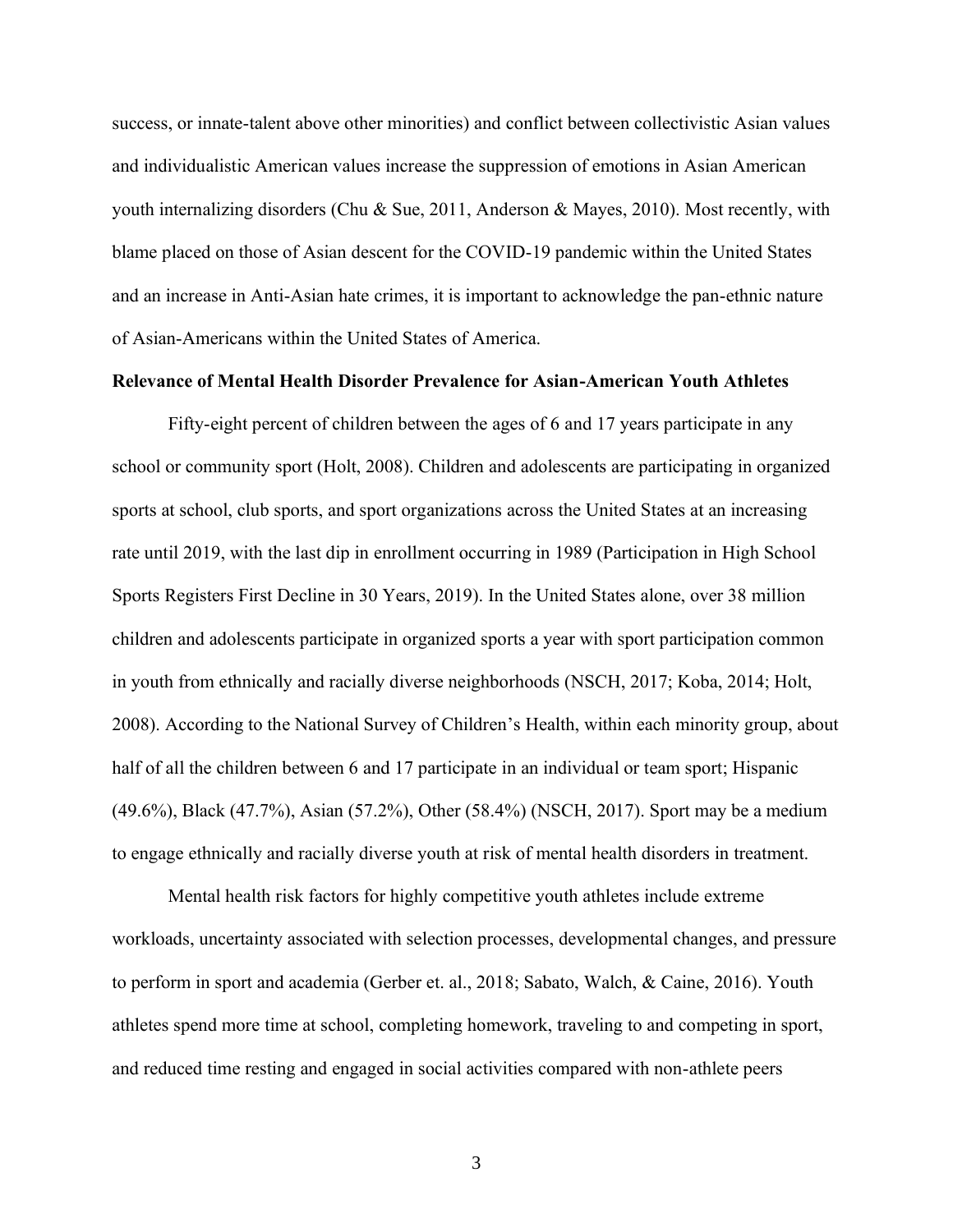(Skein, Harrison, Clarke, 2019). For instance, competitive youth athletes often train between 15 to 20 hours a week in sports (Sabato, Walch, & Caine, 2016). Role conflicts may cause additional psychological strain as parents, teammates, and coaches apply pressure and competition (Kerr, Stirling, & MacPherson, 2016). Minority youth may face additional pressures as the community views sports as a way to receive college funding. The results of a national survey indicated that parents of African-American youth athletes rated the pursuit of a college scholarship as 23% more important and a pro sports opportunity as 26% more important than White parents (National Youth Sport Parent, 2020). Based on the "Model Minority" myth (Chu & Sue, 2011), Asian-American youth athletes are expected to experience increased pressure to outperform teammates which may lead to a number of negative consequences including overtraining. Over trained youth athletes are more likely to experience muscle soreness, sleep problems, appetite loss, mood disturbance, upset, decreased self-confidence, and inability to concentrate (Winsley & Matos, 2011), often leading to anxiety and depression, so culturally informed mental health interventions designed may be beneficial for these athletes.

#### **Relevance of Mental Health Service Utilization in Asian-American Youth Athletes**

Despite the need for culturally informed mental health interventions, minority youth underutilize mental healthcare services, experience greater treatment delays, and receive inadequate care when served (Gudiño et al., 2008; Snowden & Yamada, 2005; Kataoka, Zhang, & Wells, 2002; Whitney & Peterson, 2019). Some studies have suggested that, when compared to other racial and ethnic minority groups, Asian Americans have the lowest rate of mental health care utilization (Alegria et. al., 2008; Derr et. al., 2016; Yang et. al., 2020). To update prior research indicating mental health disparities between Asian Americans and other racial and ethnic groups, Yang and colleagues examined samples of 108,404 white and 8,121 Asian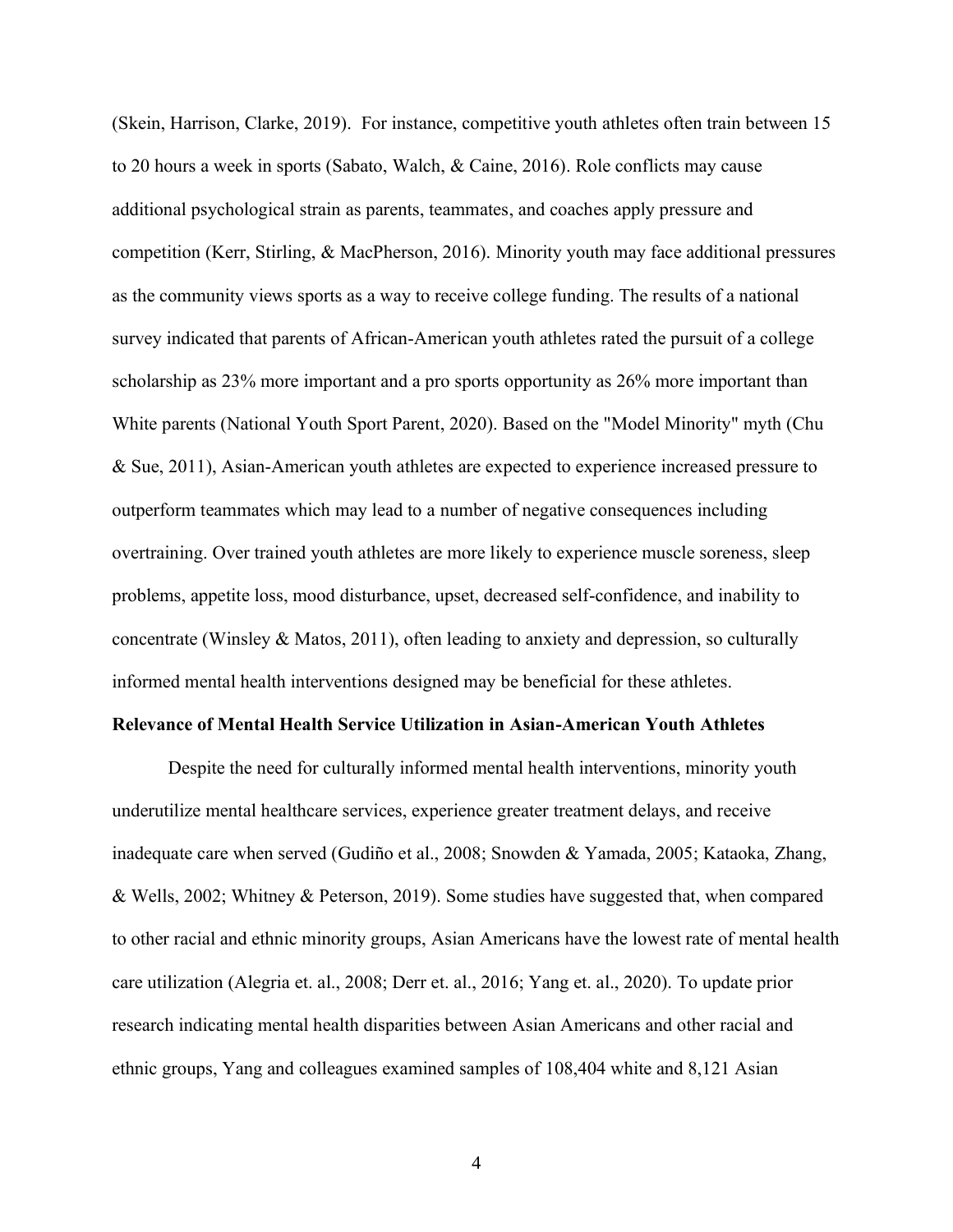nonelderly American adults collected across a 5-year time frame. They found that Asian Americans were less likely than their white counterparts to access mental health treatment within the past year (Yang et. al., 2020). In regard to barriers, not knowing where to go for treatment was more likely to be reported by Asians than whites but cost of care (after adjusting for insurance and income) was the "most highly endorsed barrier to care for Asians" (Yang et. al., 2020). Thus, the existing research suggests barriers to service utilization in ethnic and racial minority populations, including Asian Americans, that involve poor mental health literacy, stigma, and practical barriers like money or transportation (Rickwood, Deane, & Wilson, 2007; Gulliver, Griffiths, Christensen, 2010; Yang et al., 2020).

Furthermore, according to Bauman (2016), mental toughness and mental health may be perceived by athletes as contradictory terms, and incentives associated with the pursuit of mental healthcare are outweighed by the appearance of being mentally weak, possible loss of playing time, and other negative factors. This assumption is supported from the reports of youth athletes in focus groups (ages 16 to 23). Indeed, stigma associated with the pursuit of psychological intervention was found to be a more important deterrent than mental health literacy for athletes, having a history of negative experiences associated with help seeking and a host of other relatively less influential factors (Gulliver, Griffiths, & Christensen, 2012). Some research suggests perceived stigma associated with the pursuit of mental healthcare can be actively mitigated. For instance, collegiate athletes believe it is more acceptable to see a "sport psychologist" than a therapist, counselor, or general psychologist (Van Raalte et al., 1992; Brooks & Bull, 2001). Other studies suggest mental healthcare can be encouraged through discussion of sport culture and personal ambitions (Donohue et al., in press) and reviewing how sport psychology professionals can be helpful (Donohue et al., 2004b). Also, non-specialty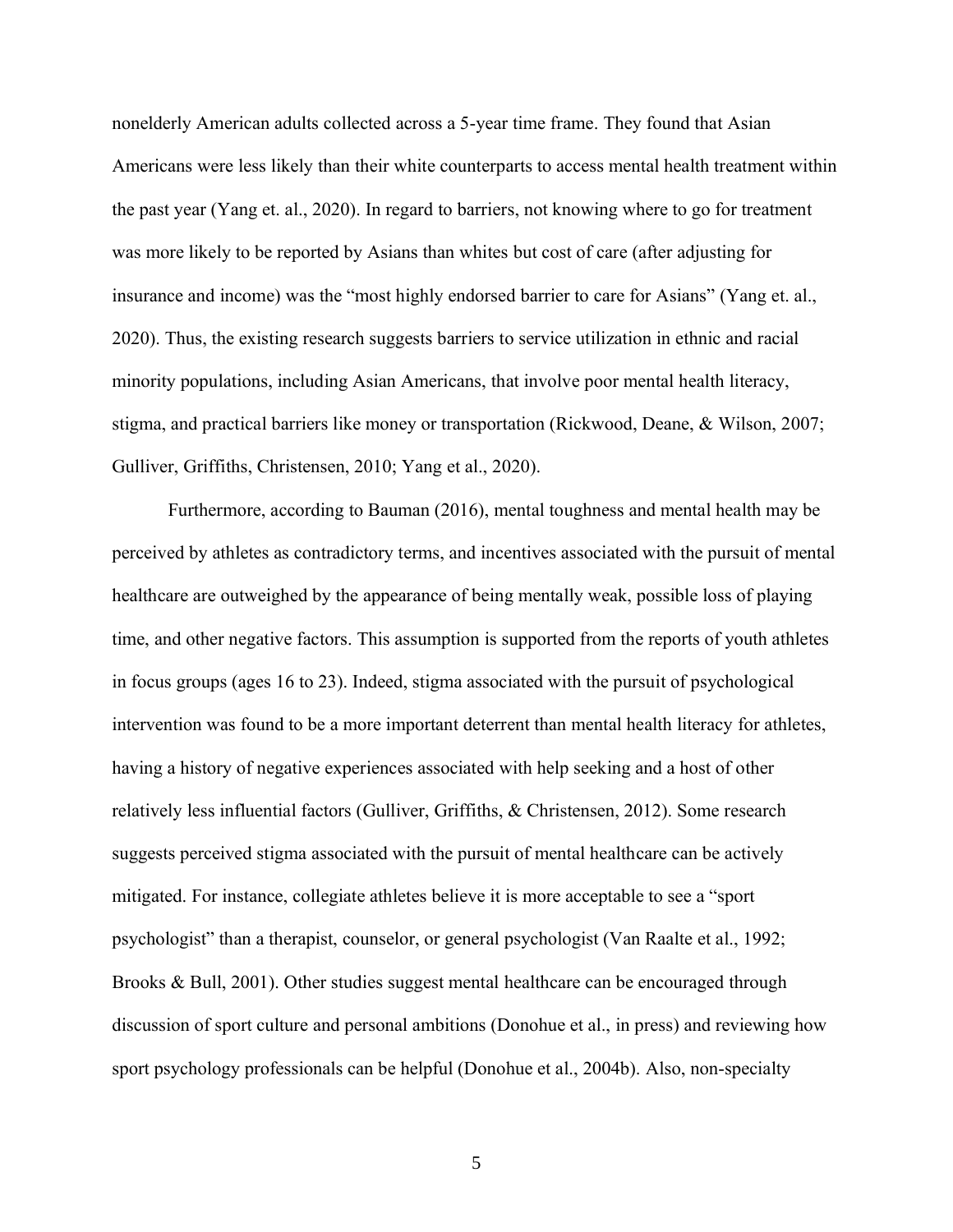community services have been made available to address these barriers in ethnic and racial minority youth (typically at the cost of treatment quality or efficacy).

In a meta-analysis of evidence-based psychosocial interventions, Huey and Polo (2008) suggest there are no well-established evidence-based treatments for ethnic and racial minority youth, with the most promising being variants of Cognitive Behavioral Therapy. A more recent meta-analysis by Weisz and colleagues (2017) reviewed over 50 years of randomized-control trials testing psychological therapies in youth with a variety of mental health disorders and suggested that the effects of cognitive behavioral therapy did not differ for Caucasian versus racial-minority samples. For instance, Asian-American youth are more likely to receive nonspecialty treatment through institutions like schools, general medicine, juvenile justice, or child welfare than specialty services at outpatient, inpatient, or residential services (SAMHSA, 2017, Table 9.2). Their underutilization of specialty mental health services is most often due to "delay in symptom recognition and seeking help, lack of providers, use of alternative services, stigma, language barriers, and generational status" (Augsberger, Yeung, Daughter, & Hahm, 2015). Youth are more likely to reach out to community leaders and family before seeking services elsewhere (Leong et al., 2001; Li & Seidman, 2010). This may be due to stigma manifesting as shame where Asian Americans are suggested to experience feelings of shame regarding mental health concerns within the family unit as opposed to individually or within the community (Augsberger, Yeung, Daughter, & Hahm, 2015; Yang et. al., 2020). Thus, treatment programs that involve significant others, reduce stigma, and meet Asian-American youth within their community or family would be particularly effective in addressing barriers and reduce health disparities.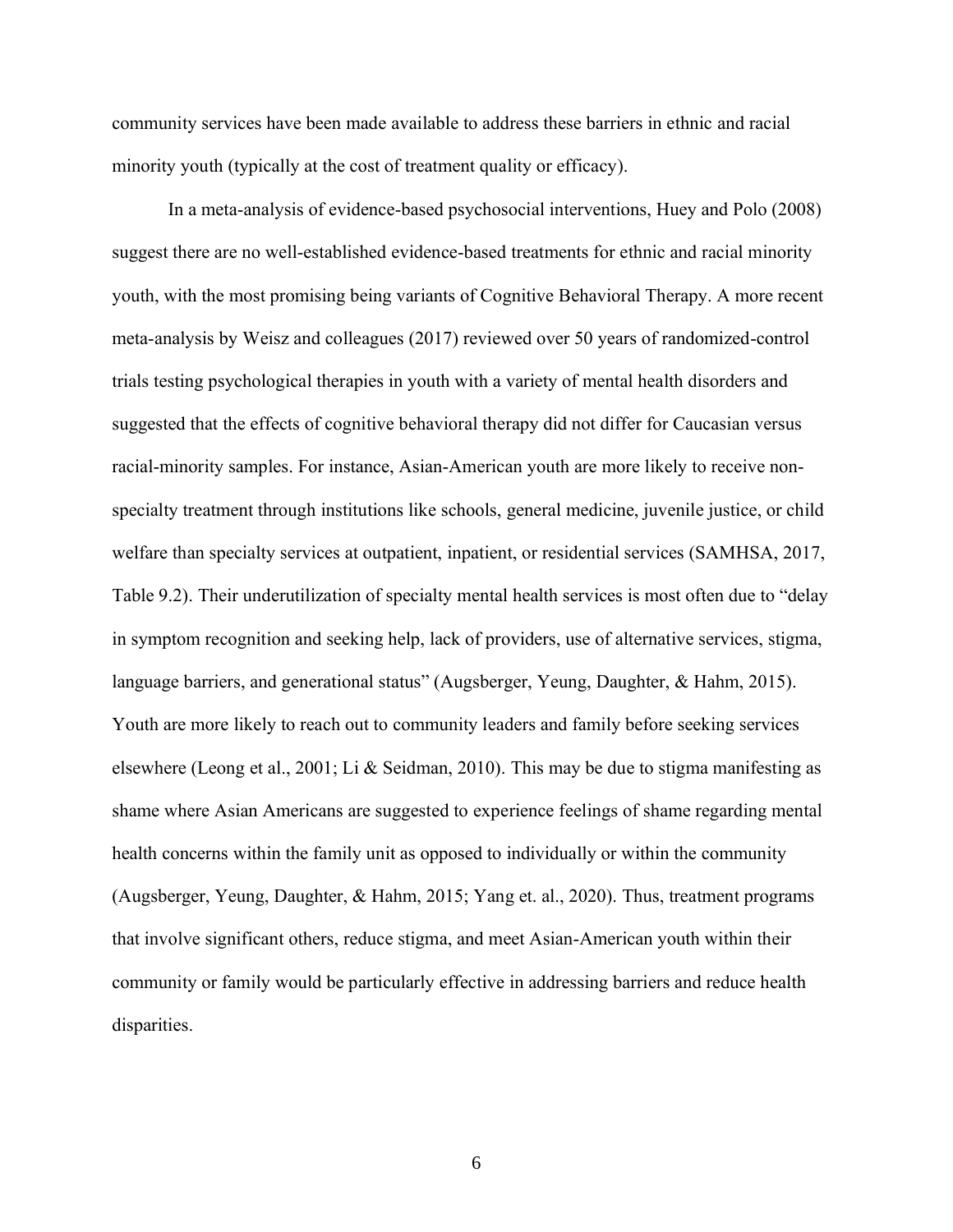#### **Limitations of Mental Health Interventions for Youth Athletes**

Limited research has been performed on evidence-based mental health interventions in youth athletes, particularly athletes from ethnic/racial minority backgrounds (Donohue et al., 2020). Henriksen and colleagues (2019) conducted semi-structured interviews with 12 sport psychology practitioners and determined the following intervention structural components as key to successful interventions with youth athletes: assessments and evaluations via multiple sources, flexible curriculum, targeting both performance and life skills, holistic approach to addressing challenges in multiple life domains, follow athletes across time and contexts, and involve athletes' significant others. The American Psychological Association (APA) also collected experts in the field to address racial and ethnic disparities in youth access to evidence-based mental health services via a guide for practitioners. The group recommended interventions be culturally grounded, use a social-ecological approach, address intersectionality and identity, be easy to access, familiar and implemented in a non-stigmatizing location (Valdez et al., 2017). In their review of sport performance interventions, Smith, Smoll, and Christensen (1996) found the behavioral and cognitive behavioral therapies that incorporated modeling, reinforcement, selfrecording with self-evaluation, role-playing, goal setting, progressive muscle relaxation, imagery, and cognitive restructuring to be most effective. The Optimum Performance Program in Sports is a comprehensive, evidence-based holistic program that incorporates all of these techniques to address athletes' life and sport performance which may be particularly useful for addressing mental health needs of ethnic minority youth athletes.

#### **The Optimum Performance Program in Sports (TOPPS)**

The practice philosophy for The Optimum Performance Program in Sports (TOPPS) is based on optimization science that incorporates well-established constructs from several models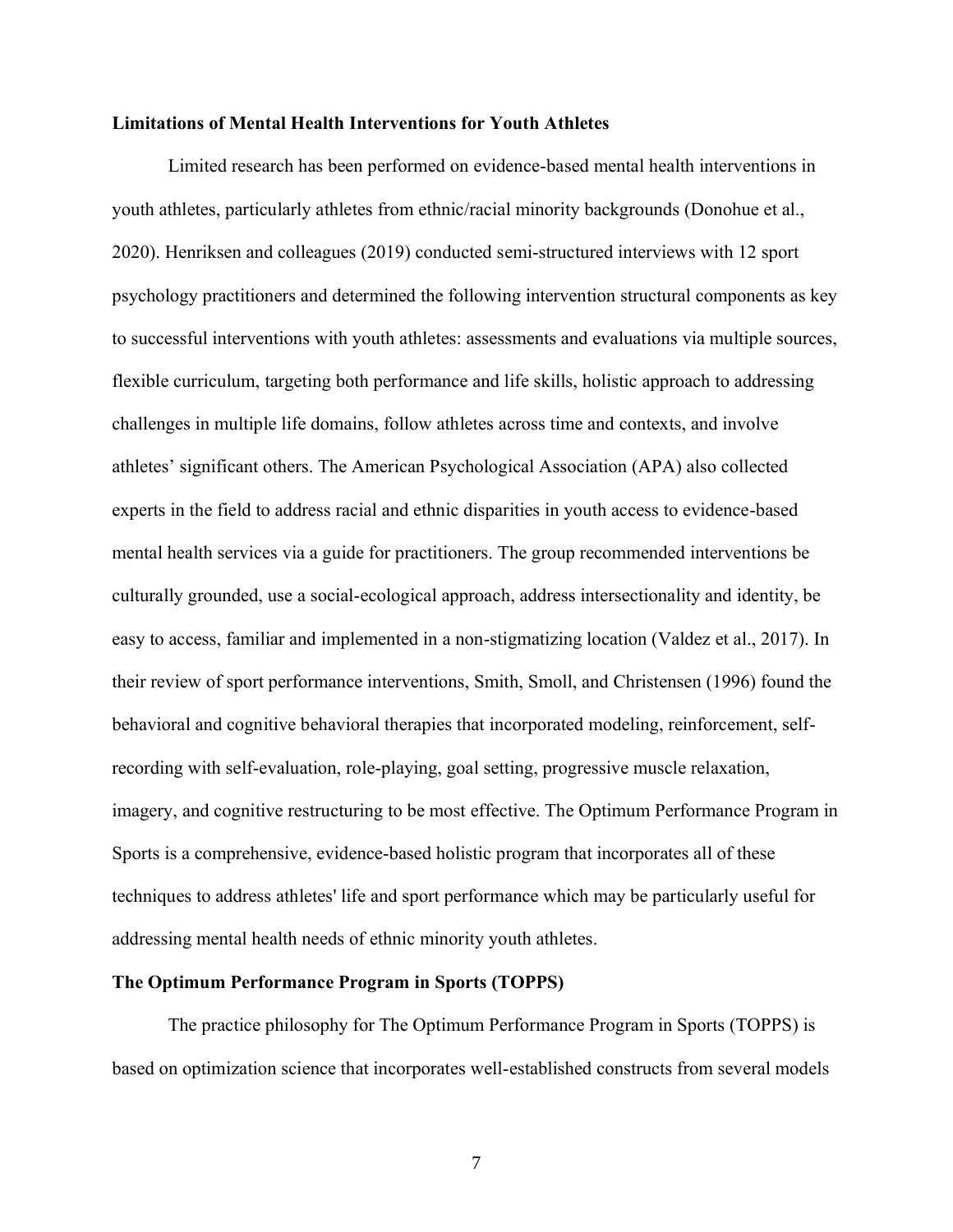of care within the context of evidence-based intervention (Donohue et al., 2018). The Optimum Performance Program in Sports (TOPPS) is based in Cognitive Behavioral Therapy and Family Behavioral Therapy (e.g., Azrin et al., 1994; Donohue et al., 2014). TOPPS works under the premise that thoughts, behaviors, and feelings interdependently influence performance in sport and life. In this model, cognitive and behavioral skills are conceptualized along a continuum of optimization ranging from non-optimal to optimal where everyone can improve, with or without psychopathology (see Figure 1). Optimal behavioral skills are focused on achieving the task at hand with optimal thoughts being objective and positively focused.

Another integral component of TOPPS is its family approach to therapeutic intervention whereby significant others (i.e., persons who are deemed important to the athlete's welfare) are conceptualized to be positive change agents working to assist athletes in their goal achievement, both in sports and general life scenarios. Significant others are encouraged to be present at TOPPS meetings to learn optimal methods of supporting athletes, both in and out of session. The participation of significant others in mental health intervention involving athletes is well established (Henggeler & Schaeffer, 2016) and rooted in Family Behavior Therapy (FBT) (e.g., Azrin et al., 1994; Donohue et al., 2014).

TOPPS utilizes well-founded interventions in conjunction with innovative practices to fully address athletes' needs. Strength-based learning models like Positive Psychology (Seligman & Csikszentmihalyi, 2000), operant conditioning (Skinner, 1938), classical conditioning (Pavlov, 1906), and modeling (Bandura,1977) are well-integrated into intervention components aimed at facilitating efficient skill acquisition. Therapeutic engagement strategies include enlistment calls and supportive text messages (Donohue et al., 1998), culture-focused, semi-structured engagement interviews (Donohue, Strada, et al., 2006), and sport-focused language and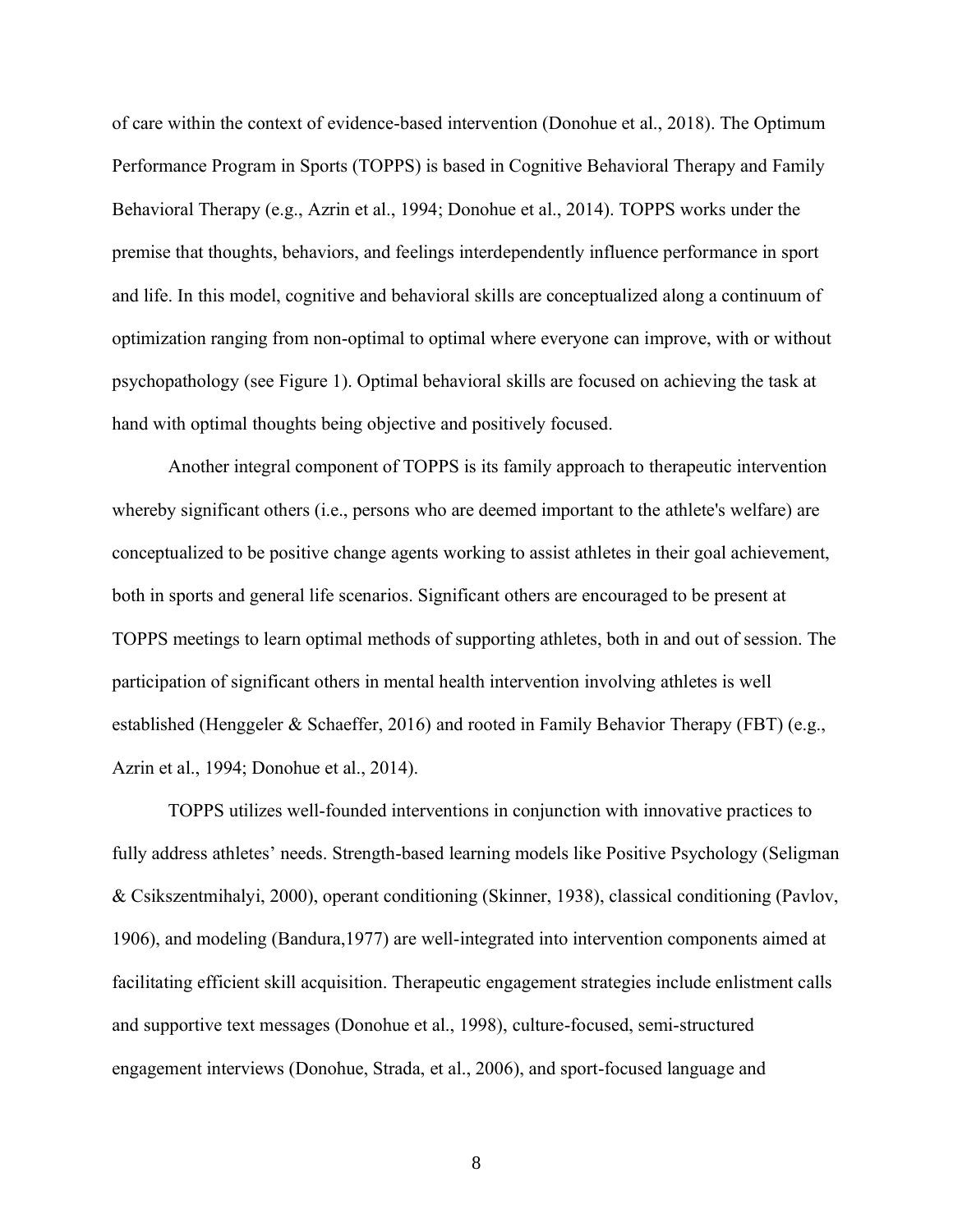implementation of interventions in sport-oriented settings. Twelve to 16 performance meetings about 60 to 90 minutes in duration are typically prescribed. Each intervention component includes a theoretical rationale, guidelines to assist implementation, and handouts or worksheets. Assignments (relevant to respective interventions) occur between meetings and providers encourage participation through supportive text messages and brief telephone calls. As compared with services as usual, the engagement interventions have been shown to improve motivation to pursue TOPPS (Donohue et. al., 2016; Donohue et al., in press). In clinical trials involving adult athletes, TOPPS has significantly reduced factors interfering with sport performance, improved relationships, and decreased general psychiatric symptoms (e.g., Donohue et al.), including various mental health diagnoses, including Bulimia Nervosa (Galante, Donohue & Gavrilova, 2019), depression (Pitts, et al., 2015), and substance abuse (Chow, et. al., 2015). However, there is a lack of outcome research specific to TOPPS in middle and high school athletes, as well as with minority youth.

TOPPS may be well-suited to address mental health concerns of DYA with the goal of improving mental health outcomes and decreases mental healthcare disparities for DYAs. TOPPS addresses initial barriers to care by taking performance professionals on-site to athletes, involving significant others in the therapeutic process, and decreasing stigma through a nonpathological, optimization approach. TOPPS interventions may be helpful for youth athletes from marginalized groups because it incorporates an initial assessment of intersectionality (i.e. all cultures youth identifies with in demographics and cultural enlightenment intervention), discussion of interest in addressing intersectionality within treatment and with significant others (cultural enlightenment intervention), using culturally-competent examples and goals as informed by those of that culture (environmental control intervention and dynamic goals and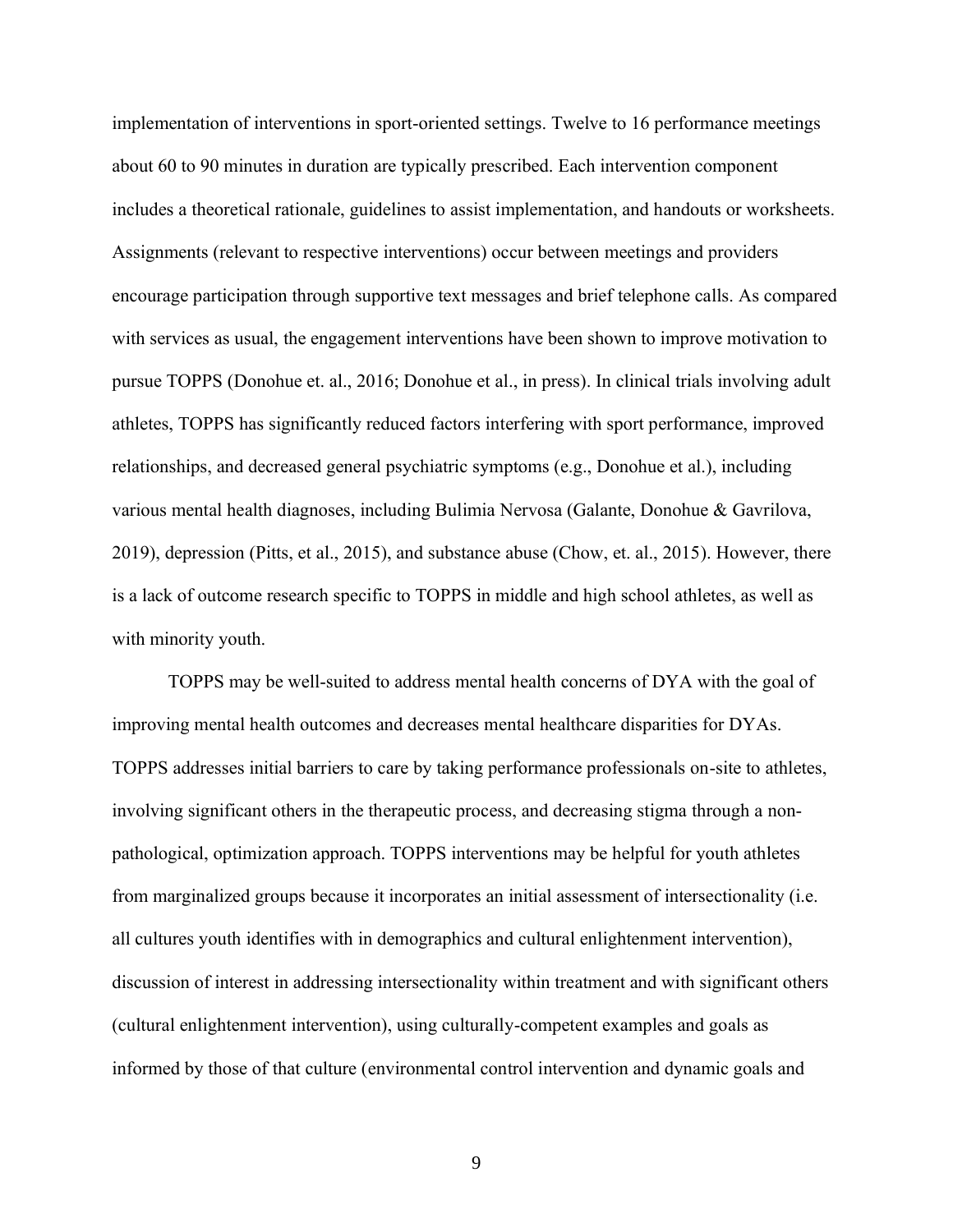rewards intervention). This study applies these strategies of addressing diversity in collegiate athletes to a younger population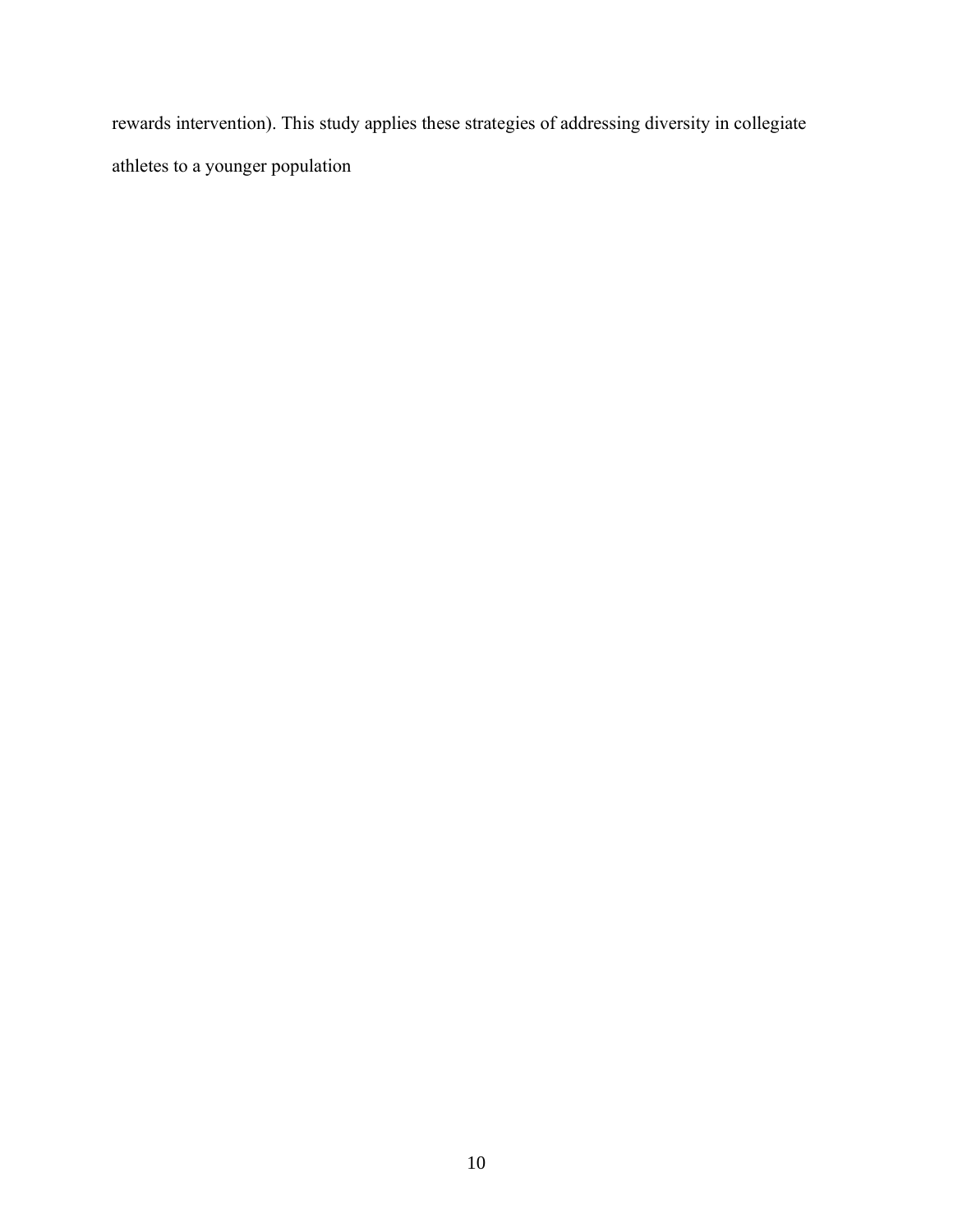#### **Purpose of the Present Study**

The purpose of this study is to modify the professional training manual for TOPPS that was developed for use in collegiate athletes to be developmentally appropriate for mental health and sport performance optimization in middle and high school ethnic minority youth athletes, and initially examine the modified intervention in an ethnic minority adolescent athlete, Evangeline (an alias given to protect her identity), who evidences Social Anxiety Disorder. TOPPS is the only intervention program to have evidenced in previous case trials and randomized control trials improvements across both mental health and sport performance measures in collegiate athletes (Chow, et al., 2015; Pitts et al., 2015; Donohue et. al., 2016; Donohue et. al., 1998; Donohue, et al., 2015; Gavrilova, 2016). Previous TOPPS case trials have entirely focused on the implementation and evaluation of TOPPS in elite collegiate athletes. Case trials have evidenced improvements with athletes diagnosed with Diagnostic and Statistical Manual of Mental Disorders (DSM) diagnoses on measures of substance use, unsafe sexual practices, mental health, sport performance, and relationships (Chow, et al., 2015, Pitts et al., 2015). Because of the developmental differences between middle and high school athletes compared to collegiate athletes, the TOPPS program needs to be modified if it is to be effectively implemented with these younger athletes. The primary aim of the present study is to determine the efficacy of The Optimum Performance Program in Sports (TOPPS) on measures of mental health, substance use, conduct, school attendance, mental health factors affecting sport performance in training, competition and life outside of sport, relationship happiness, and influence of relationships on sport performance. It is hypothesized that Evangeline will evidence improvements from baseline assessment to 4 and 5 months post-baseline assessment on relevant measures of mental health.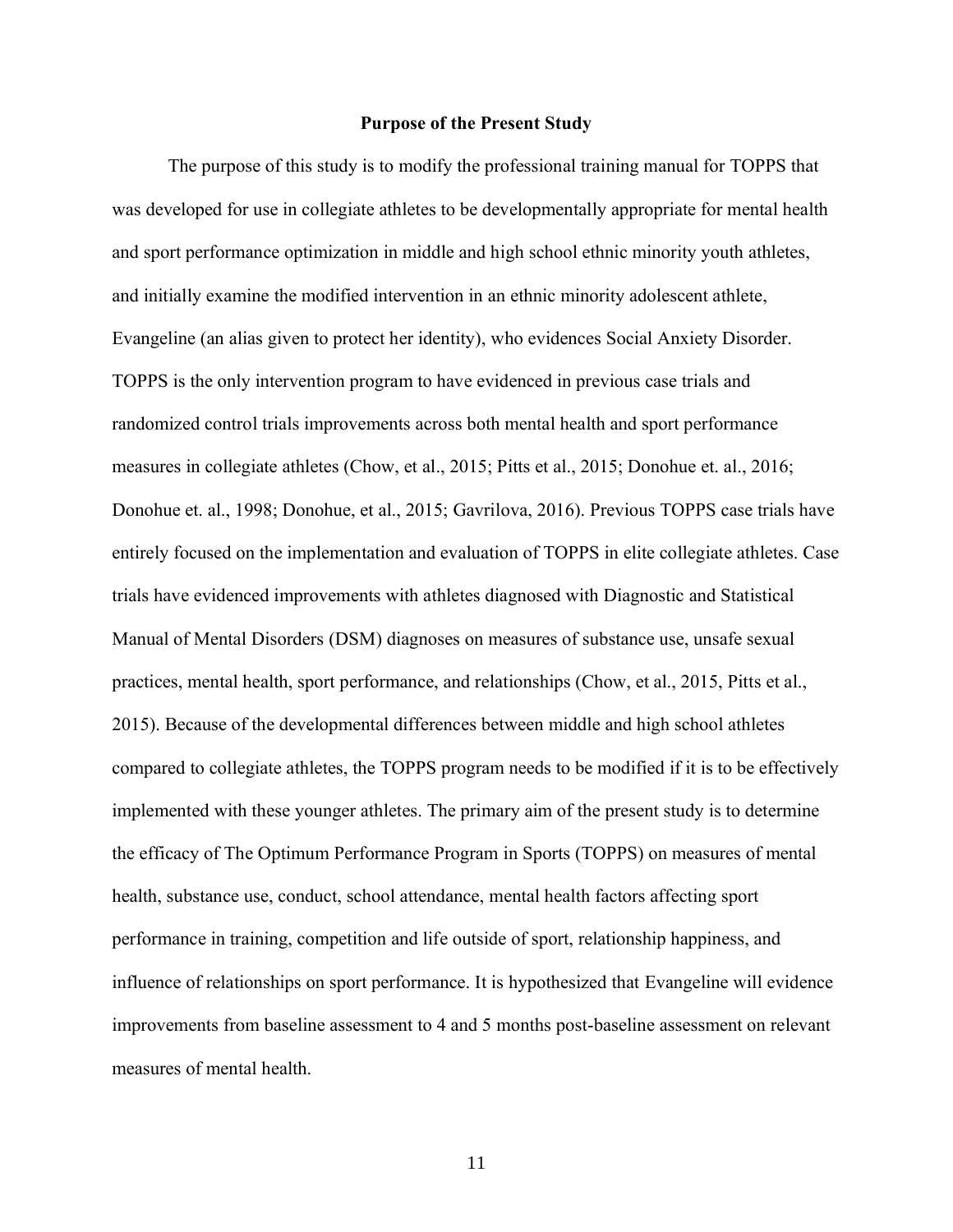#### **Case Study Design**

#### **Participants**

The youth athlete, Evangeline, was referred to The Optimum Performance Program - Youth by her mother for negative comments about her appearance and self-confidence. She was screened for the following inclusion and exclusion criteria: 1) enrolled in a Clark County public or private High School; 2) between 12 and 17 years old; 3) no prior diagnosis of Schizophrenia; 4) formally participating as an athlete in a local sport organization for at least 1 month prior to the referral and 5) expected to participate in this organization for at least 5 months with 6) no plans of an extended absence of more than 1 month; 7) not receiving formal psychotherapy at the time of pre-intervention assessment.

#### **Procedure**

An AB experimental study design was used to examine changes in dependent measures before and after the TOPPS intervention. The design included baseline, post-intervention, and 1 month follow up. Upon completion of study consent, the participant was administered a comprehensive battery of assessment measures by a trained assessor. The assessment occurred 1 week before intervention, at treatment completion, and 1-month follow-up after program completion (see Table 1).

#### *Measures*

**Kiddie – Schedule for Affective Disorders and Schizophrenia for School Aged Children (6-18 Years) – Present and Lifetime Version (K-SADS-PL November 2016) (Kaufman et al., 2016).** The KSADS-PL November 2016 semi-structured interview was utilized during baseline, post, and follow-up assessment to assess present or lifetime psychiatric disorders consistent with criteria set in the Diagnostic and Statistical Manual of Mental Disorders (5th ed).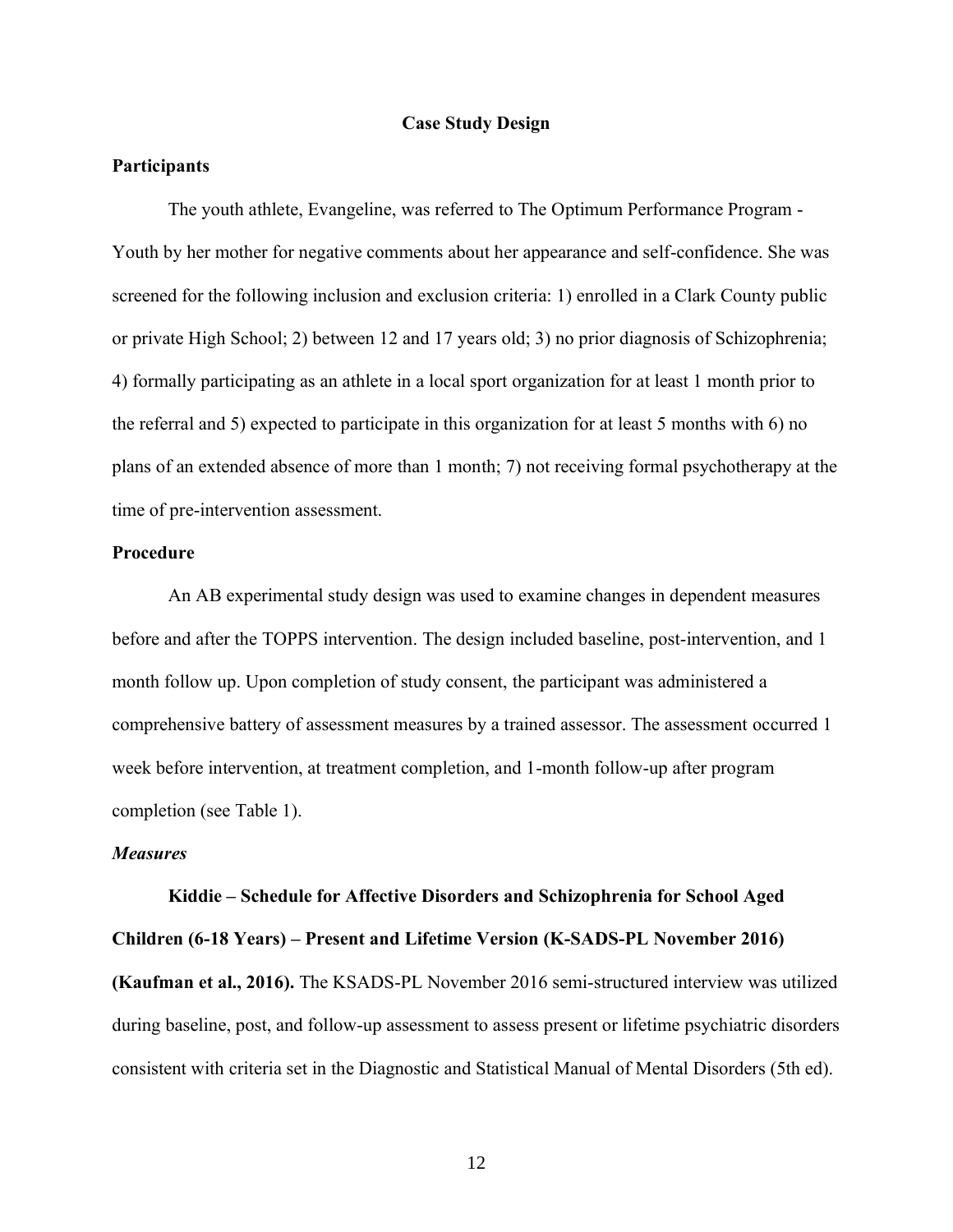The K-SADS-PL November 2016 has 3 components: introductory interview, diagnostic screening interview, and supplements to finalize diagnoses (Townsend et al., 2020). The introductory interview gathers key background and demographic information from the parent and child. The diagnostic interview assesses present and lifetime symptomology across DSM-5 disorder categories with parent and child. Supplements assess symptom sub-criteria for added detail and clarification. A paucity of data exists on reliability and validity data for the K-SADS-PL November 2016.

Although no current reliability or validity data exists for the English-Version K-SADS-PL November 2016, initial reliability, and validity data (Kaufman et. al., 1997) support the concurrent validity of the K-SADS-PL. Support for the K-SADS-PL has remained consistent across languages (over 30; Ambrosini, 2000), settings (outpatient and inpatient; Jensen-Doss et al., 2014, Miller et al., 2001), and revisions (Townsend et al., 2020). According to Kaufman and colleagues (1997), initial interrater reliability on K-SADS-PL screeners and diagnoses range between  $\kappa$  = .93 to 1.00. Test-retest reliability for present and/or lifetime diagnoses were in the  $\kappa$ = .77 to 1.00 range for major depression, any bipolar, generalized anxiety, conduct, and oppositional defiant disorder; present diagnoses of posttraumatic stress disorder and attentiondeficit hyperactivity disorder  $\kappa = .63$  to .67. Overall, the K-SADS-PL demonstrates good to excellent reliability and validity.

**Time-Line Follow-Back interview (TLFB) (Sobell, Brown, Leo, & Sobell, 1996; Sobell, Sobell, Klajner, Paven, & Basian, 1986)**. The TLFB is a standardized assessment initially developed to assess frequency of substance use. This interview has been shown to evidence treatment sensitivity in collegiate athletes (Donohue et al., 2015; Donohue et al., 2018), including substance use, school attendance school, and sport activities. No current reliability or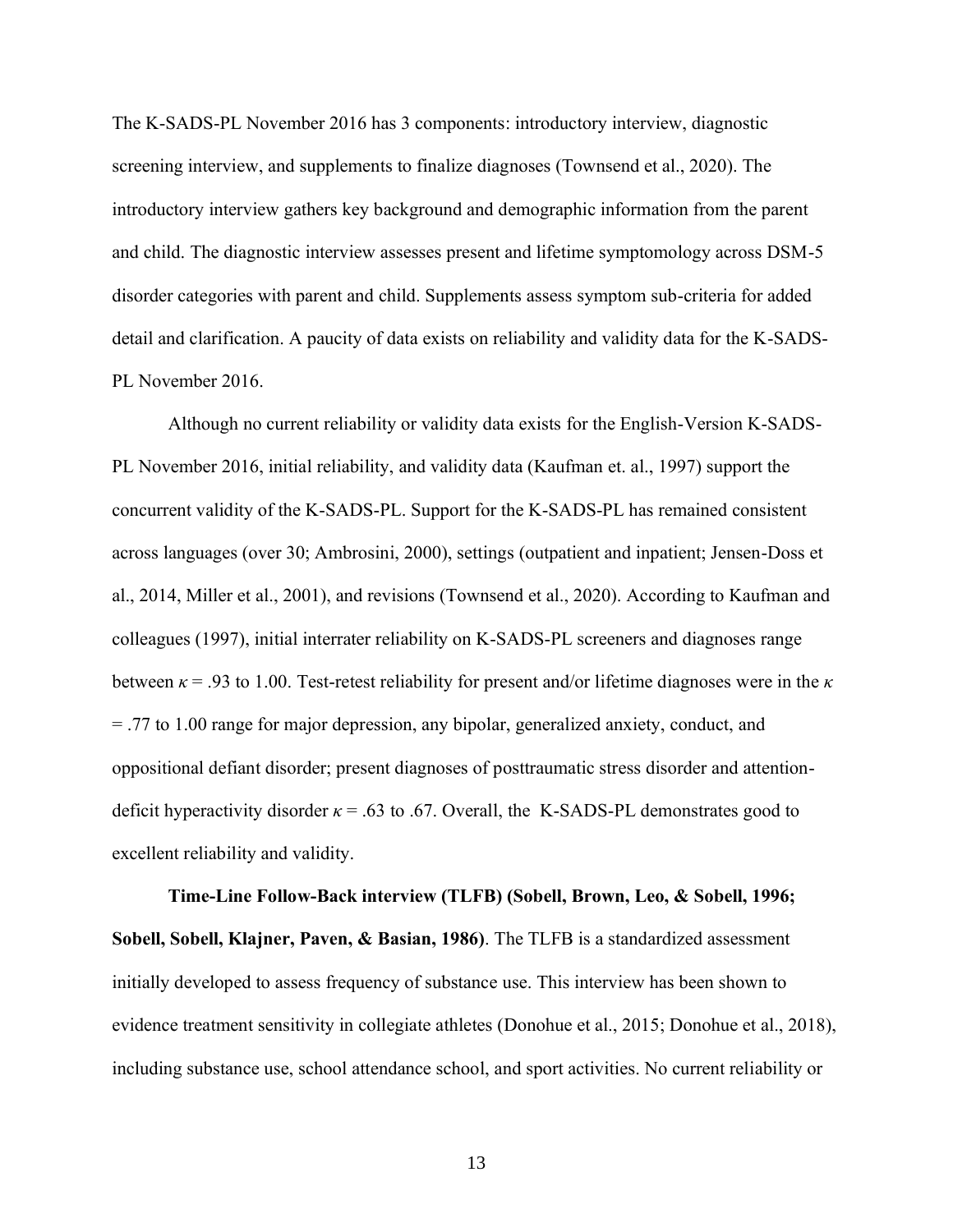validity data exists for the TLFB with youth athletes. Psychometric support for the TLFB has remained consistent across outpatient adults (Carey, 1997) and adolescents (Donohue et al., 2004a). Carey and colleagues (1997) evaluated the concurrent validity of the TLFB with goldstandard alcohol use assessment, Addiction Severity Index (ASI). Agreement between measures was strong (*κ* = .79) indicating the TLFB as a reliable measure of alcohol use. Donohue and colleagues (2004a) demonstrated validity and reliability of the TLFB with adolescent and parent reports of their children's substance use.

**The Symptom Checklist-90-Revised (SCL-90-R) (Derogatis, 1977).** The SCL-90-R is composed of 90 items and is one of the most widely used instruments assessing general psychiatric symptoms. Higher scores indicate greater psychological distress and symptomology where a T-score greater than 65 indicates a clinical elevation. Factor analysis revealed the following nine dimensions: Somatization (SOM), Obsessive-Compulsive (O-C), Interpersonal Sensitivity (I-S), Depression (DEP), Anxiety (ANX), Hostility (HOS), Phobic Anxiety (PHOB), Paranoid Ideation (PAR), and Psychoticism (PSY) (Derogatis, 1977). There are also the following three Global Indices: Global Severity Index (GSI), Positive Symptom Distress Index (PSDI), and Positive Symptom Total (PST). In this study, the GSI was used to indicate overall mental health severity and the nine dimensions used to indicate specific domains of psychopathology that are relevant for treatment development. Norms have been developed for adult and adolescent inpatient and outpatient populations and separate norms available for males and females in these populations. Female adolescent nonpatient norms will be used for the purposes of this study (Derogatis, 1994). The SCL-90-R shows excellent construct validity and test-retest reliability (*r's* = 0.80 to 0.90; Derogatis, 1977; Derogatis, 1994), internal consistency (Cronbach's  $\alpha$  = .77 to .90; Derogatis et al., 1977; Horowitz, Rosenberg, Baer, Ureño, &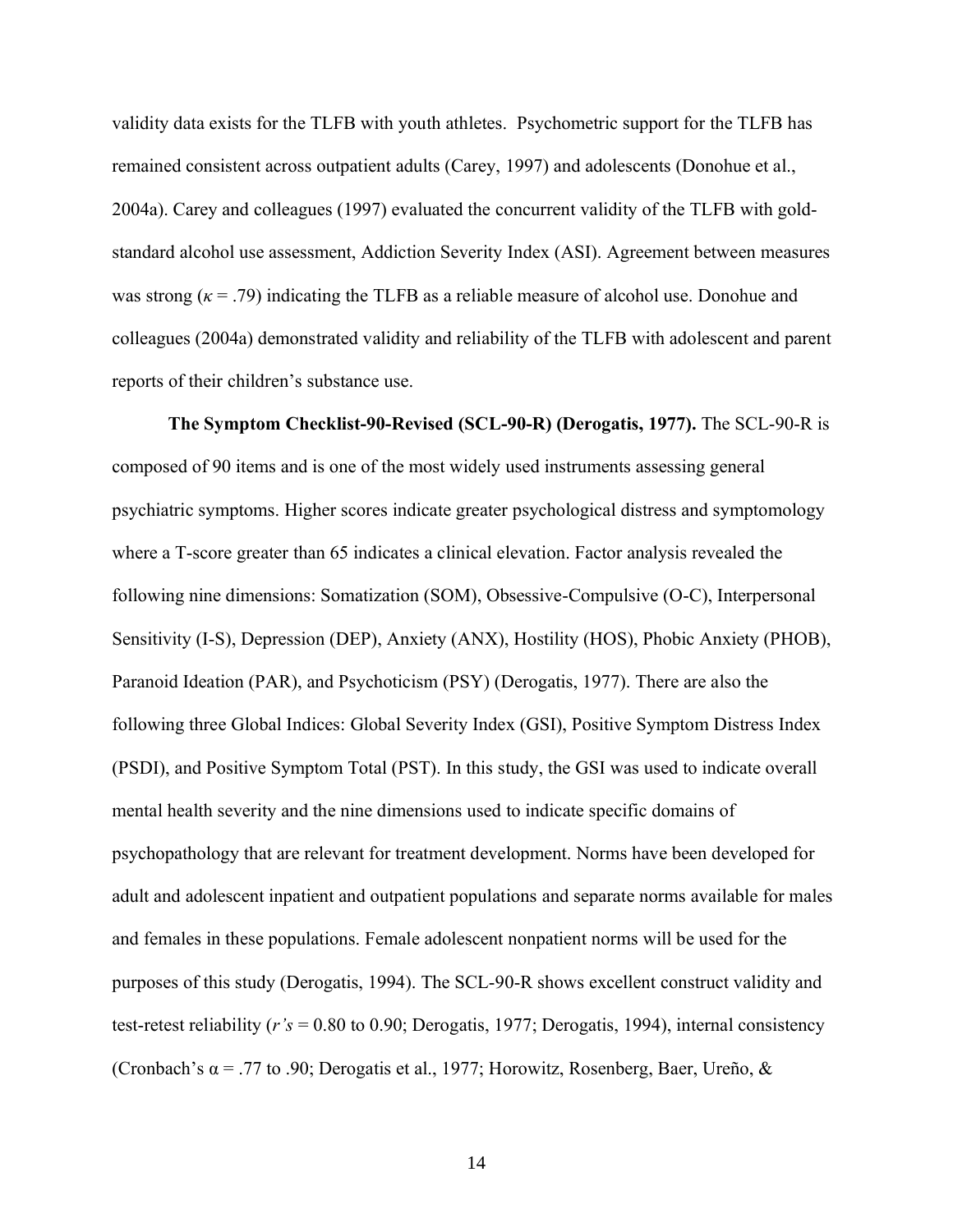Villaseñor, 1988), and has been effectively used to identify psychological distress in collegiate athletes (Donohue et al, 2018).

**Youth Self Report 11-18 (YSR) (Achenbach, 1991).** This 112-item measure assesses adolescents' perceptions of their own competencies and problem behaviors from 0 (*not true*), 1 (*somewhat or sometimes true*), or 2 (*very true or often true*). YSR includes 2 broadband scales (internalizing and externalizing), 8 syndrome scales (Anxious/Depressed, Withdrawn/Depressed, Somatic Complaints, Social Problems, Thought Problems, Attention Problems, Rule-Breaking Behavior, Aggressive Behavior), DSM-oriented scales, a summary of problems (Total Problems), and a measure of competency (Activities, Social, Academic Performance, Total Competence). According to Achenbach and colleagues, reliability is considered acceptable for test-retest ( $r = 0.79$ ), internal consistency ( $\alpha = 0.83$ ), and inter-rater ( $r = 0.49$ ; Correlation between YSR & CBCL) (Achenbach et al., 1995a; Achenbach et al., 1995b). Construct and criterion validity was found to be strong in non-clinical, clinical, and diverse samples (Achenbach & Rescorla, 2001).

**Beck Depression Inventory-II (BDI-II) (Beck et al., 1996).** This 21-item measure is perhaps the most widely used method of assessing depressive symptoms (according to DSM-IV) in adolescents and adults, and its psychometric support is excellent with high test-retest reliability (*r* range: .73-.96) and internal consistency across both clinical and community populations (mean  $\alpha$  = .90; Wang & Gorenstein, 2013).

**Sport Interference Checklist (SIC) (Donohue et al., 2007b).** This 40-item measure includes three inventories that may be used to assess mental health associated factors that are relevant to training (Problems in Sport Training Scale; PSTS), competition (Problems in Sport Competition Scale; PSCS), and life outside of sports (Problems with Life Outside of Sports;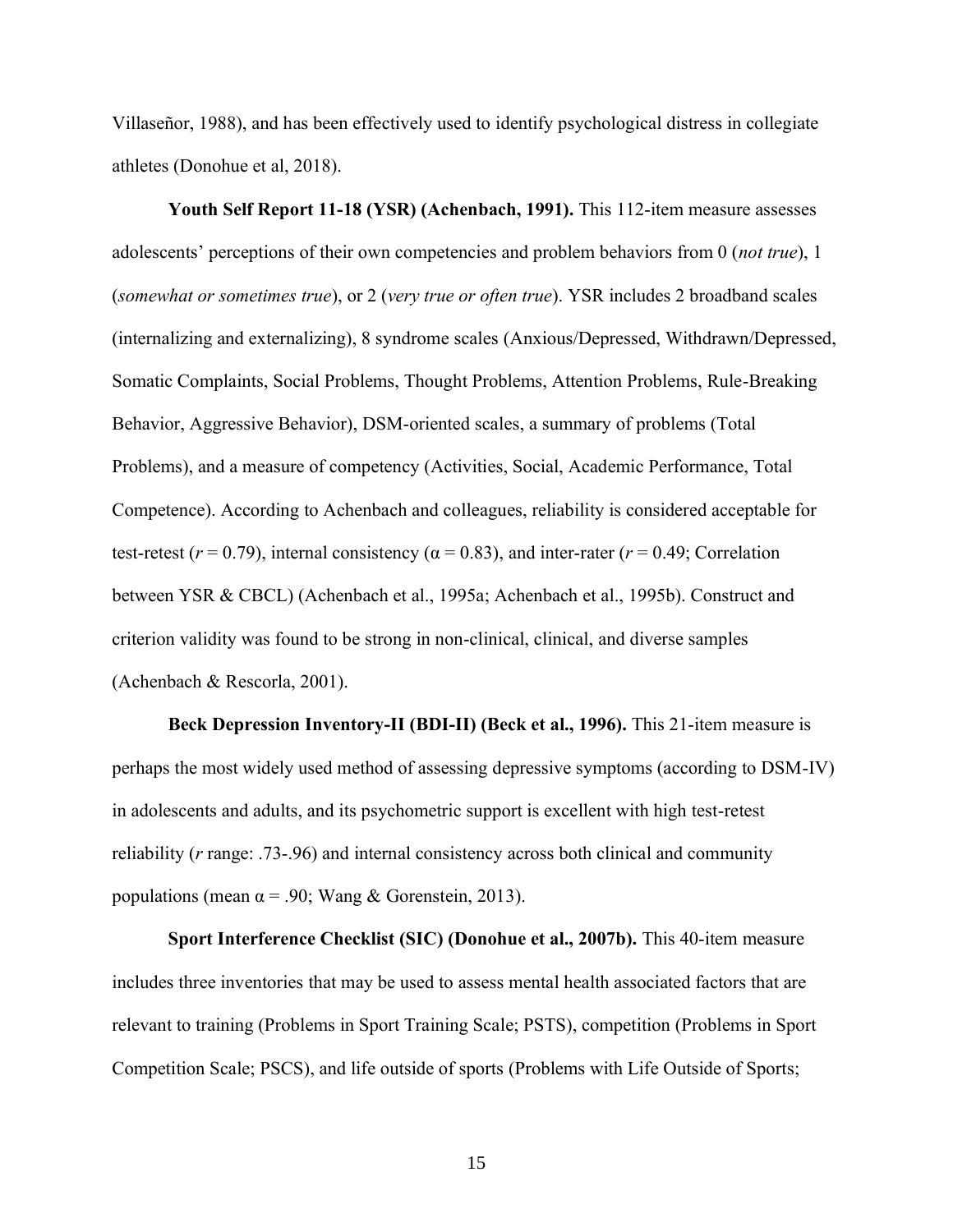PLOS). Each inventory includes the same item stems (e.g., How often does feeling stressed out interfere with your performance in ... training, competition, life outside of sports) rated on a 7 point Likert-scale of frequency  $(1 = never, 7 = always)$ . Items were added to obtain a Total score. SIC subscales demonstrated excellent psychometric support in the original study; PSTS subscale (Cronbach's  $\alpha$  = .91), PSCS Subscale (Cronbach's  $\alpha$  = .92), DSPS (Cronbach's  $\alpha$  = .95) (Donohue et al., 2007b).

**Student Athlete Relationship Instrument (SARI) (Donohue et al., 2007a).** The SARI is a 63-item measure that includes 4 inventories assessing sport specific problems in relationships with Family, Coaches, Teammates, and Peers. Participants respond to items (e.g., at least one of my teammates has a negative attitude towards me) utilizing a 7-point Likert scale  $(1=$  extremely disagree,  $7 =$  extremely agree). Separate scores are calculated for Family, Coaches, Teammates, and Peers by summing the items in each domain, and then dividing by number of items. The internal consistency across all four relationship scores is high ( $\alpha$  range: .87-.96; Donohue et al., 2007a).

#### **Overall Happiness with Family, Coaches, Teammates and Peers (Donohue et al.,**

**2007).** This single-item measure utilizes a percentage scale of Happiness (0% = completely unhappy with the people,  $100\%$  = completely happy with the people) to separately assess the participant's satisfaction with their family, coach, teammate, and peer relationships (i.e., one percentage rating per relationship category). Responses to this scale negatively correlate with problems in these relationships (Donohue et al., 2007).

**Child and Adolescent Services Assessment (CASA) (Farmer et al., 1994).** This semistructured interview assesses past and present mental health service utilization, opinions about mental health services, and access/barriers to mental health services. The CASA was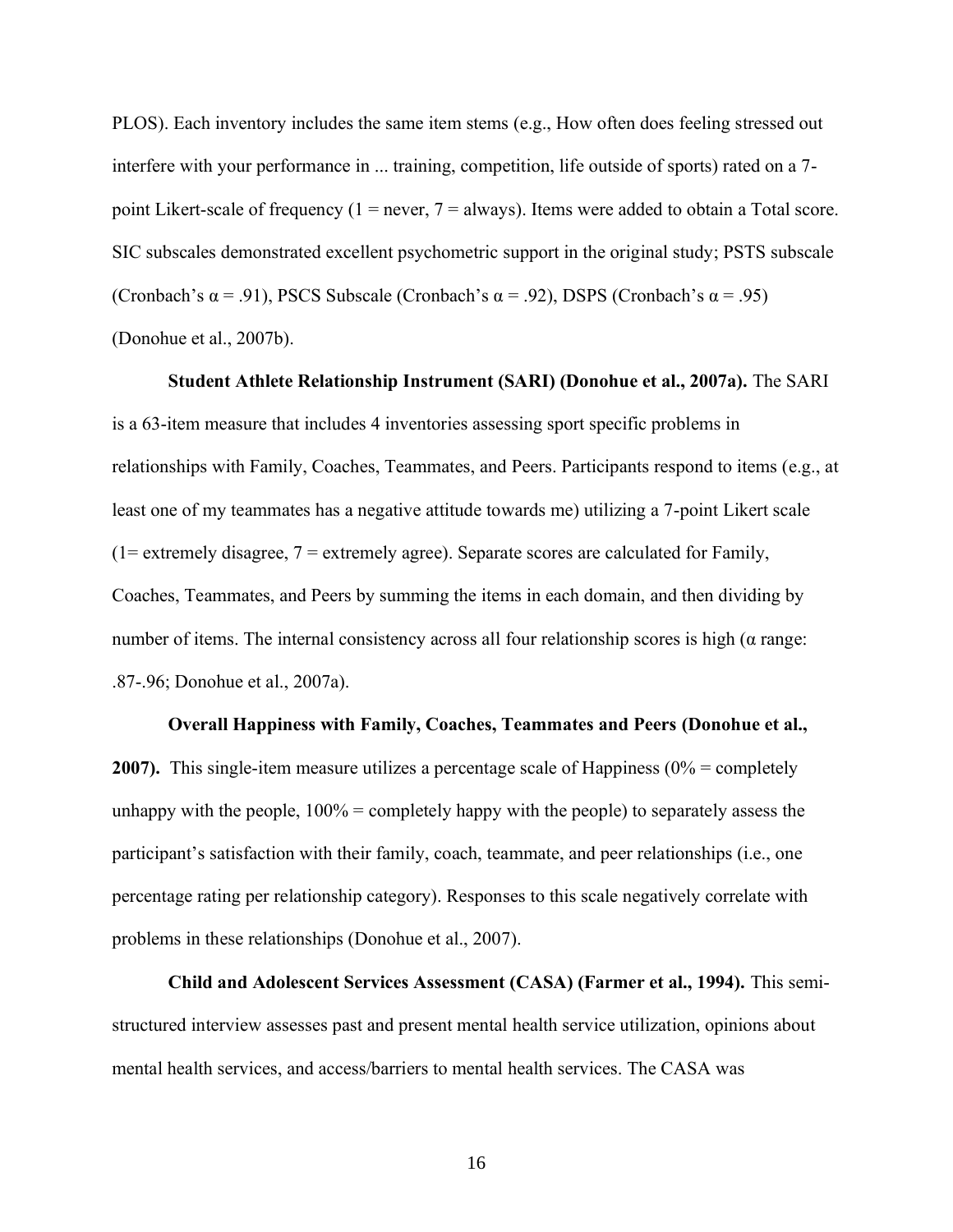administered at baseline to child and parent. The CASA has good test-retest reliability across various settings (inpatient, outpatient, out-of-home, crisis services, non-mental health professional, school, juvenile justice). Intraclass correlation coefficients calculated for number of service settings range from 0.74 (child) to 0.76 (parent) for services received over the last 3 months and from 0.76 (child) to 0.60 (parent) for ever having received services. Validity was calculated using percentage agreement between CASA responses and mental health center records at an outpatient center, day hospital, treatment foster care, and case manager (averages across services: parent =  $84\%$ ; child =  $75\%$ ; combined =  $90\%$ ) (Ascher et al., 1996).

#### **Client Satisfaction Questionnaire-8 (CSQ-8) (Larsen, Attkisson, Hargreaves, &**

**Nguyen, 1979).** The CSQ-8 is used to assess clients' satisfaction with the services received during a specific intervention session. It consists of 8 self-report items that are rated on a scale of 1 to 4 with higher scores reflecting greater satisfaction. A total score that ranges from 8 to 32 is calculated by summing the scores for the individual items. The CSQ-8 was used at the conclusion of each session. The CSQ-8 has demonstrated strong internal consistency across many samples ( $\alpha$  = .83-.93; Attkisson & Greenfield, 1996).

#### **Suicide Probability Scale (SPS) (Larzelere, Smith, Batenhorst, & Kelly, 1996).** The

SPS is a psychometrically validated measure of suicidal risk/ideation that, in addition to measuring study outcomes associated with suicidal ideation, permits examination of contraindicative factors that are associated with suicidal ideation in youth athletes. Participants respond to 36 items using a four-point Likert scale ( $1 =$  "None or a little of the time" to  $4 =$  "Most or all" of the time"). In addition to total score, four subscale scores (Hopelessness, Suicide Ideation, Negative Self-evaluation, Hostility) are also reported. In adolescents, internal consistency for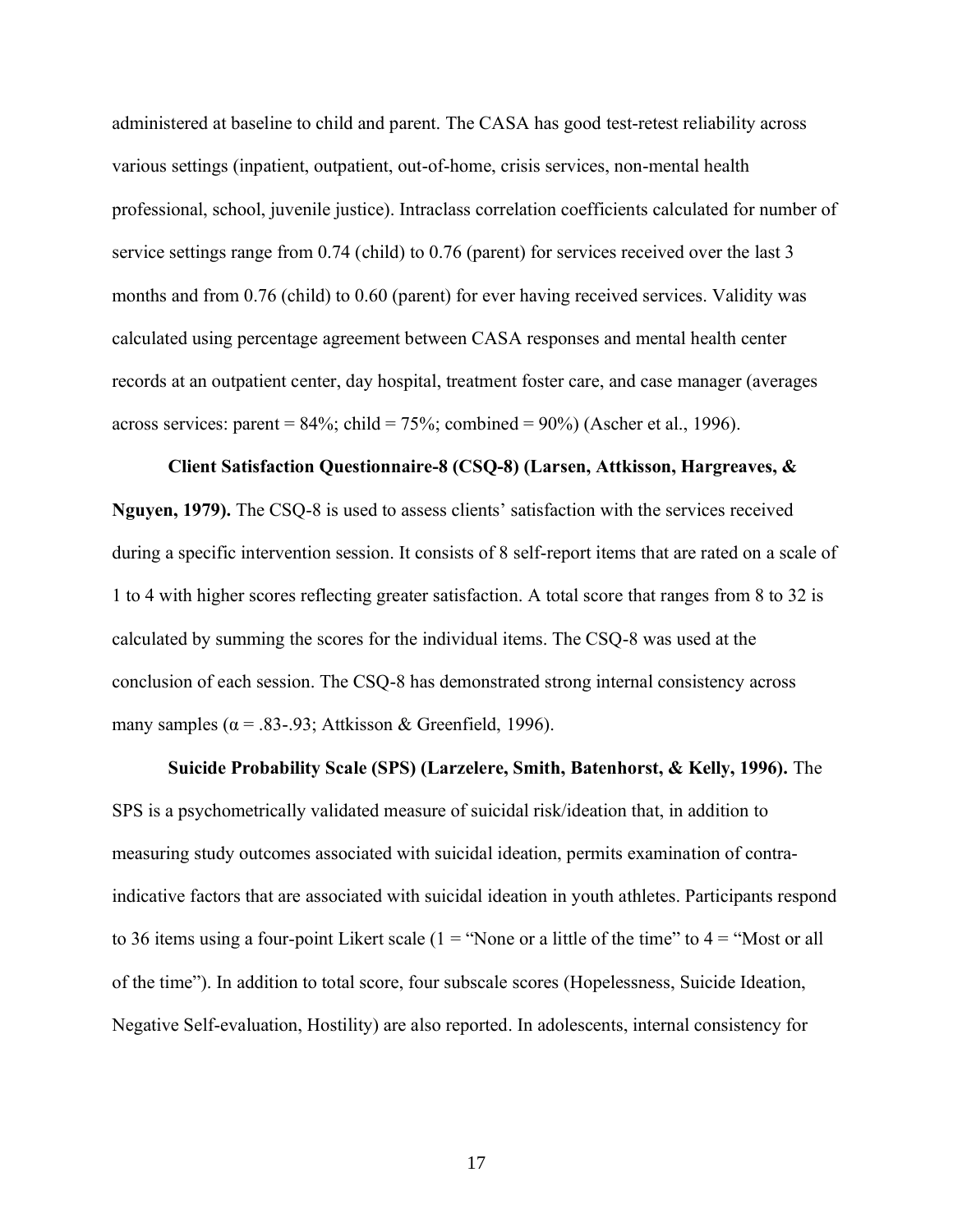total SPS score is high ( $\alpha$  = .90), with lower but acceptable internal consistency for subscale scores (α range: .60-.86; Tatman et al., 1993).

#### *TOPPS Intervention*

The participant was assigned a performance professional (PP) who was responsible for implementing the TOPPS intervention. The PP was a 24-year old post-baccalaureate student comprehensively trained in TOPPS. The participant engaged in 12 TOPPS performance meetings of 60 to 90 minutes duration over a 4-month time span. Meetings focused on optimizing performance in sports, mental health, relationships, and intake (food, drugs, and alcohol) (see Table 2). Significant others such as coaches, teammates, parents, siblings, or peers were required to participate in the program as they assisted with skill implementation outside of meetings. Each intervention component included a theoretical rationale, guidelines to assist implementation, and handouts or worksheets. Assignments (relevant to respective interventions) occurred between meetings and providers encouraged participation through supportive text messages and brief telephone calls.

**Meeting Agenda.** Intervention meetings start with a Meeting Agenda that outlines planned interventions, estimated times for implementation, and rationale for each intervention relevant to the participant. Significant others (SOs) were invited to adjust intervention plans, including the selection, order, and duration of each agenda item, making the intervention more consumer-driven.

**Meeting Conclusion.** Intervention meetings end with a structured Meeting Conclusion that includes descriptive positive feedback about completed intervention(s), review of assigned homework, and preparation for the upcoming meeting (including scheduling and determining significant others involvement).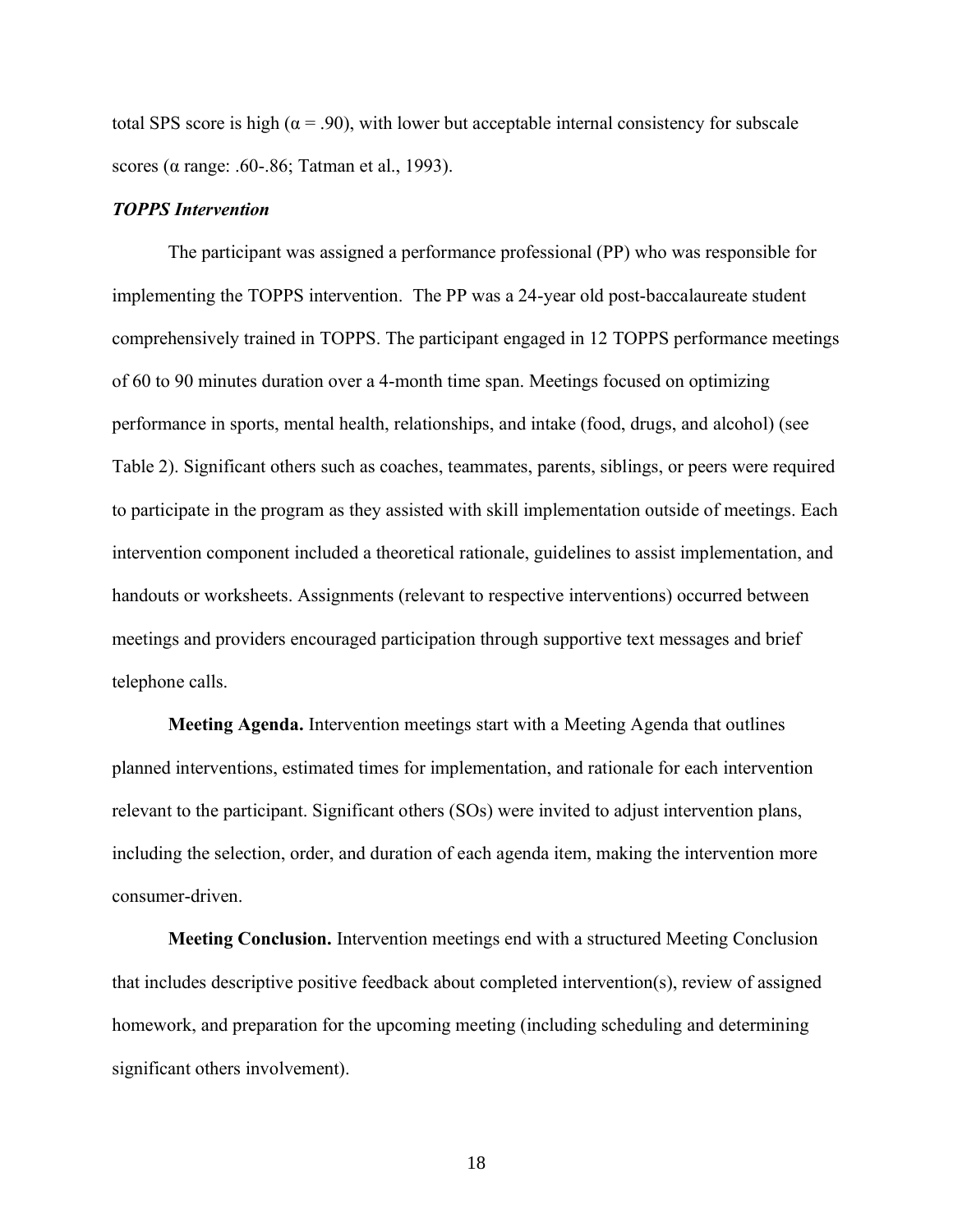**Program Orientation.** The first meeting includes a program orientation to provide an overview of TOPPS, including its structure and program guidelines. The therapeutic rationale Program Orientation is to build rapport, set therapeutic boundaries, and increase motivation for treatment compliance (Donohue et. al., 2009). The PP reviews TOPPS programmatic knowledge to understand the therapeutic roles and responsibilities of the participant, significant others, and PP. Limitations of confidentiality and privacy are reiterated in accordance with consent forms signed during pre-assessment. During the program orientation, the participant's PP discusses SO(s) involvement (i.e., strategic, motivational), utilization of protocol checklists to guide meetings, scheduling of future meetings, communication guidelines, and ways the significant other or PP can be supportive with the athlete.

**Cultural Enlightenment.** The initial meeting also includes the Cultural Enlightenment intervention to address the participant's cultural identity, importance of ethnic culture, and any arguments or problems associated with respective ethnic culture. The PP administers the psychometrically validated Semi-Structured Interview for Consideration of Ethnic Culture Scale and discusses endorsed cultural values, beliefs, and behaviors (Donohue et. al., 2006).

**Dynamic Goals and Rewards.** Dynamic Goals and Rewards is based in Family Behavioral Therapy's Behavioral Goals and Contingency Management intervention, initially proven effective in reducing drug abuse and associated problems by identifying stimuli that induce craving to use drugs (Donohue et. al., 2009). Goals are pre-generated from assessment findings onto a monitoring form and discussed in tandem with assessment results to the participant and present SO(s). Program goals are reviewed during each performance meeting, including the participant and SO(s) meeting attendance, avoidance of substances, mental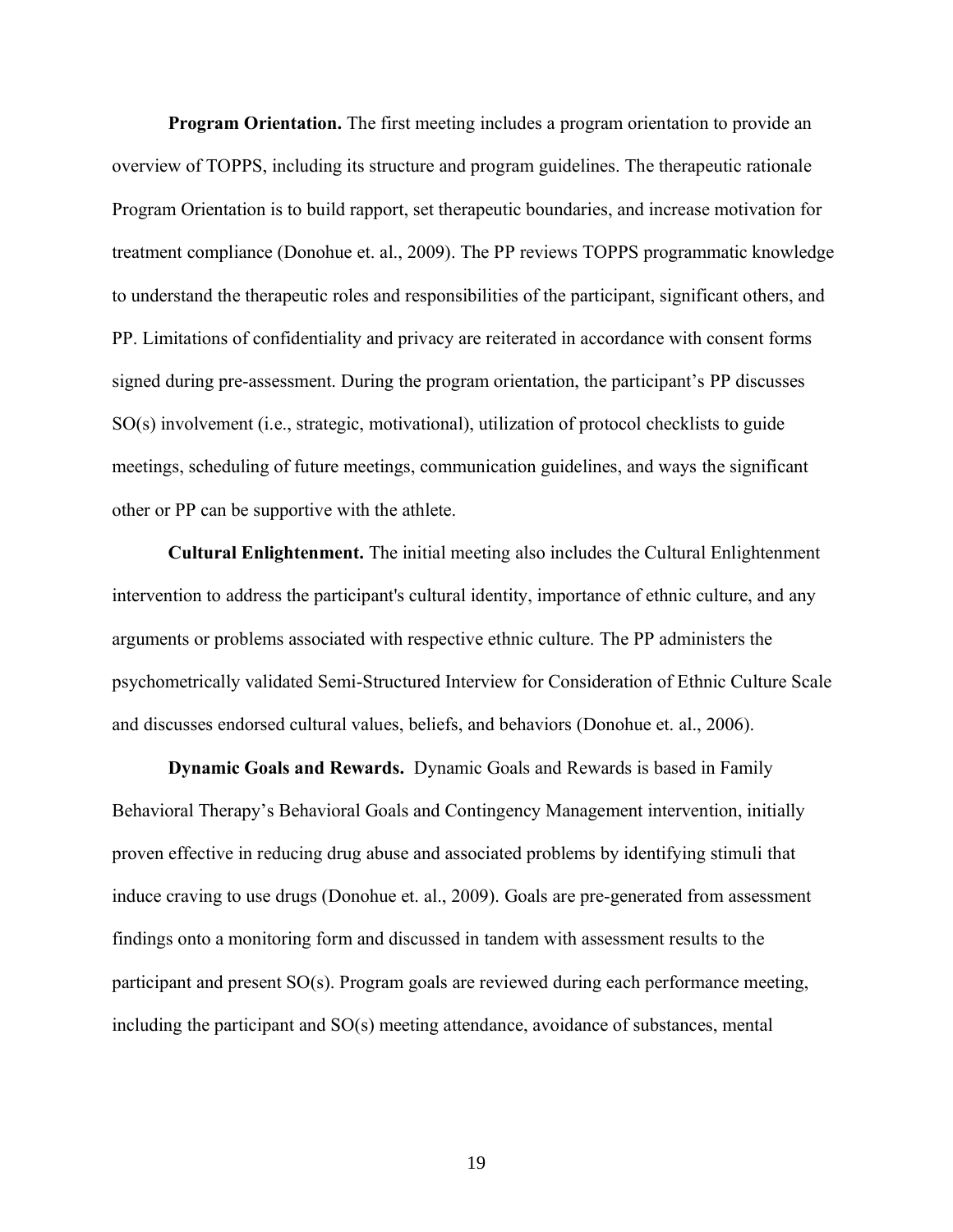wellness strength and stability, maintenance of optimum relationships with others, assisting others to have optimal lives, sport performance, and school performance.

**Performance Planning.** Performance Planning is based in Family Behavioral Therapy's Standardized Treatment Plan intervention and proven effective in determining the order of FBT's skill-based interventions implementation (Donohue et. al., 2009). Each intervention component is reviewed with the participant and SO(s). After the participant rates perceived helpfulness of each intervention, the participant and SO(s) rank each intervention component separately on perceived usefulness of each intervention to goal achievement. The PP discusses rankings with the participant and SO(s) and sum rankings are made to determine order of intervention implementation. Sum rankings suggest the order of intervention implementation.

**Reciprocity Awareness.** Reciprocity Awareness is based in Family Behavioral Therapy's Communication Skills Training intervention (*I've got a great family* component) and proven effective in increasing positive reinforcement within the family unit (Donohue et. al., 2009). In reciprocity awareness, the participant and SO(s) record what they like or appreciate about each other. The participant and respective SO take turns expressing their appreciation for one another and gratitude for any kind words given. Appreciation homework is given to show appreciation on a daily basis for those in the participant's life.

**Self-Control.** Self-Control is a Family Behavioral Therapy intervention and proven effective in identifying triggers for substance use in-vivo (Donohue et. al., 2009). Self-control is utilized to prevent or adjust various undesired behaviors, thoughts, and feelings. Self-control involves identifying when undesired thoughts and behaviors first occur so steps can be learned to prevent or manage them in the future. The intervention is implemented in the following steps to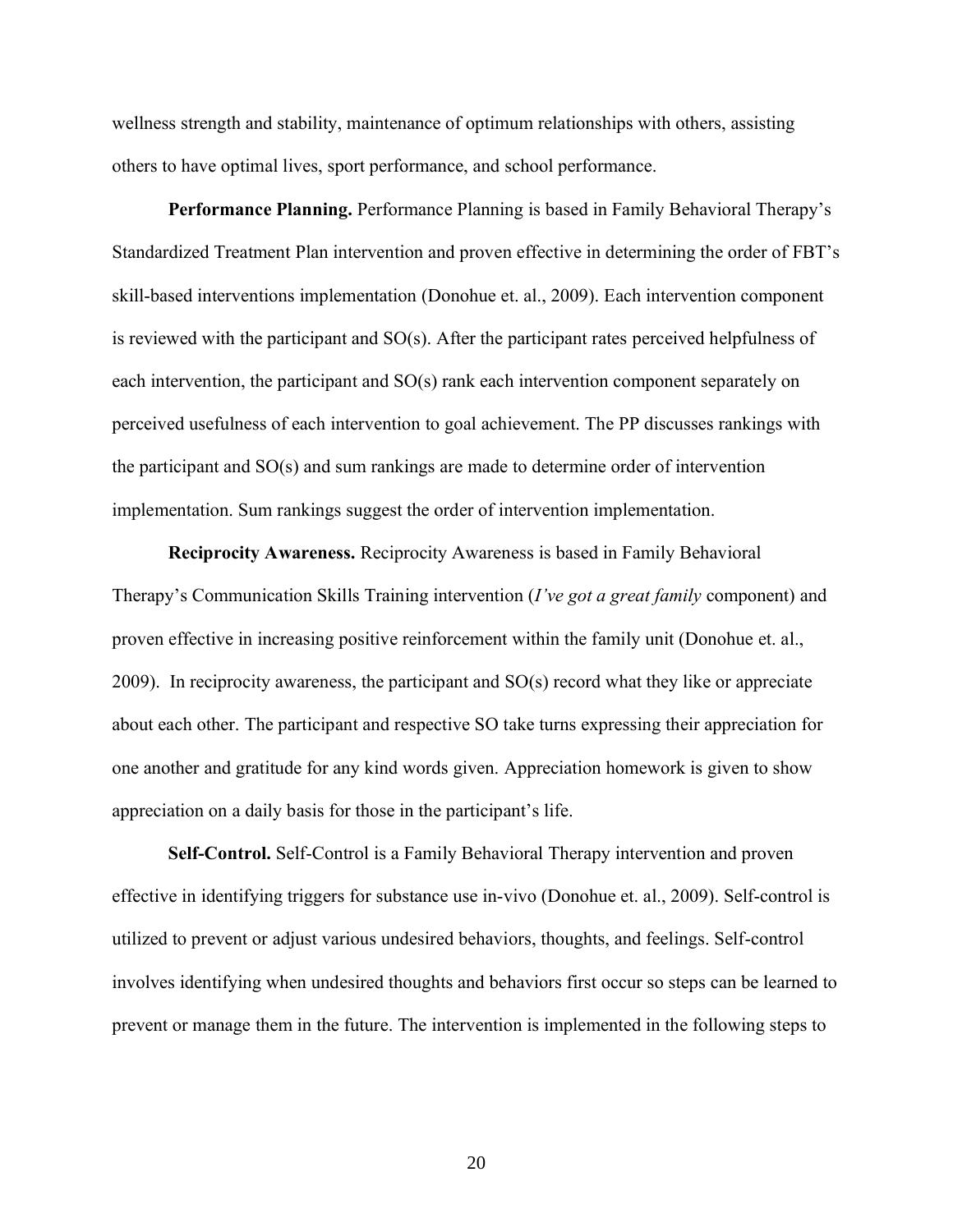solidify learning: (1) identification of trigger, (2) modeling Self-Control exercise, (3) evaluation of modeling, (4) athlete role-play of self-control, and (5) evaluation of role-play.

**Environmental Control.** Environmental Control is based in Family Behavioral Therapy's Stimulus Control intervention and proven effective in decreasing "drug use, HIV infection, and if a parent, poor caretaking behavior of children" (Donohue et. al., 2009). Indeed, environmental control aims to decrease time spent on people, places, and things that impede optimization and increase time spent on things that assist with optimization and overall goal achievement. The participant generates a list of goal-consistent and goal-inconsistent cues with present SO(s).

**Positive Request.** Reciprocity Awareness is based in Family Behavioral Therapy's Communication Skills Training intervention (*positive request* component) and proven effective in increasing the likelihood of a participant receiving desired reinforcers from family members (Donohue et. al., 2009). Positive request is a 9-step method for developing assertiveness and communication skills when making requests of others. The 9 steps are as follows: (1) request a specific action using "please" and specify when action is desired, (2) state how it would be difficult for the person to do what was requested, (3) state how it would be good for other person if the request was performed, (4) state how it would be good for you if the request was performed, (5) offer to help other person get the action done, (6) offer to do something for recipient, (7) tell the other person it would be appreciated if the action was done, (8) suggest something that would be acceptable as an alternative action, (9) ask other person to suggest an alternative in case the action can't be done.

**Goal Inspiration.** Goal inspiration works to increase motivation for goal accomplishment by discussing positive consequences of goal accomplishment. Participant began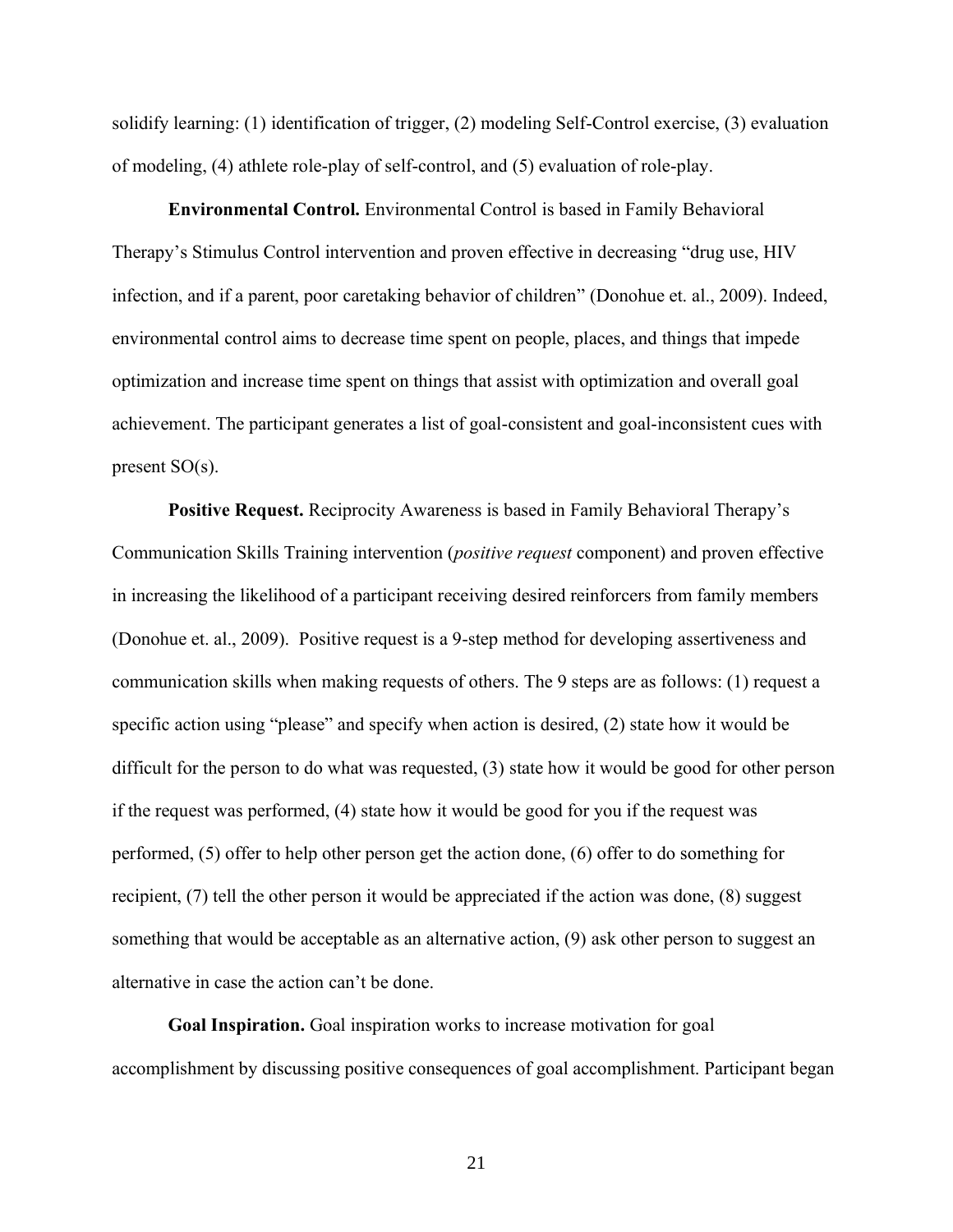by determining a goal where motivation is low (e.g., Being praiseworthy of self in training and life outside of sport) and rating motivation on a 0-100% motivated scale.

**Performance Timeline.** Performance timeline determines which time frame is best to implement skills learned or to be learned for optimal performance in a given situation. Specific time periods or set points are most influential in an athlete's performance in any given training or competition. These time periods are days before, hours before, seconds before, during, seconds after, hours after, or days after a performance.

**Job-Getting Skills Training.** Job-Getting Skills Training is a Family Behavioral Therapy intervention and proven effective in getting previous substance abusing parents' jobs (Donohue et. al., 2009). The PP provides training on networking with potential employers, job interview skills, and resume building.

**Dream Job Development.** The PP, participant, and SO(s) brainstorm different financial, time, status etc. requirements in the participant's "dream job". Required skills, education, and training required to achieve his or her dream job are integrated into treatment as short-term and long-term primary goals.

**Financial Management.** Financial Management is a Family Behavioral Therapy intervention and proven effective in teaching previous substance abusing parents to manage income and expenses (Donohue et. al., 2009). The participant learns about fiscal terminology and budgeting relevant to a child or adolescent. Parents, other SO(s), and PP discuss with the participant current methods of decreasing expenses and increasing income. An expenses and income sheet are utilized to budget for the upcoming month and new fiscal goals created to ensure budget maintenance.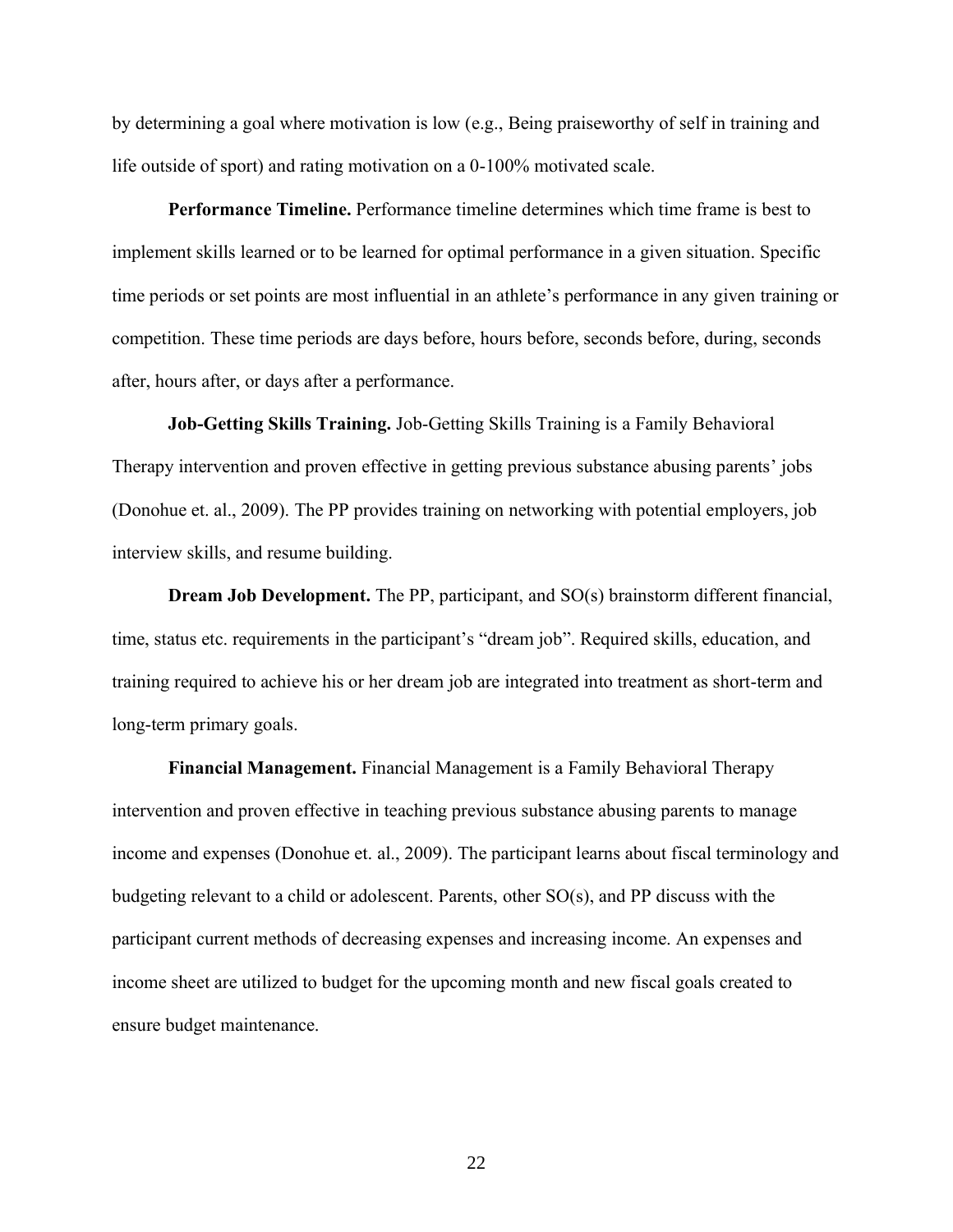**Last Meeting: Intervention Generalization.** The final meeting is to reflect on progress throughout the program in areas of relationships, sport performance, mental health, and avoidance of substance use.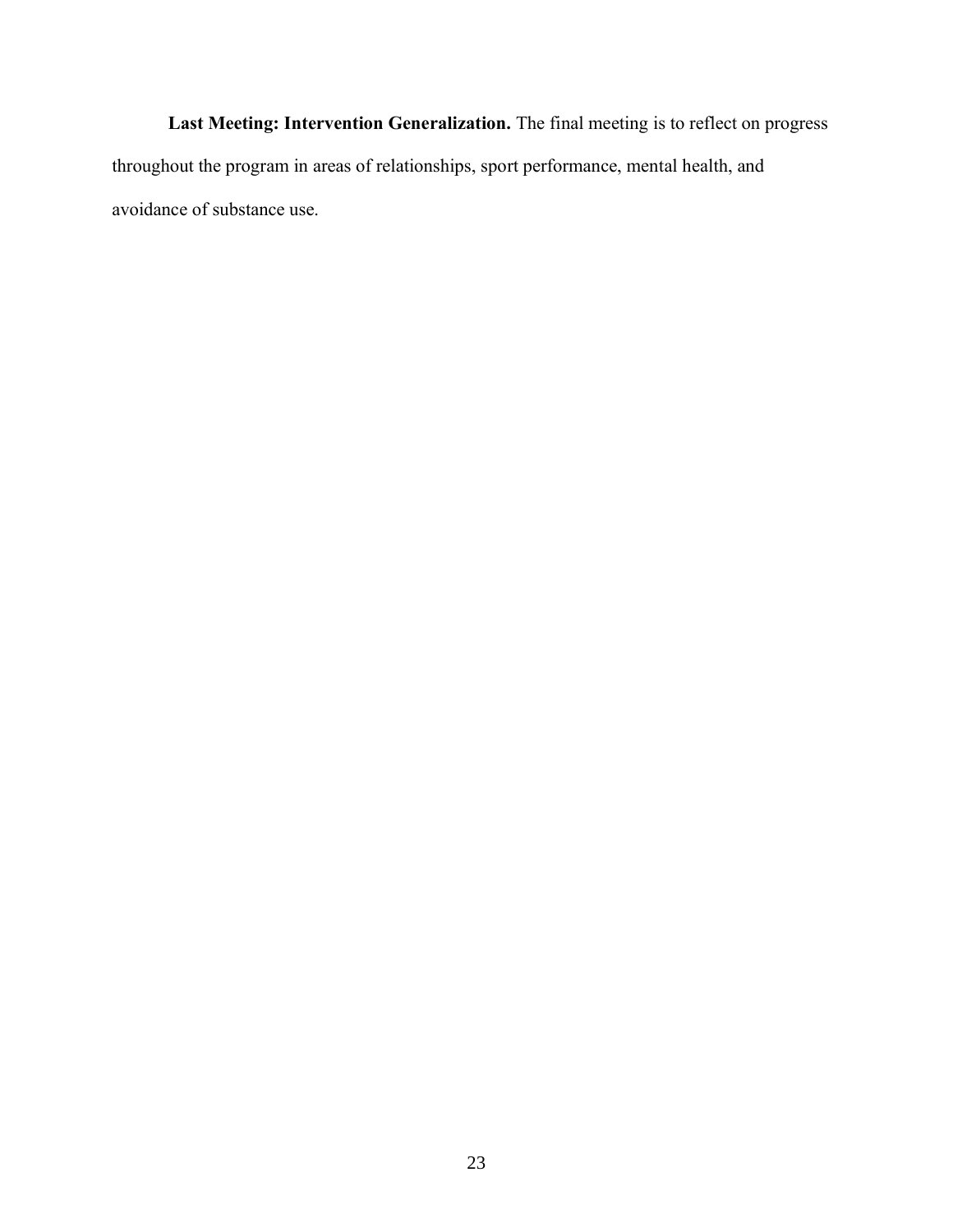#### **Results**

#### **Case Introduction**

Evangeline is a Japanese-American female athlete (martial arts reported as main sport) in her mid-teens. Her mother was a self-referral who learned about the program from a community resource. She was screened for inclusion and exclusion criteria to assure that she (a) was enrolled in a local public or private High or Middle School, (b) was between 12 and 17 years old at time of referral, (c) had no prior diagnosis of schizophrenia, (d) was participating in a local organized sport for at least 1 month prior to referral, (e) expected to participate in the local organized sport for at least 5 months with no plans of an extended absence of more than 1 month, (f) was not receiving any formal psychotherapy at the time of pre-intervention assessment to avoid confounds due to concurrent intervention, and (g) had at least one adult supportive other (SO) willing to participate in the program. All study procedures were approved by the university's institutional review board for the protection of human participants.

**History.** Evangeline reported her difficulties with social situations and developing friendships as beginning in elementary school. She self-described as shy, self-conscious, and found it difficult to be around other children. Mother indicated this may be because the family moved so often. Evangeline and her mother noted that in 5th grade she was bullied heavily by another student.

Evangeline reported enduring social situations with anxiety in elementary school but that the anxiety peaked in middle school. After a class presentation, she experienced her first anxiety attack after a class presentation with symptoms of shortness of breath, dizziness, heart palpitations, trembling, sweating, and hot flashes. This resulted in calling her mother, leaving school early, and missing the rest of the school day. She experienced her most recent anxiety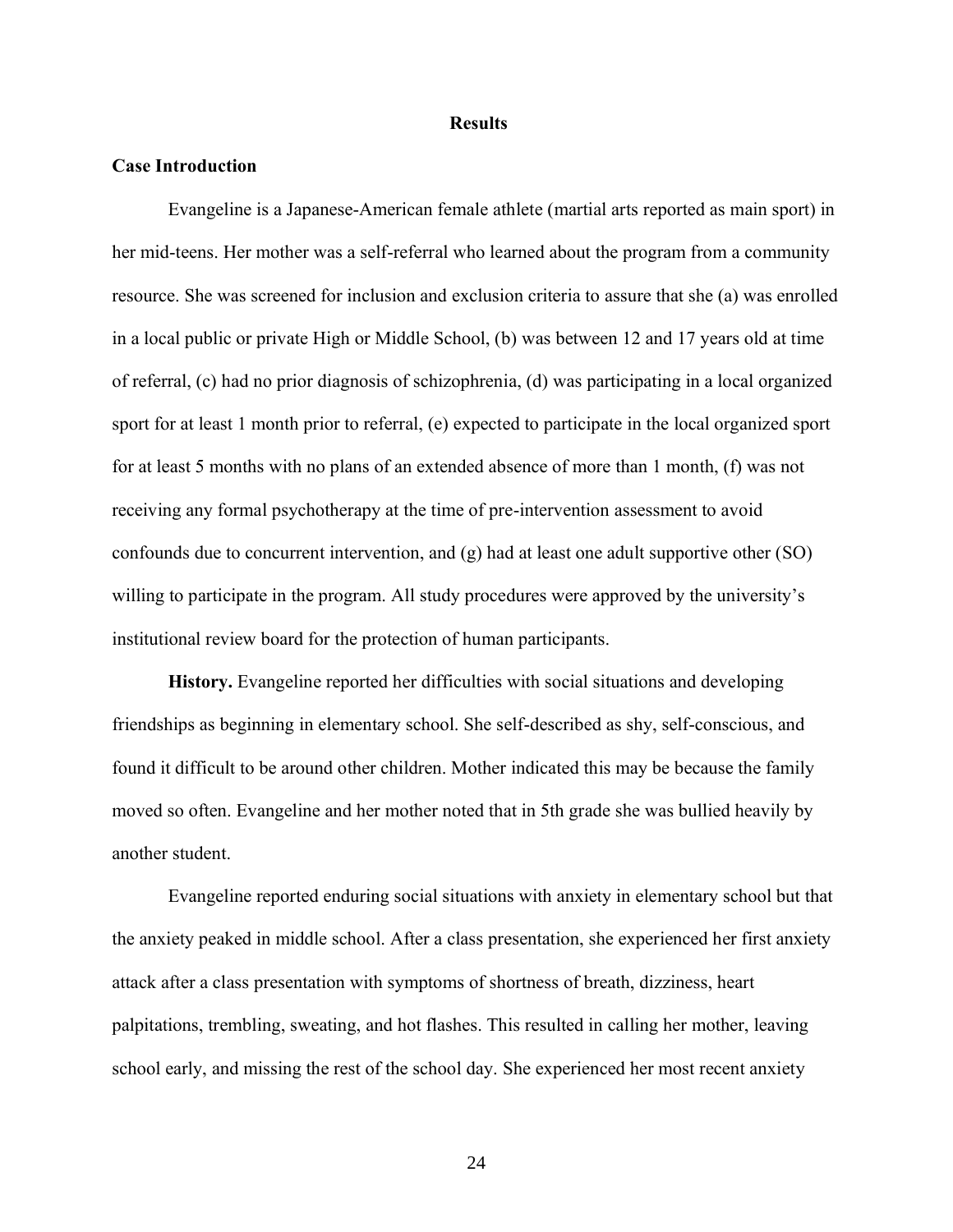attack 3 months prior (same symptoms) on high school orientation day after being required to group up with other prospective students for a school tour.

The quality of Evangeline's relationships varied across significant others. At home, she reported that her relationship with her nuclear family was "close" with her closest relationship being that with her mother. In sport, she reported having a good relationship with her coach as he gave her the unique opportunity to coach younger students. At school, she reported having two best friends.

**Pre-intervention assessment results.** The K-SADS indicated that Evangeline met DSM-5 diagnostic criteria for Social Anxiety Disorder at the time of the pre-assessment (see Table 7). Table 3 includes Evangeline's responses for Mental Health Outcome Measures, SCL90-R, BDI-II, SPS, & YSR. She had clinical elevations (T-scores of 65 or above) of the adolescent female nonpatient sample on the following SCL90-R scales (see Figure 2): Obsessive-Compulsive (65) and Anxiety (65). The following scales had borderline clinical elevations (T-scores of 60 - 64): Paranoid Ideation (64), Interpersonal Sensitivity (62), and Phobic Anxiety (63). She reported mild depressive symptomology on BDI-II and subclinical suicidality on SPS. Evangeline scored in the Clinical range for the following YSR scales/subscales (noted in T-scores here; see Figure 3): Anxious/Depressed Syndrome Subscale (84), Internalizing Problems Scale (69), Total Problems Scale (65), Anxiety Problems DSM-Oriented Scale (73), and Obsessive-Compulsive Problems (80). Table 4 includes her responses for sport relevant outcome measures, SIC and SARI. Notably on the SIC, she endorsed experiencing the following in training and life outside of sport: negative thoughts about personal performance, being too critical of myself, difficulty thinking positively once negative thoughts have occurred, overly concerned or worry too much about what others think about my performance, feeling stressed out, hard to recover mentally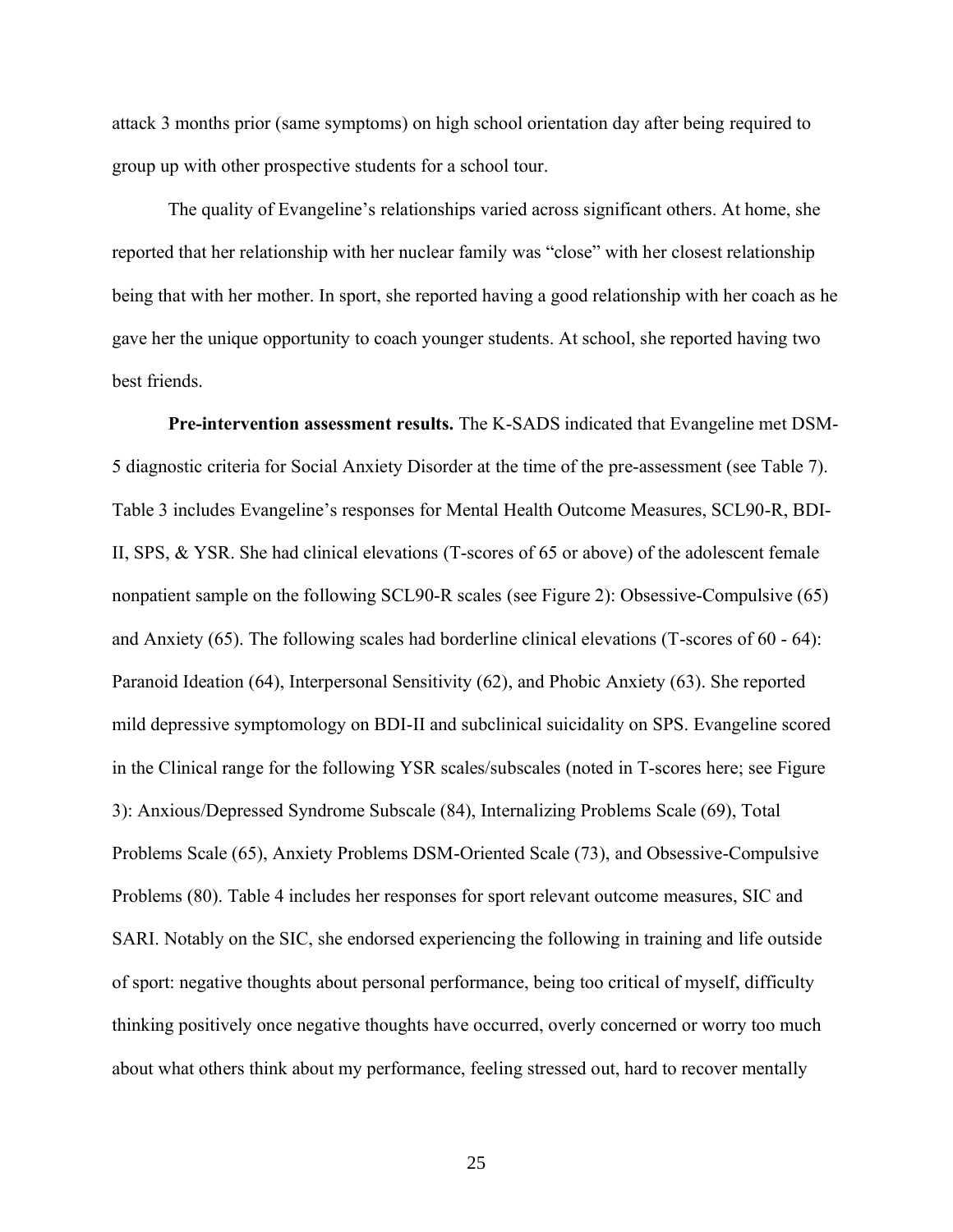once errors are made, difficulty with time management, & difficulty maintaining weight at an acceptable level to me or to others. With higher scores indicating greater difficulties in relationships, she scored highest on SARI Teammates. Table 5 includes Evangeline's responses for Overall Happiness with Family, Coaches, Teammates and Peers where she reported being least happy with her teammates (90% happy) and peers (90% happy). She indicated no substance use on the TLFB.

#### **Course of Intervention**

**Intervention.** Evangeline's performance professional (PP) was a 24-year old postbaccalaureate student comprehensively trained in TOPPS. As shown in Table 6, she attended all 12 of her scheduled intervention meetings focused on optimizing performance in sports, mental health, relationships, and intake (food, drugs, and alcohol). The following significant others were present in intervention meetings: Evangeline's mother attended all 12 meetings, brother attended 2 meetings, and father attended 2 meetings. Meeting duration ranged from 43 to 120 minutes (*M* = 73) and intervention lasted 3 months and 7 days.

**Meeting Agendas (meetings 2-12).** Intervention meetings started with a Meeting Agenda that outlined planned interventions, estimated times for implementation, and rationale for each intervention relevant to participant. SO's were invited to adjust intervention plans, including the selection, order, and duration of each agenda item, making the intervention more consumer-driven. The meeting participants preferred to maintain the proposed agenda items and implementation times in all 12 meetings.

**Meeting Conclusions (meetings 3-11).** Intervention meetings ended with a structured Meeting Conclusion that included descriptive positive feedback about completed intervention(s),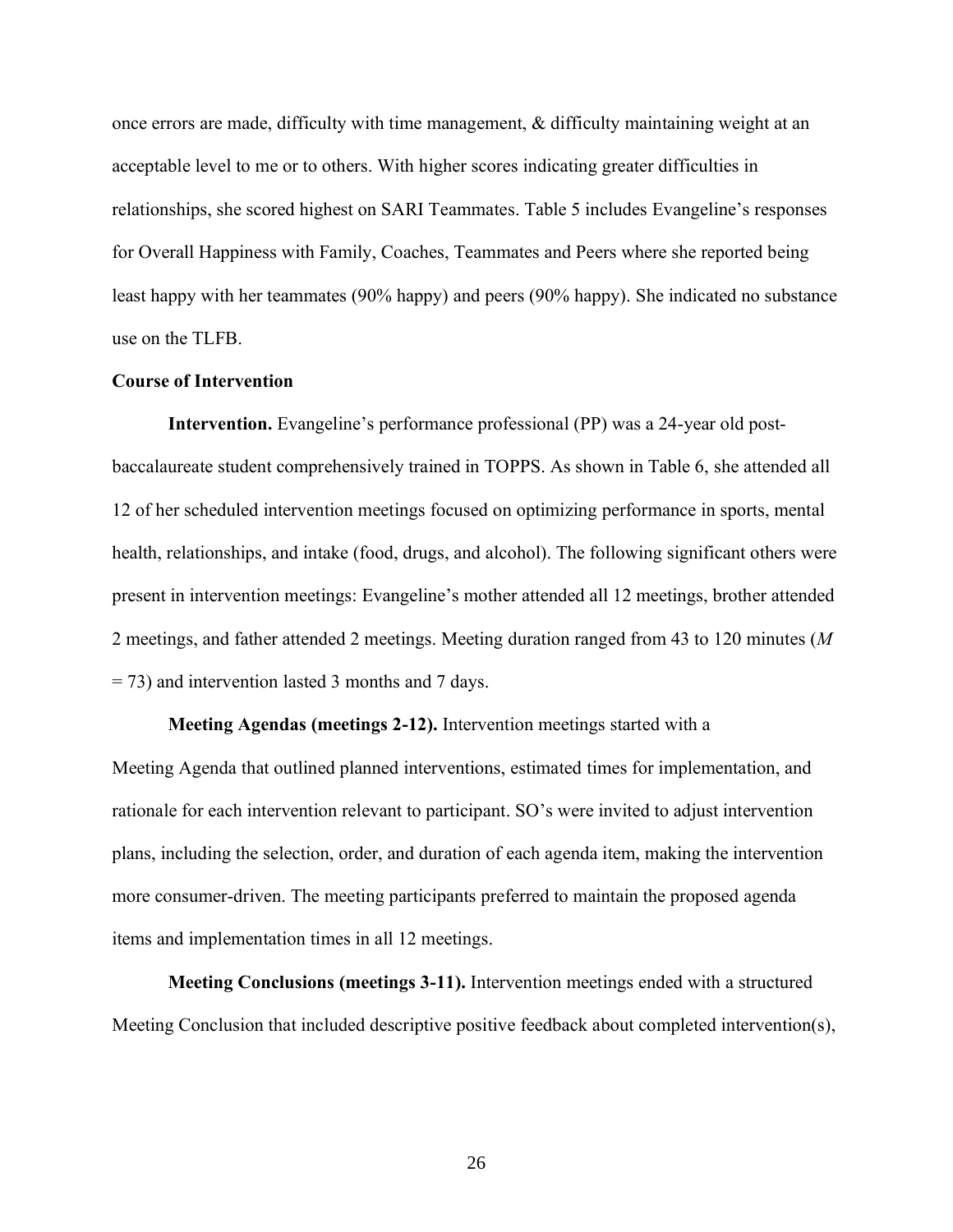reviewed assigned homework, and prepared for the upcoming meeting (including scheduling and determining SO involvement).

**Program Orientation (meeting 1).** The first meeting included Program Orientation to provide an overview of TOPPS, including its structure and program guidelines. During the Program Orientation, the participants discussed SO involvement (i.e., strategic, motivational), utilization of protocol checklists to guide meetings, scheduling of future meetings, communication guidelines, and ways they can be supportive with the athlete.

**Cultural Enlightenment (meeting 1).** The initial meeting also included the Cultural Enlightenment intervention to address Evangeline's cultural identity, importance of her ethnic culture, and any arguments or problems associated with her ethnic culture. Based on the results of the Semi-Structured Interview for Consideration of Ethnic Culture Scale (SSIECTS; Donohue, Strada, et al. 2006), she "agreed" that her ethnic culture was important to her and that there were many things that she liked about her ethnic culture (Likert-type scale score of 6;  $7 =$  extremely agree,  $1 =$  extremely disagree). By contrast, she "somewhat disagreed" that ethnic culture was a big part of her life, that others have said offensive things about her ethnic culture, experienced arguments or problems with others due to ethnic culture, and that she would want a professional to address her ethnic culture (Likert-type scale score of 3;  $7 =$  extremely agree,  $1 =$  extremely disagree). Because she experienced little direct connection to her ethnic culture, more time was spent on Dynamic Goals & Rewards.

**Dynamic Goals and Rewards (meetings 1-12).** Goals were pre-generated from assessment findings onto a monitoring form and discussed in tandem with assessment results to Evangeline and her mother. There are several program goals that were reviewed during each performance meeting, including Evangeline's and SO's meeting attendance, avoidance of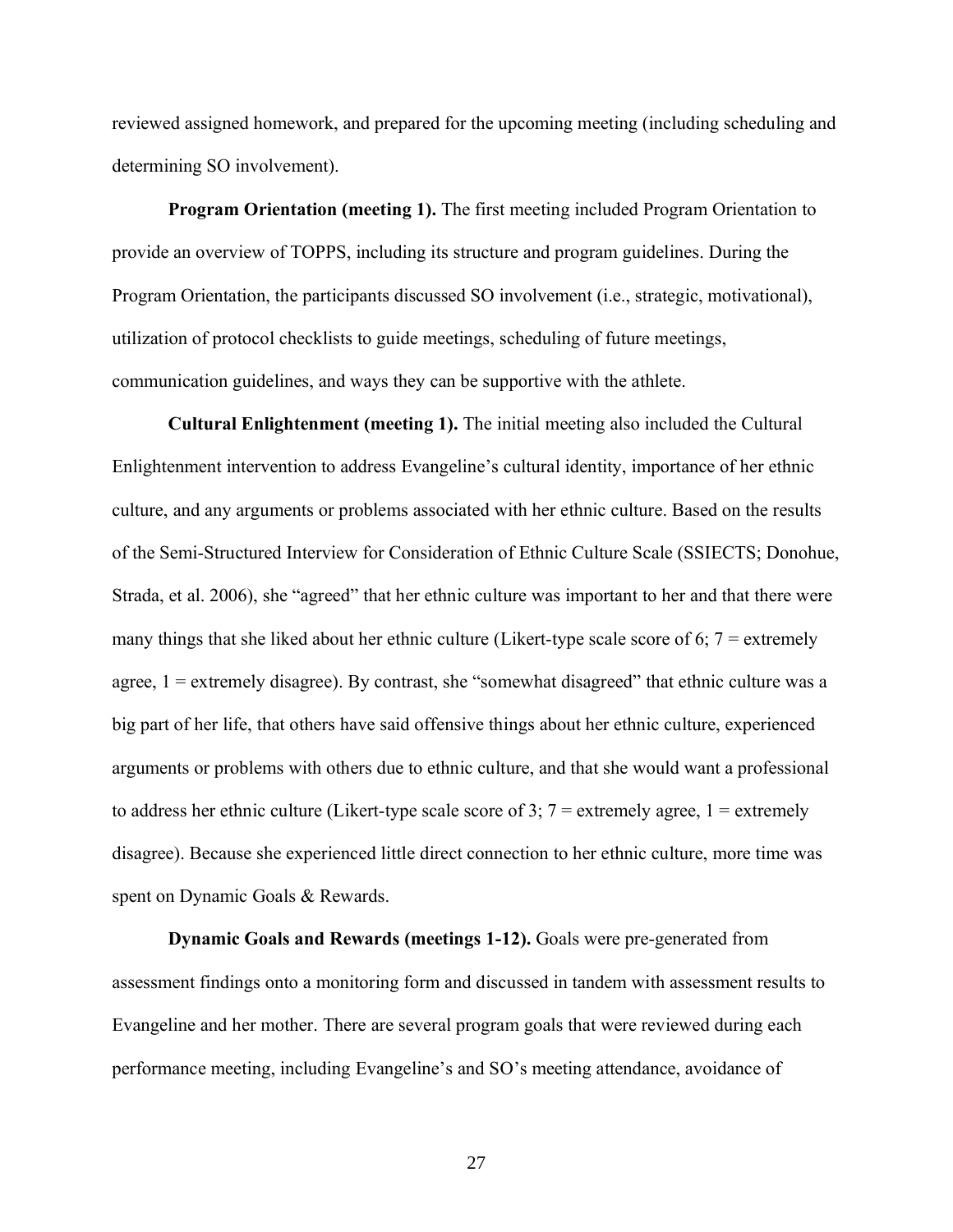substances, mental wellness strength and stability, maintenance of optimum relationships with others, assisting others to have optimal lives, sport performance, and school performance. Meetings were initiated with Evangeline reviewing how her goals were achieved since last contact, and contingent rewards and/or support for goal accomplishment were provided by significant others. Her rewards were broken down into money (e.g., allowance increase for goal accomplishment), gifts (e.g., pins or white board), events/time together (e.g., shopping), privileges (e.g., friends over during school week), and trips (e.g., hiking local mountain). Her levels of support were broken down into supportive or praise-worthy statements (e.g., Great job with self-care! Or Excellent effort on time management!). Goals were relatively vague to permit them to be rapidly changed, although reviews of these goals during performance meetings involve solicitation of very specific cognitive and behavioral skills that were performed to accomplish the respective goals. Goals for the upcoming week were verbally reviewed in detail, and significant others indicated how goal accomplishment will be rewarded and/or supported. All interventions were performed to assist goal accomplishment, with an emphasis on goals that are specific to mental strength and relationships.

**Performance Planning (meeting 2).** Each intervention component was reviewed with Evangeline and her mother in meeting 2. After she rated perceived helpfulness of each intervention, her and her mother ranked each intervention component separately on perceived usefulness of each intervention to goal achievement. PP discussed rankings with Evangeline and her mother and sum rankings made to determine order of intervention implementation. Sum rankings suggested the following order of intervention implementation: Self- Control, Reciprocity Awareness, Environmental Control, Positive Request, Goal Inspiration, Performance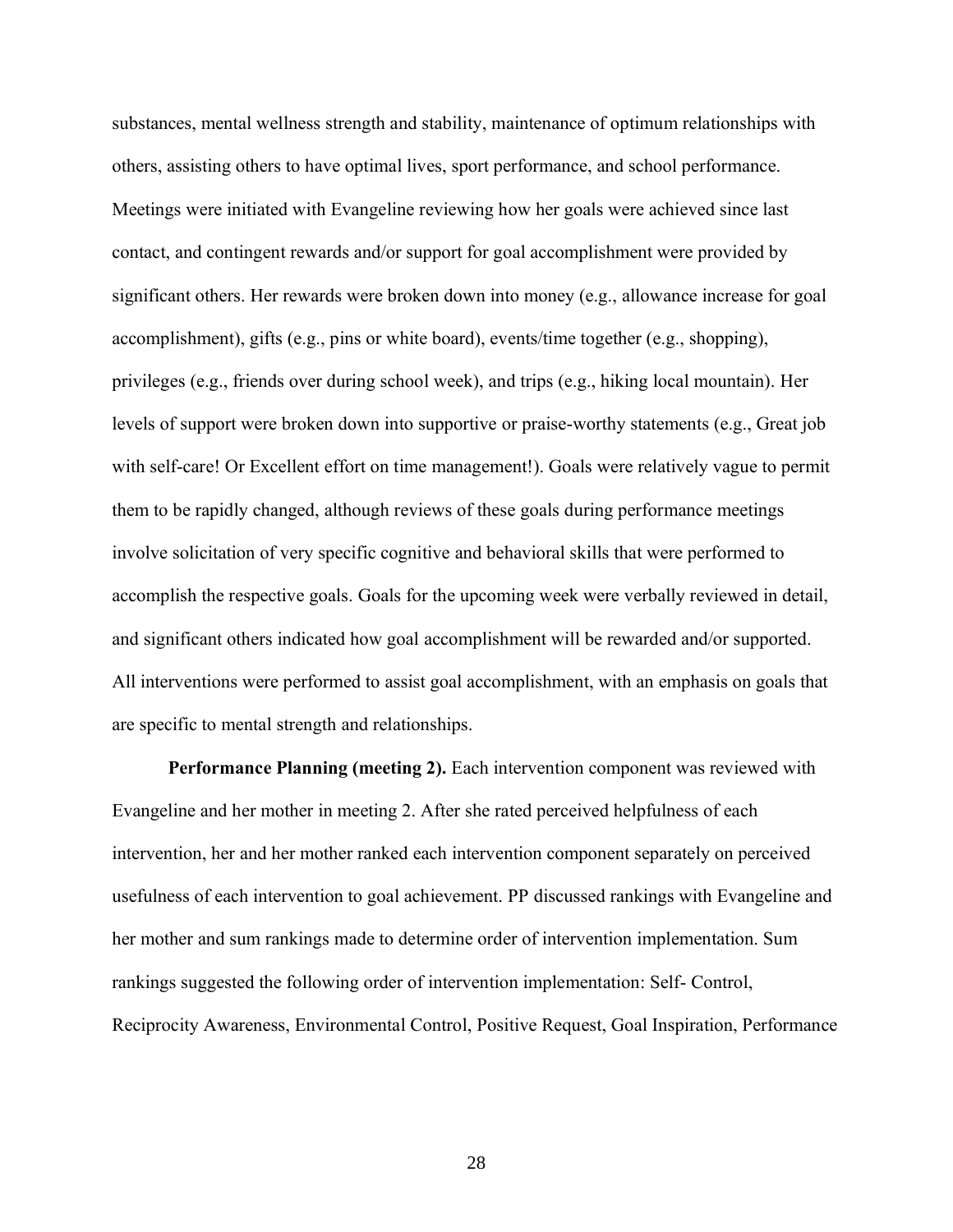Timeline, Job-Getting Skills Training, Financial Management, Dream Job Development, Cultural Enlightenment.

**Reciprocity Awareness (meetings 2-3 and 10).** Evangeline, her mother, and her father participated in reciprocity awareness in order to assist with development of self-confidence, improve relationships with one another, and develop assertiveness skills. In reciprocity awareness, each person records what they like or appreciate about the others involved. This is followed by the recipient's emotional reception of the information and a promise to continue with the desired behavior(s). She reported feeling acknowledged (e.g., "nice someone see's what I am doing even if I don't") and more aware of her relationship with her brother after parent's displayed appreciation for that sibling relationship (e.g., "I make sure I spend more time with him now like playing videogames"). Appreciation homework was given to show appreciation on a daily basis for those in her life.

**Self-Control (meetings 3-4).** Self-control may be utilized to prevent or adjust various undesired behaviors, thoughts, and feelings. Self-control involves identifying when undesired thoughts and behaviors first occur so steps can be learned to prevent or manage them in the future. The intervention is implemented in the following steps to solidify learning: (1) identification of trigger, (2) modeling Self-Control exercise, (3) evaluation of modeling, (4) athlete role-play of self-control, and (5) evaluation of role-play.

Evangeline learned to identify the initial triggering thought through backward chaining (e.g. "I'm overwhelmed" when exposed to a socially evaluative situation). After identification, she learned to implement the following Self-Control steps: state "focus" (thought stopping technique), diaphragmatic breathing (relaxation technique), state 4 potential solutions, evaluate pros and cons for each potential solution, imagine doing & telling someone you love about 1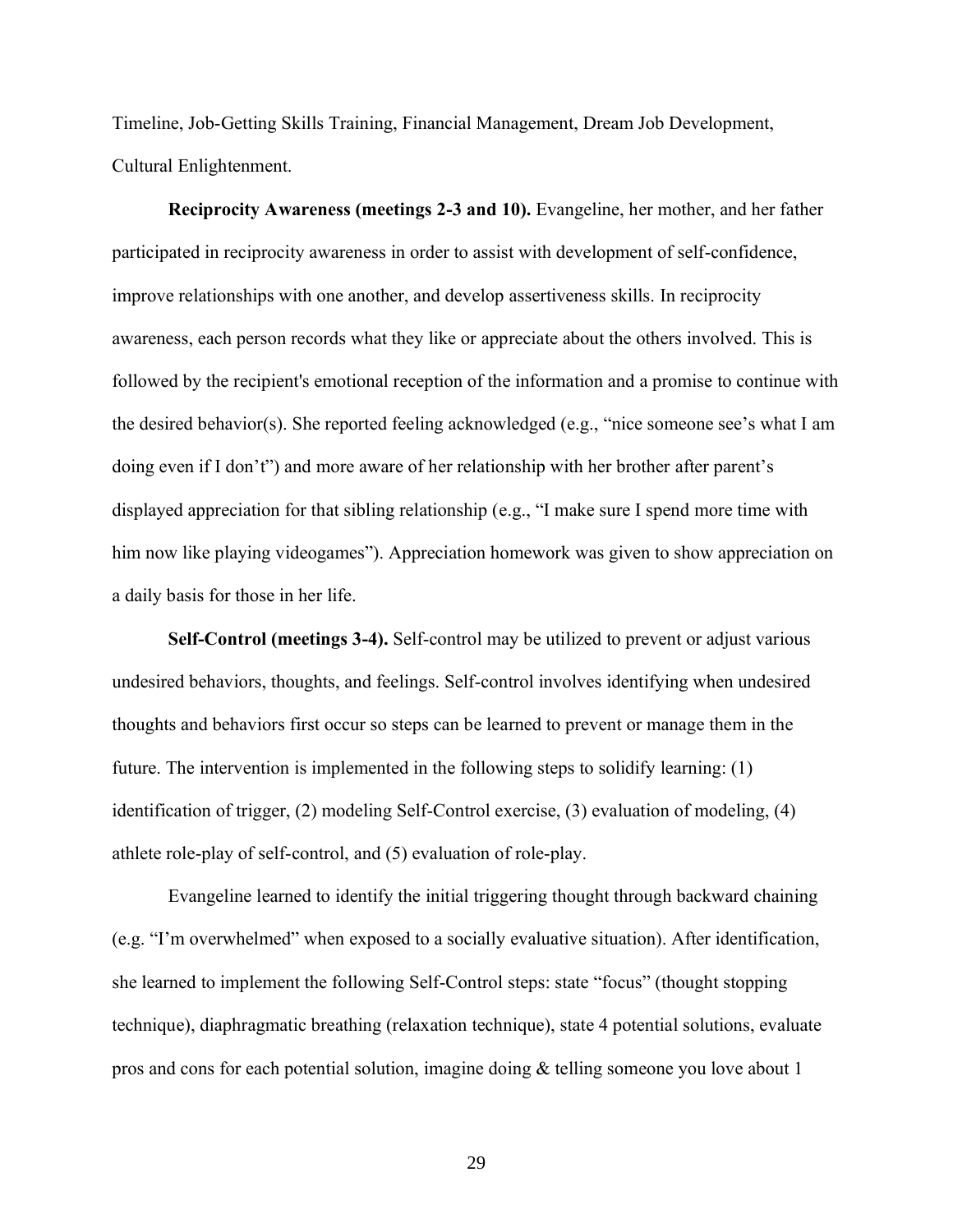solution, state positive consequences of doing the solution. Likelihood of engaging in optimal thought was rated on a scale of 0-100% optimal pre and post Self-Control. She also reported which step helped the most (e.g., state 4 potential solutions).

**Environmental Control (meetings 4-5).** Environmental control aims to decrease time spent on things that assist with optimization and decrease time on things that impede optimization. Evangeline generated a list of goal-consistent and goal-inconsistent cues with mother and brother. Cues could be people, places, situations, activities, and emotions that either promote or interfere with goal accomplishment. For example, Evangeline listed mother, martial arts studio, books, and focused as goal-consistent cues. Goal-consistent and inconsistent cues were monitored the following week and reviewed to increase time spent with goal-consistent cues.

**Positive Request (meetings 5-6).** Positive request is a 9-step method of communicating things desired and assertiveness. The 9 steps are as follows: (1) request a specific action using "please" and specify when action is desired, (2) state how it would be difficult for the person to do what was requested, (3) state how it would be good for other person if the request was performed, (4) state how it would be good for you if the request was performed, (5) offer to help other person get the action done, (6) offer to do something for recipient, (7) tell the other person it would be appreciated if the action was done, (8) suggest something that would be acceptable as an alternative action, (9) ask other person to suggest an alternative in case the action can't be done. Evangeline utilized this skill to improve her relationship with her parents (e.g., requesting for parent to listen more often and father to increase allowance).

**Goal Inspiration (meetings 6-7).** Goal inspiration works to increase motivation for goal accomplishment by discussing positive consequences of goal accomplishment. Evangeline began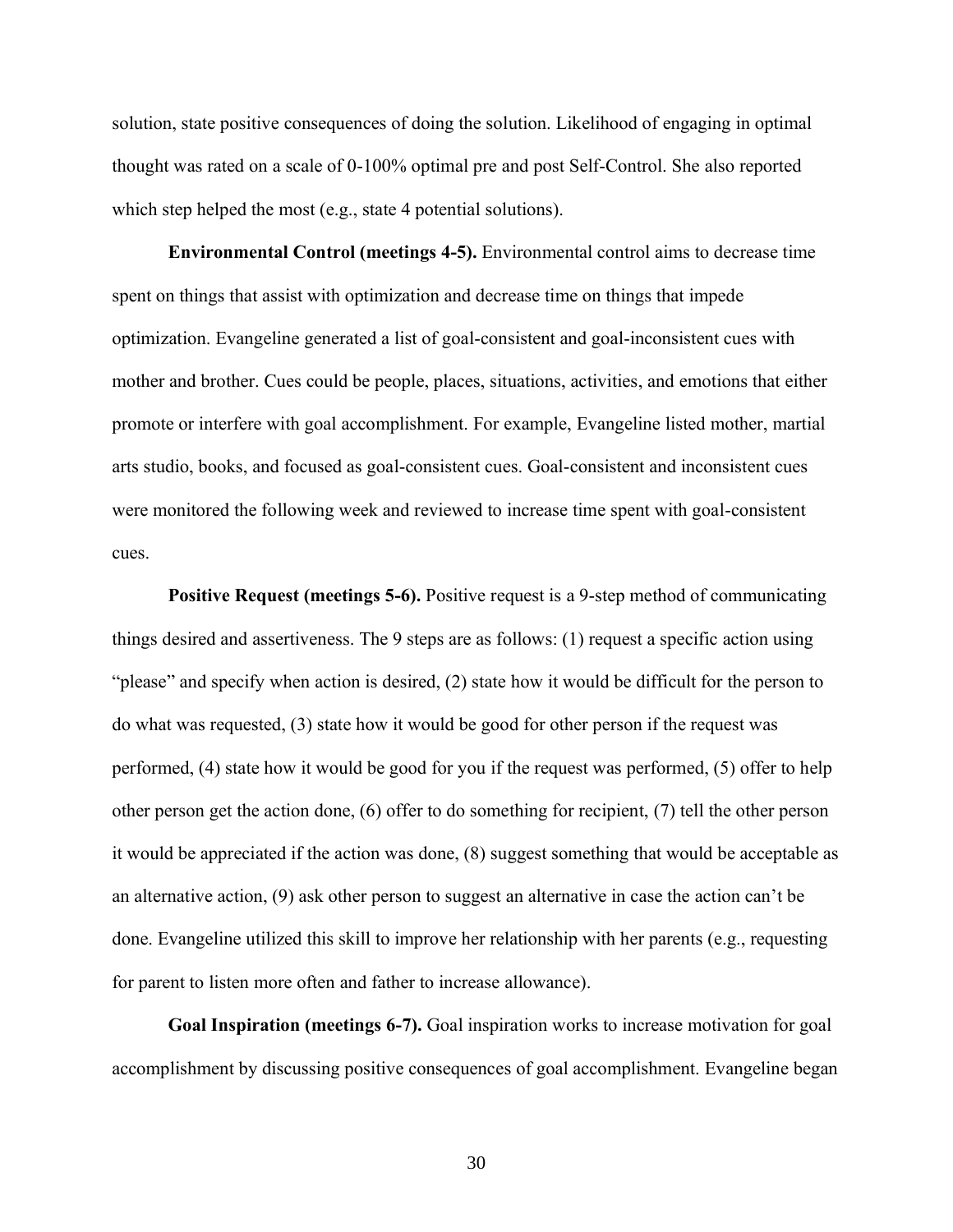by determining a goal where motivation is low (e.g. being praiseworthy of self in training and life outside of sport) and rating motivation on a 0-100% motivated scale. Evangeline and her mother provided possible positive consequences of goal accomplishment (e.g., feeling better about self, openness with brother, decreased stress, better sleep, and more assertiveness). PP and mother discussed with Evangeline which positive consequences were most influential in goalaccomplishment. Most important consequences were records as goals to be worked on.

**Performance Timeline (meetings 7-8).** There are specific time periods, or set points, according to the Performance Timeline intervention that are most influential in an athlete's performance in any given training or competition. These time periods are days before, hours before, seconds before, during, seconds after, hours after, or days after a performance. Evangeline chose a recent performance situation in which her performance could be optimized (e.g. dance routine for tryouts). She indicated that during the dance her performance was most influenced by the following performance factors: thoughts, interpretation of perceptions, and training/strategy. Evangeline and her mother brainstormed skills previously used, skills learned in the program, and positive or neutral thought patterns (e.g., out-come oriented or routinefocused thoughts) to manage the selected factors to optimize performance.

**Job-Getting Skills Training (meeting 8-9).** PP provided training on networking with potential employers, job interview skills, and resume building. Evangeline and her mother brainstormed possible jobs for teenagers in their area and Evangeline's marketable skills (e.g. embroidery, artwork).

**Dream Job Development (meetings 9-10).** Evangeline and parents discussed desirable traits/components of her "dream job". For example, traits/components discussed were art, theatre, humor, fun, higher than teacher's salary, travel, vacation days, 40 hours a week, personal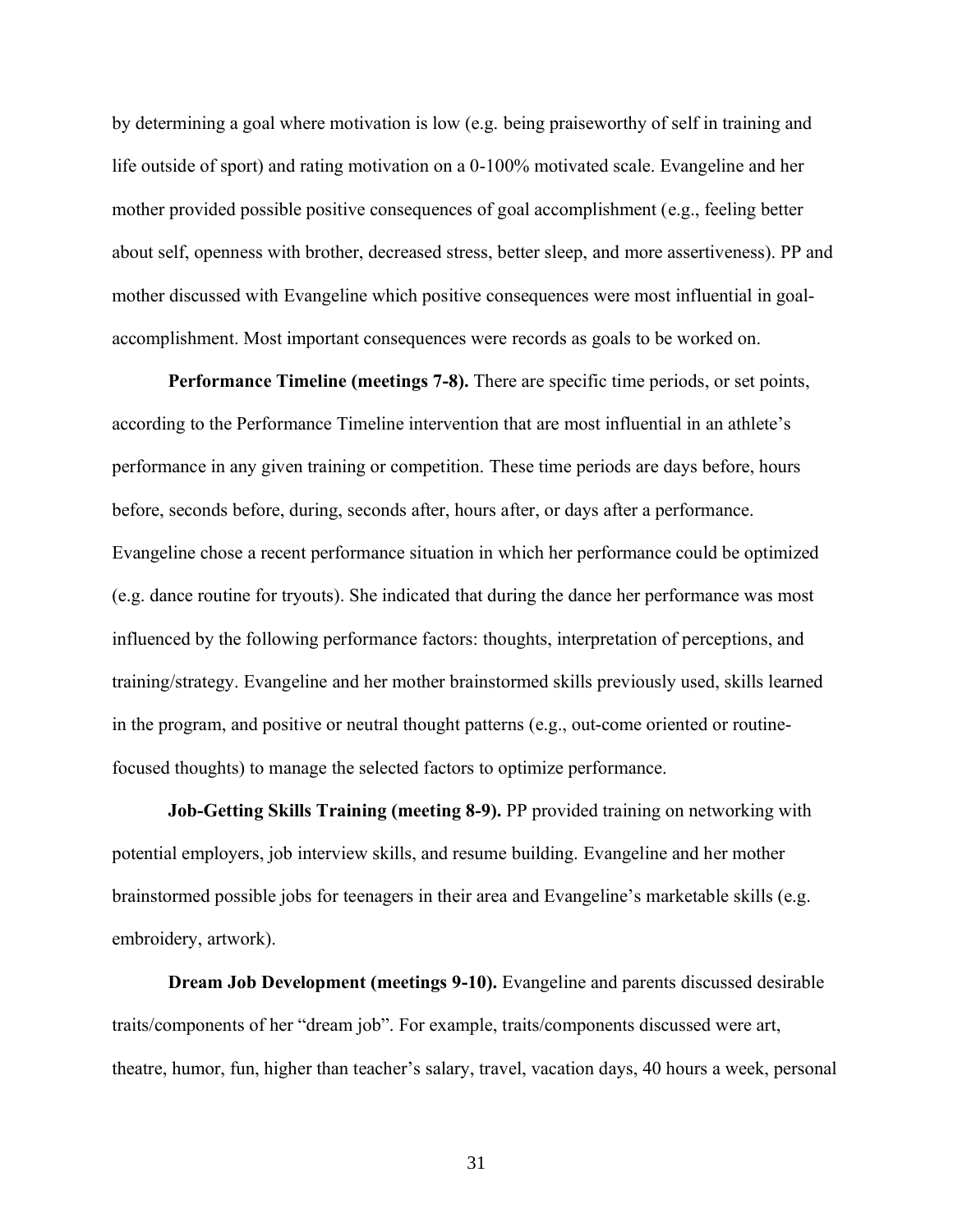office, higher education requirement, retirement at age 60, being her own boss, and able to own a therapy service dog. She reported her "dream job" as being an art therapist. New current goals were set in order to achieve long-term job requirements.

**Financial Management (meeting 11).** Evangeline was taught about key fiscal terminology and budgeting relevant to a teenager. Parents and PP discussed with Evangeline current methods of decreasing expenses and increasing income (e.g., extra chores for more allowance money, spreading out large purchases across months). An expenses and income sheet were utilized to budget for the upcoming month and new fiscal goals created to ensure budget maintenance.

**Last Meeting: Intervention Generalization (meeting 12).** The final meeting is to reflect on progress throughout the program in areas of relationships, sport performance, mental health, and avoidance of substance use. PP noted improvements in Evangeline's time management, openness to new social experiences, communication skills with family and friends, continued sobriety, self-confidence, positive or neutral thoughts, and self-compassion.

## **Outcomes**

**Post-intervention assessment results.** The K-SADS indicated that Evangeline did not meet DSM-5 diagnostic criteria for Social Anxiety Disorder at the time of the post assessment (see Table 7). Table 3 includes Evangeline's responses for Mental Health Outcome Measures, SCL90-R, BDI-II, SPS, & YSR. Evangeline's post-scores fell below clinical elevations (T-score of 65) for the adolescent female nonpatient sample on all SCL90-R scales (see Figure 2). She reported decrease to minimal depressive symptomatology on BDI-II and remained subclinical suicidality on SPS. Her YSR scores decreased from Clinical range to Normal range for Anxious/Depressed Syndrome Subscale (50), Internalizing Problems Scale (45), Total Problems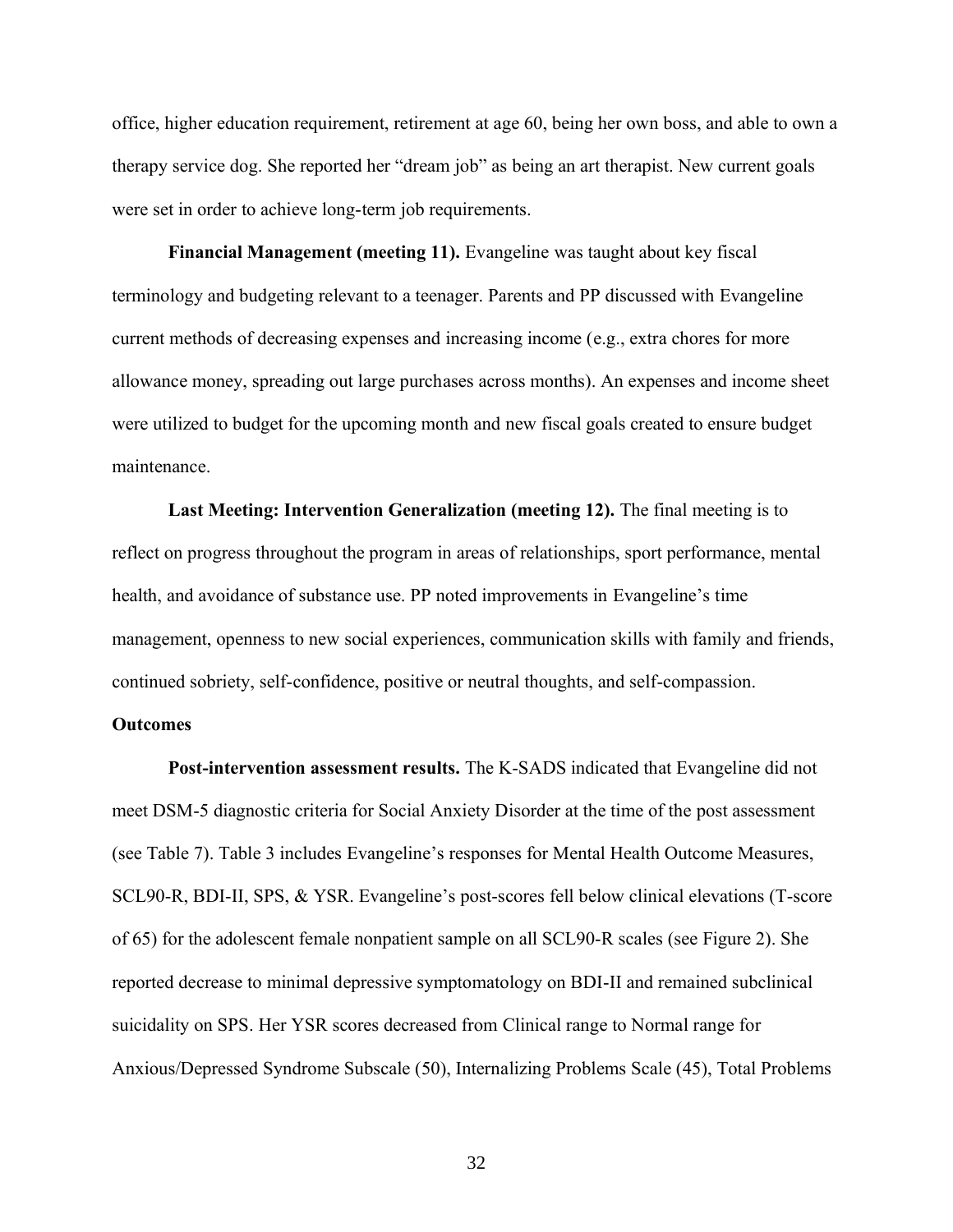Scale (42), Anxiety Problems DSM-Oriented Scale (50), and Obsessive-Compulsive Problems (52) (see Figure 3). Table 4 includes the participant's responses for sport relevant outcome measures, SIC and SARI. Her SIC total scores reduced by the following percentages across all 3 domains: Training (44.7%), Competition (23.3%), and Outside of Sport (63.5%). Participant's SARI total scores reduced by the following percentages across all 4 domains: Teammates (61.2%), Family (42.9%), Coaches (32.1%), and Peers (28.6%). Table 5 includes Evangeline's responses for Overall Happiness with Family, Coaches, Teammates and Peers where evidence showed most improvement in peers domain from baseline (90% happy to 100% happy). Evangeline again indicated no substance use on the TLFB.

**Follow-up assessment results.** The K-SADS indicated that Evangeline did not meet DSM-5 diagnostic criteria for Social Anxiety Disorder at the time of the follow-up assessment (see Table 7). Table 3 includes Evangeline's responses for Mental Health Outcome Measures, SCL90-R, BDI-II, SPS, & YSR. Evangeline's follow-up scores fell below clinical elevations (Tscore of 65) for the adolescent female nonpatient sample on all SCL90-R scales (see Figure 2). She reported decrease to minimal depressive symptomatology on BDI-II and remained subclinical suicidality on SPS from baseline to follow-up assessment. Her YSR scores decreased from Clinical range to Normal range at post-assessment and remained within Normal range at follow-up assessment for Anxious/Depressed Syndrome Subscale (51), Internalizing Problems Scale (47), Total Problems Scale (42), Anxiety Problems DSM-Oriented Scale (51), and Obsessive-Compulsive Problems (58) (see Figure 3).

Table 4 includes her responses for sport relevant outcome measures, SIC and SARI. From baseline to follow-up, her SIC total scores reduced by the following percentages across all 3 domains: Training (39.5%), Competition (23.3%), and Outside of Sport (54.8%). From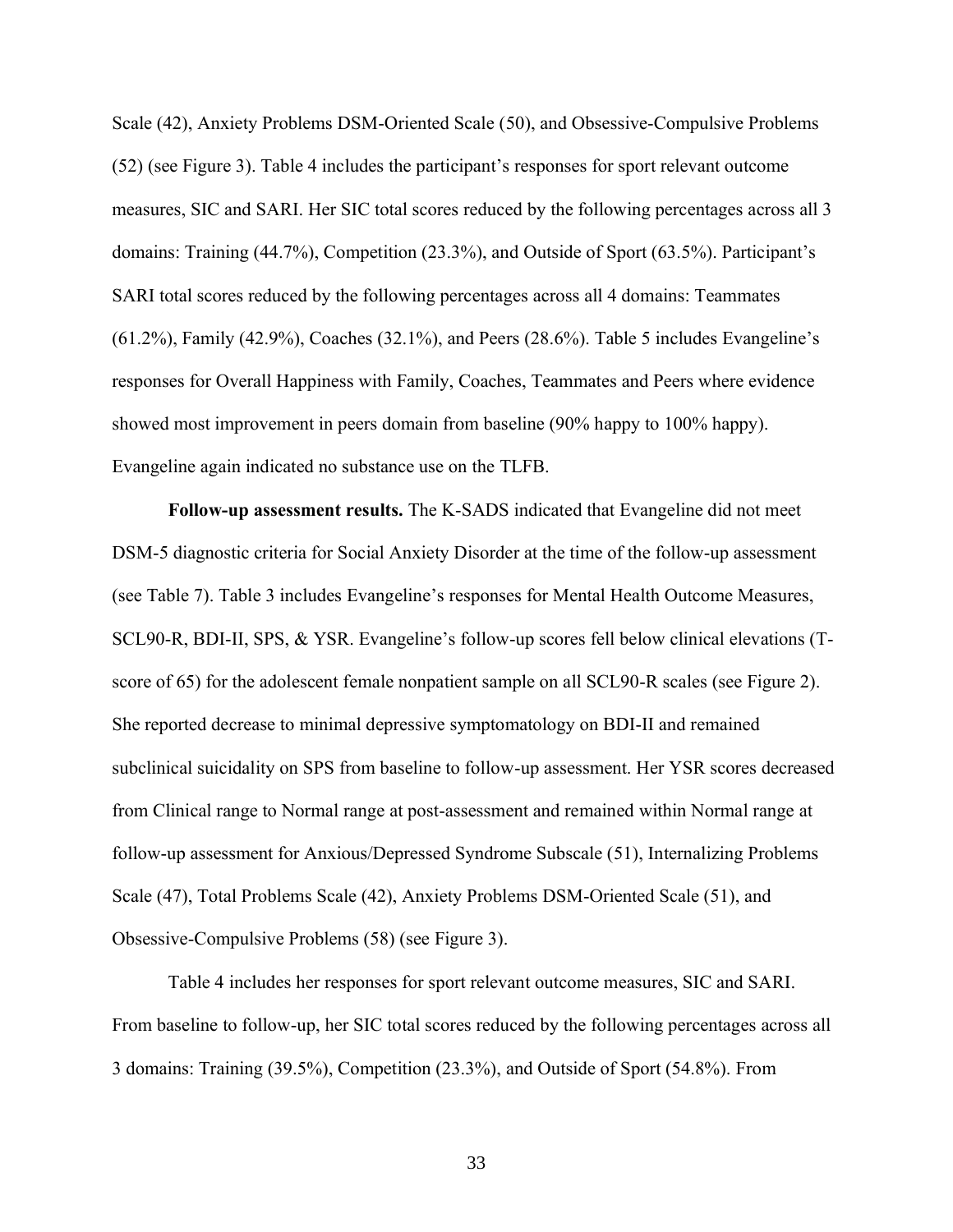baseline to follow-up, the participant's SARI total scores reduced by the following percentages across all 4 domains: Teammates (53.1%), Family (42.9%), Coaches (32.1%), and Peers (28.6%). Table 5 includes her responses for Overall Happiness with Family, Coaches, Teammates and Peers where she evidenced most improvement in teammates and peers domain from baseline (90% happy to 100% happy). Evangeline again indicated no substance use on the TLFB.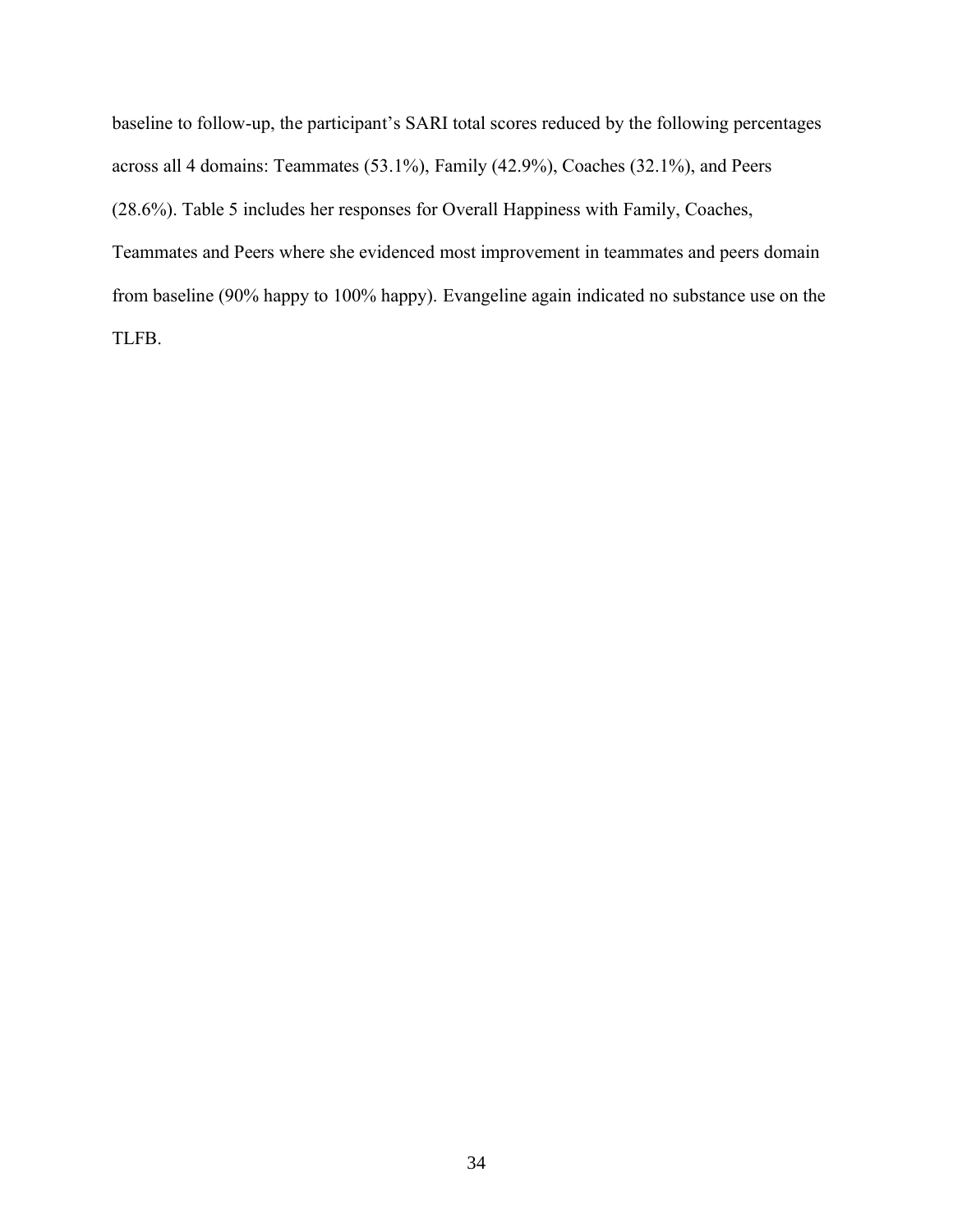### **Discussion**

This study had two primary aims. The first was to initially examine the effectiveness of the modified TOPPS intervention in an Asian American adolescent athlete who evidenced Social Anxiety Disorder and had elevated scores at baseline on measures of mental health. The results indicated participant improvement from baseline assessment to 4 and 5 months post-baseline assessment on the mental health measures, as well as on measures of sport performance and relationship happiness. Evangeline met full diagnostic criteria for current Social Anxiety Disorder at baseline, but no longer met current diagnostic criteria at post-assessment or followup assessment. Assessment in symptoms of anxiety (SCL-90-R &YSR), depression (SCL-90-R, BDI-II & YSR), obsessive thoughts (SCL-90-R & YSR), and compulsive behaviors (SCL-90-R & YSR) also decreased from clinical elevations to normative range scores. According to the SIC and SARI, symptoms interfering with sport training, competition, and life outside of sports also improved from baseline to post-assessment and baseline to follow-up assessment. SCL-90-R, YSR, SARI, and Overall Happiness scale scores evidence improvements in interpersonal sensitivity, social competence, social support, relationship quality, and happiness with relationships. Evangeline's symptom improvement may be attributed to the following TOPPS interventions' mechanisms of change: 1) restructuring of dysfunctional thoughts about self and others to become more positive and relationship-oriented, 2) increasing pro-social behaviors and decreasing isolating behaviors, 3) using psychoeducation to improve mental health awareness, and 4) fostering communication skills to develop assertiveness, develop new relationships, and improve current relationship quality. Results are consistent with previous TOPPS research with collegiate athletes where TOPPS significantly reduced factors interfering with sport performance, improved relationships, and decreased general psychiatric symptoms (e.g.,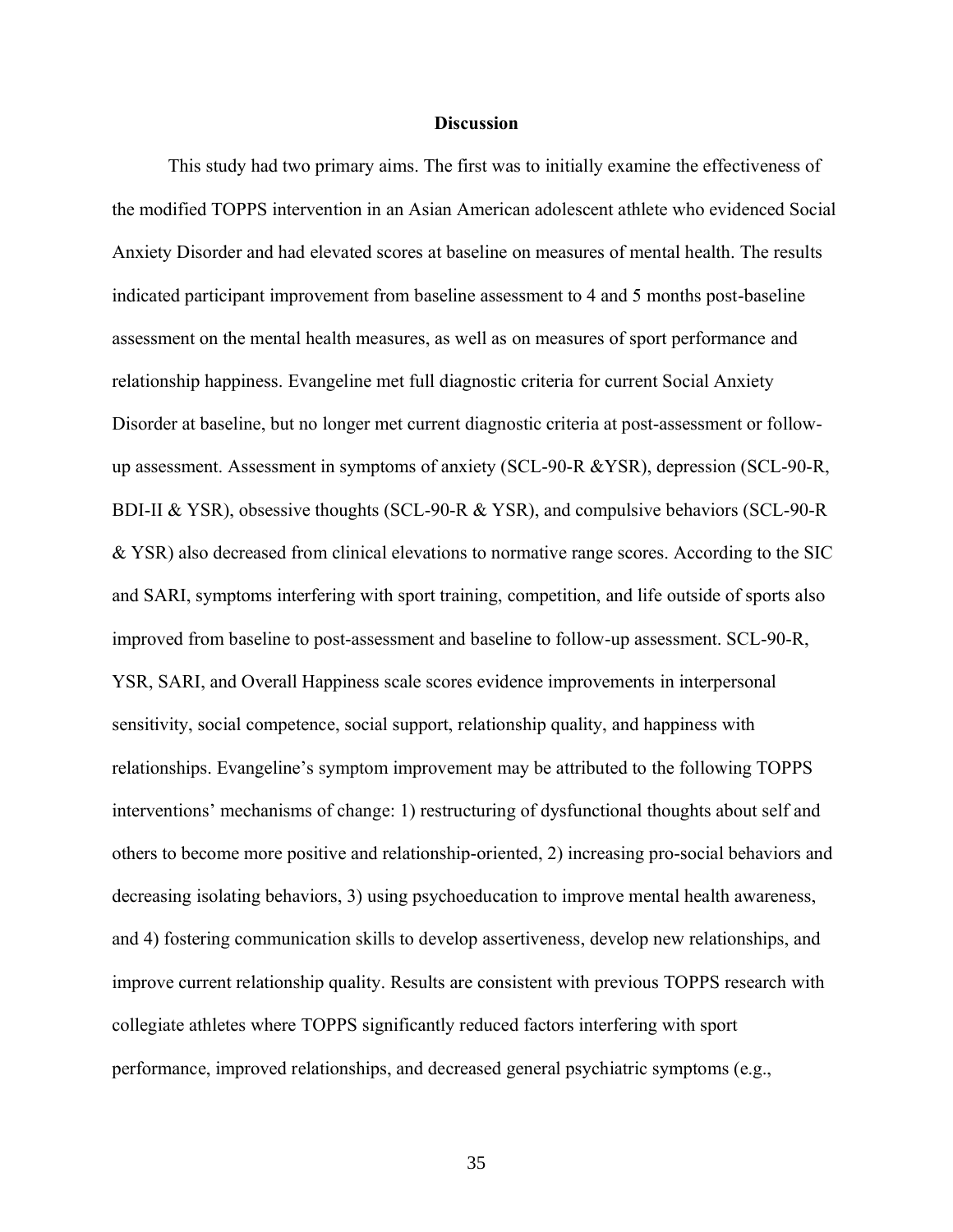Donohue et al., 2018), including various mental health diagnoses, including Bulimia Nervosa (Galante, Donohue & Gavrilova, 2019), depression (Pitts, et al., 2015), and substance abuse (Chow, et. al., 2015). Results provide preliminary support for an engaging, non-pathologicallyfocused optimization approach to mental wellness in ethnically and racially diverse youth, reducing health disparities in this population.

The second aim was to modify the professional training manual for TOPPS that was developed for use in collegiate athletes to be developmentally and culturally appropriate for mental health and sport performance optimization in middle and high school ethnic minority youth athletes. Factors consistent across TOPPS studies and previously believed to contribute to intervention success include sport focused branding and terminology, optimization over psychopathology focused treatment goals, engagement interviews and calls, direct involvement of athlete and significant others in treatment planning, including significant others via phone or video when necessary, and permitting meetings in non-clinical/sport settings (Donohue et. al., 2018). This study builds upon this literature with innovations that address cultural diversity and adolescent development such as (a) additional emphasis on positive consequences to goal achievement above negative consequences of failure, (b) variance of prompts to adolescent developmental level, (c) additional emphasis on positive solutions above negative solutions during problem-solving, (d) increased time spent on significant other appreciation of athlete, (e) cultural discussions throughout treatment, and (f) increased group discussion between athlete, significant others, and performance professional around the role of jobs and finances (see Table 2 for modifications to Donohue et. al., 2021). Barriers to service utilization in ethnic and racial minority populations include poor mental health literacy, stigma, and practical barriers like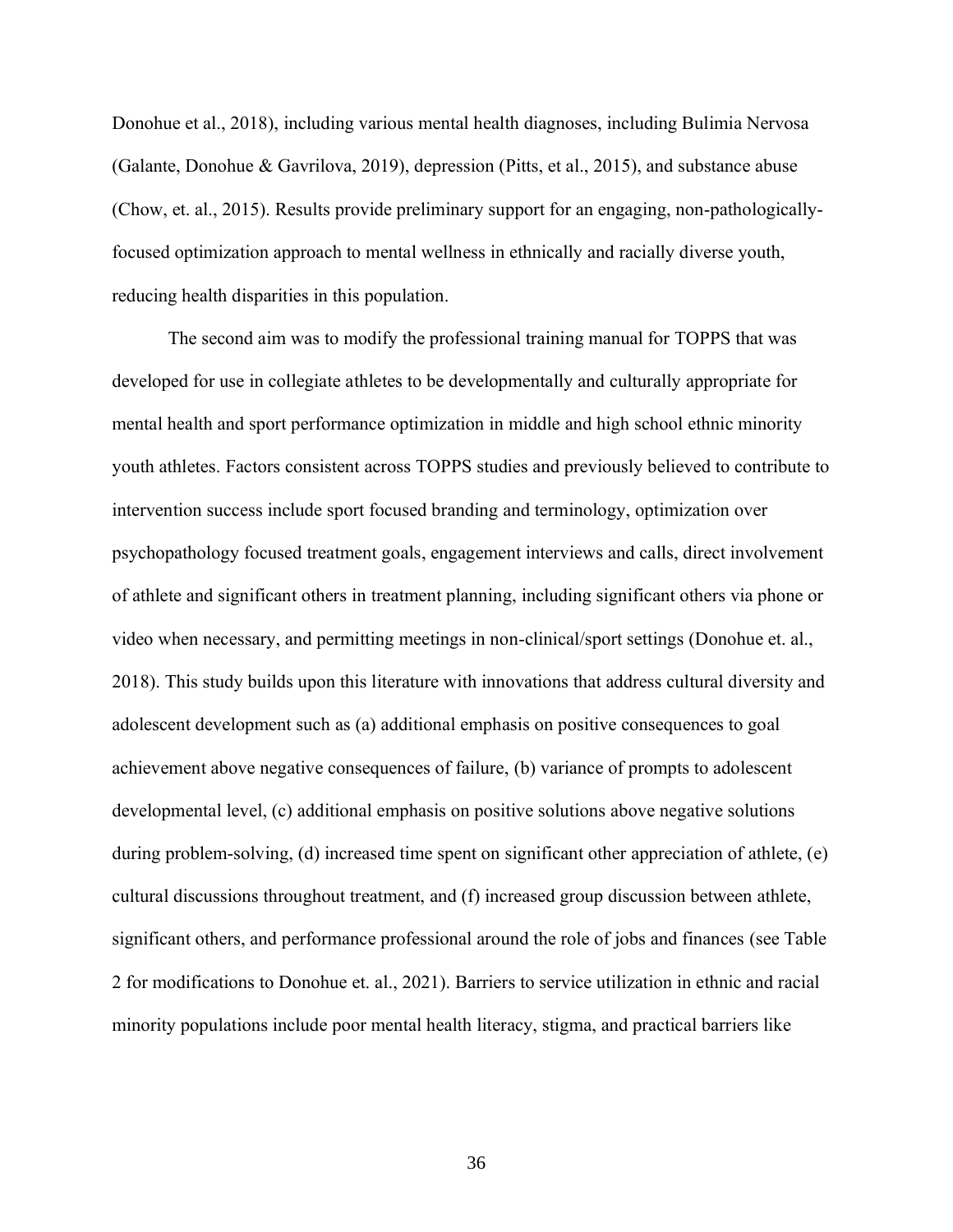money or transportation (Rickwood, Deane, & Wilson, 2007; Gulliver, Griffiths, Christensen, 2010).

Common barriers experienced by Evangeline and other Asian Americans include poor mental health literacy and stigma. For example, she reported concern over the financial and temporal expense of treatment and felt that seeking treatment would put an undue burden on her family. TOPPSY provided psychoeducation to combat poor mental health literacy, a nonpathological optimization approach to combat stigma and guilt associated with seeking treatment, and interventions at the location most feasible to Evangeline and her family. Cultural differences and beliefs about mental health are also addressed during the cultural enlightenment intervention and throughout treatment with significant others understanding of the athlete's intersectionality. Aspects of Evangeline's intersectionality identified during the cultural enlightenment intervention include Asian-American, female, military family culture, and athletic culture. On the Ethnic Culture in Therapy Scale, she agreed (Likert-type scale score of 6 out of 7;  $7 =$  extremely agree,  $1 =$  extremely disagree) that her ethnic culture (Asian American) was important to her and that there were many things that she liked about her ethnic culture; during the Semi-Structured Interview for Consideration of Ethnic Culture Scale, Evangeline reported identifying most with her athletic culture**.** In particular, Evangeline and her family chose TOPPS for its respect towards athletic culture and optimization approach to mental healthcare. While mental health was the focus for this case, it is important to note that these aspects helped Evangeline and her family choose TOPPS over other treatment in the community. Therefore, this case demonstrates TOPPS ability to overcome common barriers to care for marginalized groups (particularly Asian Americans). Family members of the same race or ethnicity, teammates with the same athletic values, or other engaged significant others provide reinforcement, cultural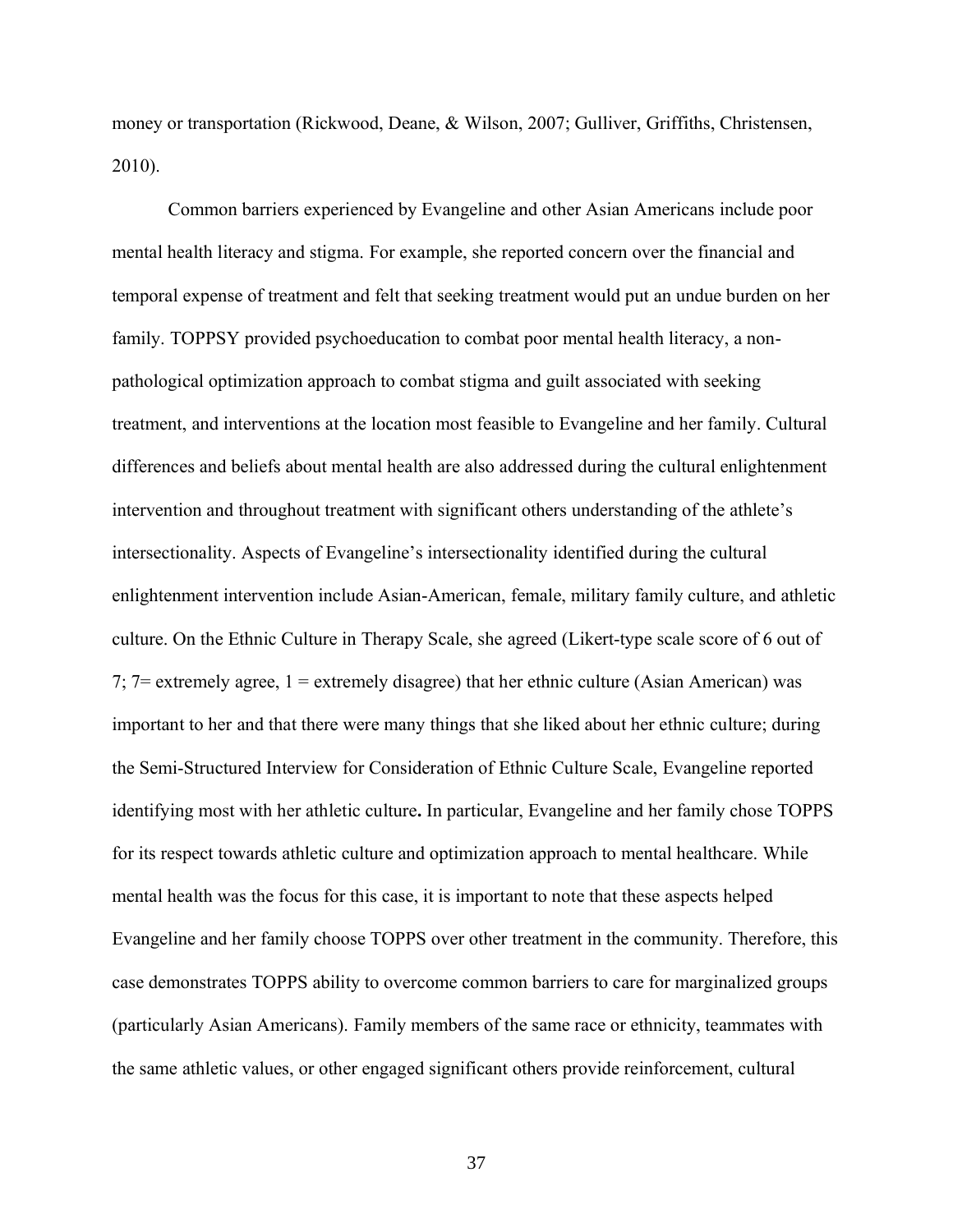insight/connection, and support for the athlete's optimization. These innovations may increase treatment initiation, engagement, and completion in ethnic and racial minority youth athletes.

The results of this study suggest TOPPS in youth holds limitations in generalizability, substance use, and diversifying types of significant others. First, this single-case study design limits results generalizability towards adolescent athletes differing from our Japanese-American female athlete. Donohue and colleagues (2018) have demonstrated the efficacy of TOPPS in a randomized control trial with diverse collegiate athletes  $(41\% = \text{White/Caucasian}, 22\% =$ Hispanic/Latino,  $20\%$  = Black/African-American,  $11\%$  = Asian/Asian American, and  $0.1\%$  = Other). Effectiveness of TOPPS in youth athletes must be demonstrated in other ethnic and racial minority groups, males, and other mental health disorders to best reflect diversity in the American adolescent population. Second, research must be conducted on the inclusion of significant others from sport (coaches or teammates) in-vivo with adolescent athletes as this study best reflects participation of multiple family members in TOPPS programming (see Table 4). Recent TOPPS research suggests the intervention program is most beneficial to mental health outcomes when there are multiple types of significant others involved in weekly meetings (family, coaches, teammates) rather than the involvement of a single type (e.g., solely family members) of significant other (Gavrilova, 2019). Lastly, TOPPS efficacy with substance use or abuse in youth athletes could not be accurately assessed as she had never engaged in substance use at baseline, intervention, post-assessment, or follow-up assessment. Interventions based in Family Behavioral Therapy and modified for TOPPS (e.g., Environmental Control, Dynamic Goals and Rewards) have been proven effective in decreasing drug use, reducing drug abuse, and associated problems with drug abuse like poor caretaking in parents (Donohue et. al., 2009). This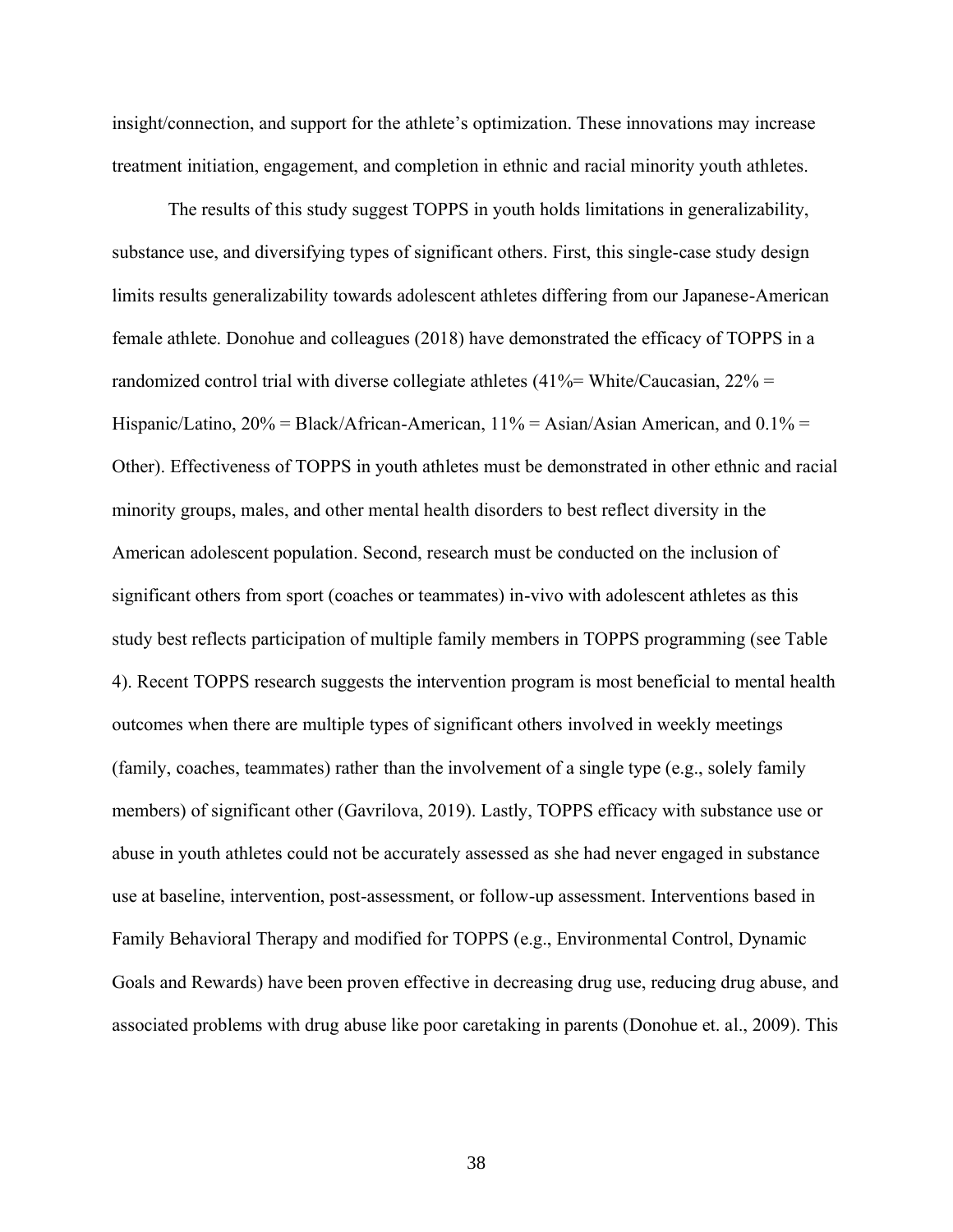research would suggest potential for TOPPS reach with adolescent athletes at-risk of or currently abusing drugs.

Recommendations for TOPPS development includes implementation of standardized cultural assessments and booster sessions to maintain treatment gains for clients. The Semi-Structured Interview for Consideration of Ethnic Culture Scale provides an initial evaluation of culture for intervention purposes. Cultural assessments designed to evaluate long-term integration of culture throughout treatment and assessment of the athlete's view of their provider's cultural humility throughout treatment would assist with the evaluation of TOPPS as a culturally-competent program. TOPPS may build on previous research by implementing clientrated measures like the Cultural Humility Scale (Hook et al., 2013) and Client Cultural Competence Inventory (Switzer, 1998). TOPPS is efficacious between 12 to 16 performance meetings at about 60 to 90 minutes. These results support previous research suggesting 12 TOPPS sessions. Booster meetings that incorporate the client's unique cultural factors may further improve maintenance of long-term gains.

Furthermore, results imply a need for decolonization of therapeutic practices to be more culturally competent, financially feasible, and physically accessible to diverse populations. This study represents TOPPS as an engaging, non-pathologically-focused optimization approach to mental wellness in ethnically and racially diverse youth. TOPPS may assist in the reduction of health disparities in this population and provide evidence for the development of similar programs in nationally-established sport organizations.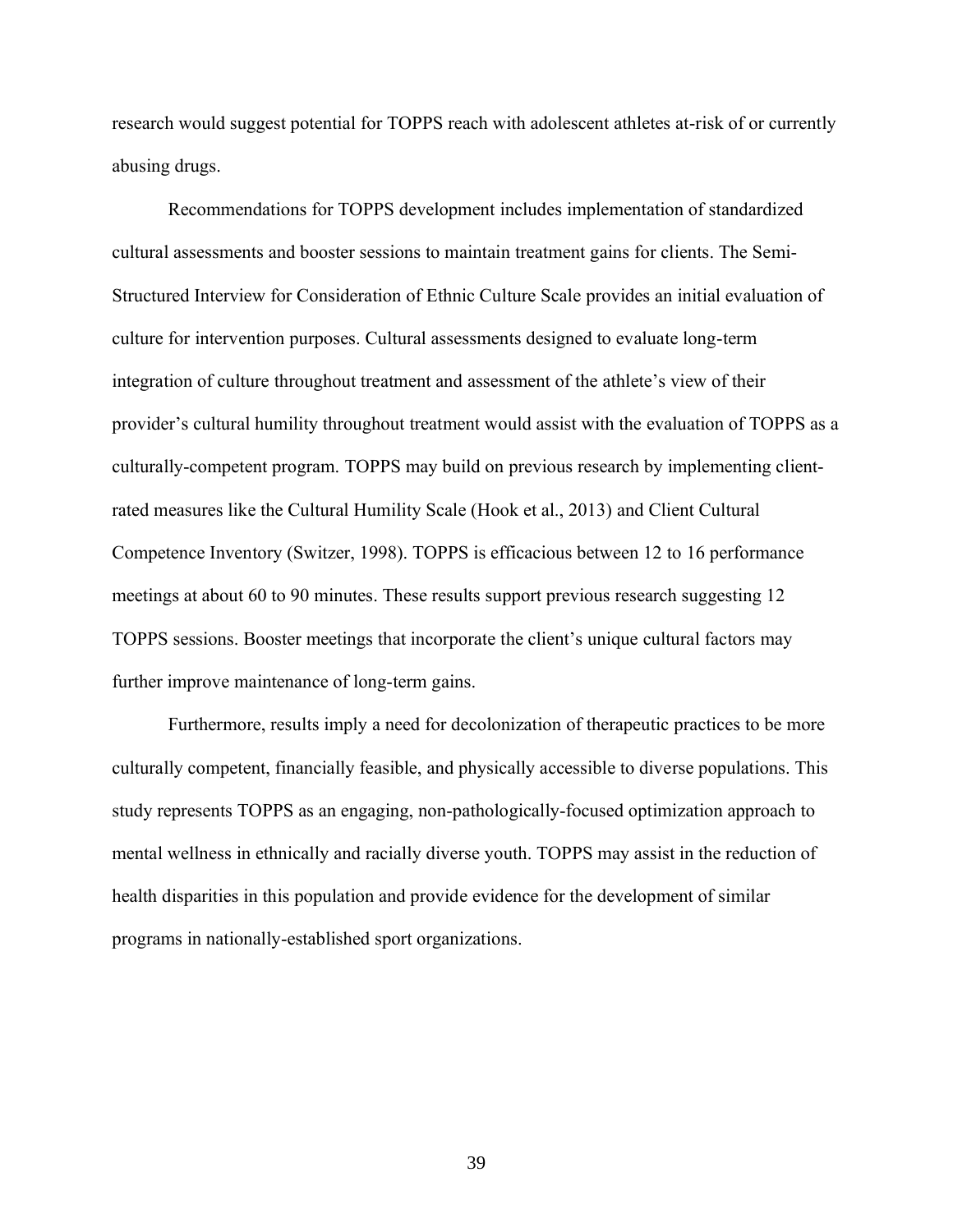# **Appendix**

Figure 1

*Performance Triangle and Performance Optimization Scale*



Optimal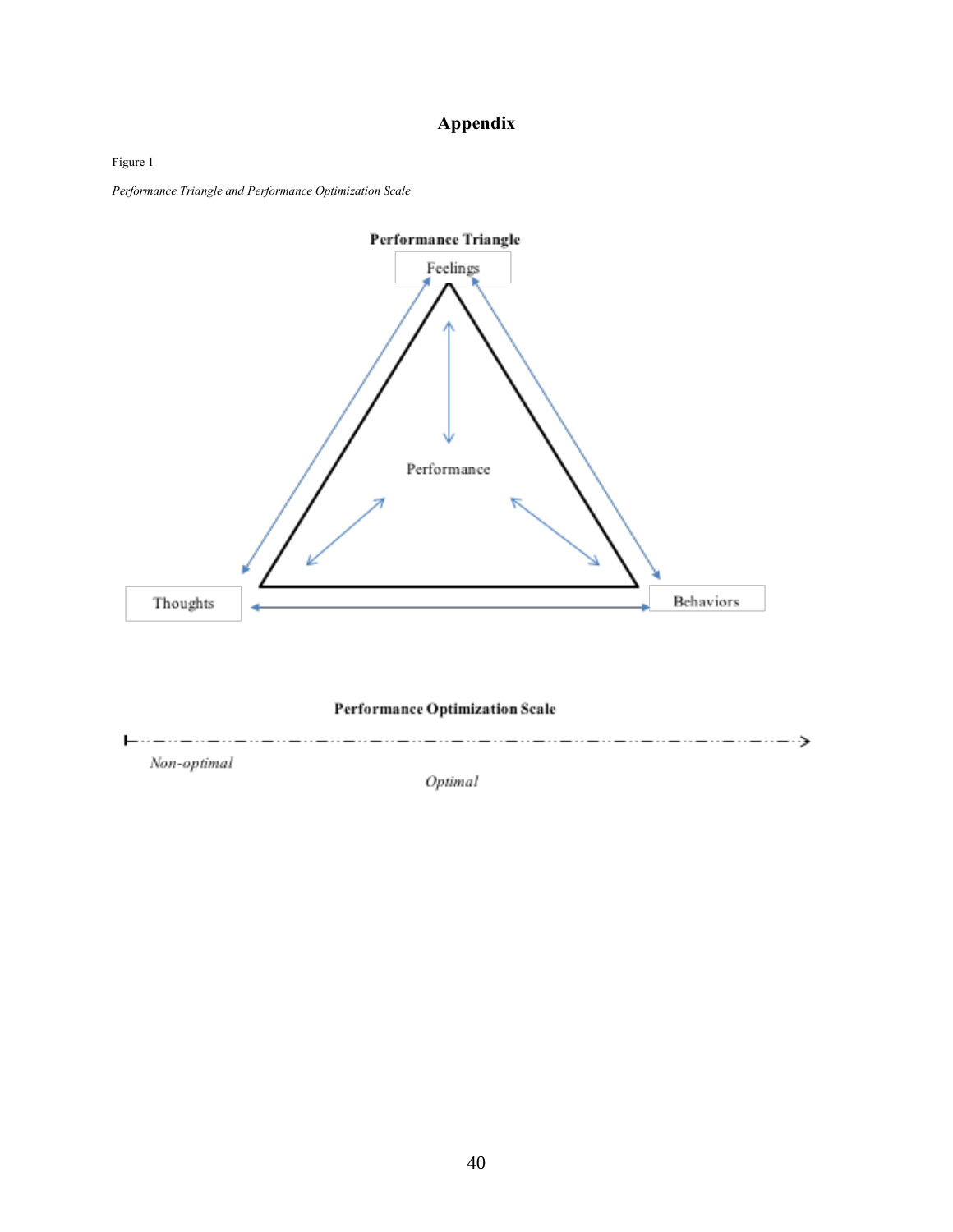## Figure 2



#### *SCL-90-R T- Scores at Pre-, Post-, and Follow-Up Assessment*

*Note:* T-scores of 60 places the participant in the 84<sup>th</sup> percentile and 70 in the 98th percentile of the normative sample (Norm E: Adolescent Nonpatient - Female). T-scores of 65 or higher indicate clinical elevation.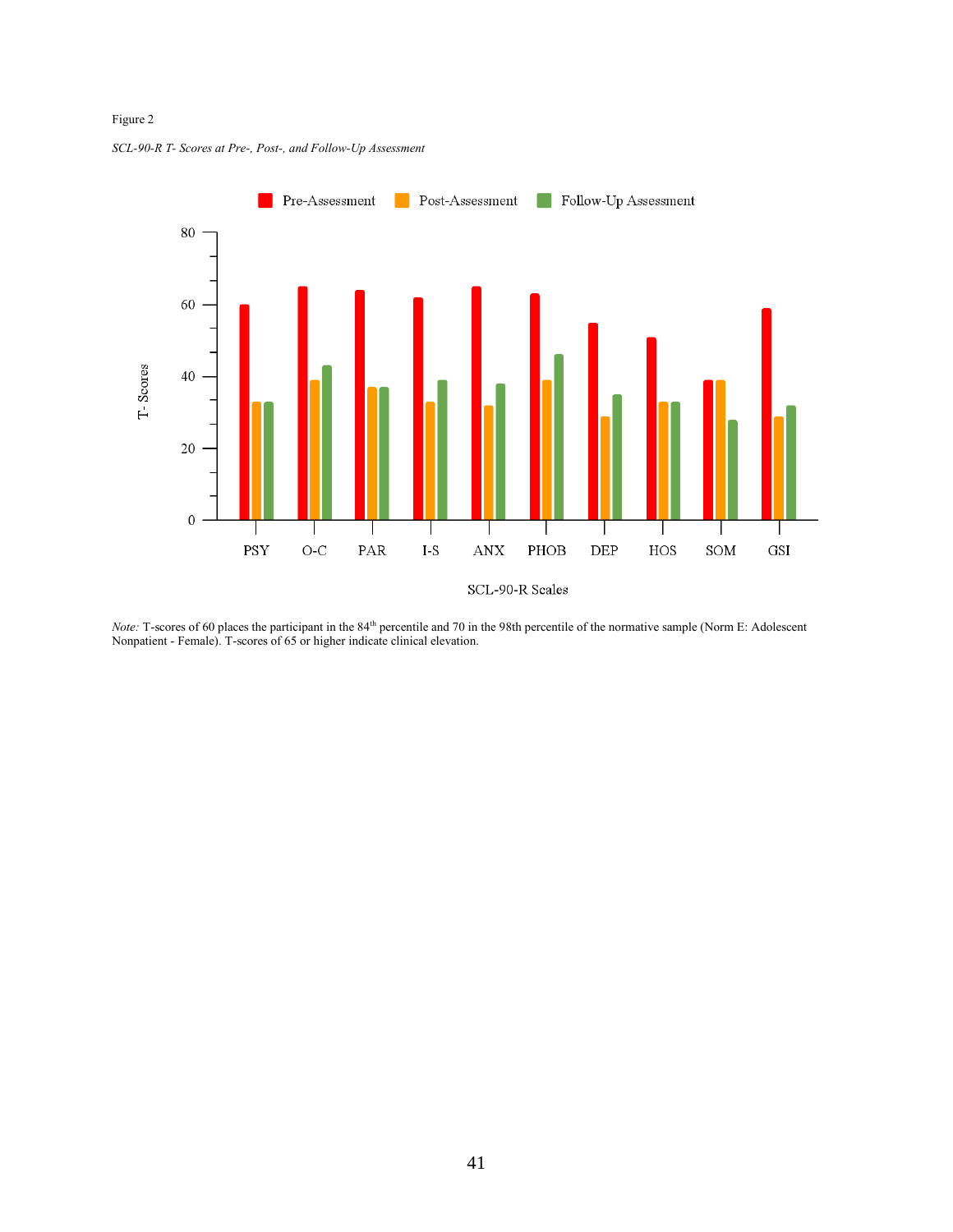#### Figure 3





**YSR** Scales

*Note:* T-Scores are only visualized for the YSR scores designated clinically elevated at pre, post, or follow-up assessment. For syndrome and DSM-oriented scales, 65+ = Clinical range, 66-70 = Borderline Clinical range, 64 or less = Normal range. For Internalizing and Total Problems, 65+ = Clinical range, 60-64 = Borderline Clinical range, and 59 or less = Normal range.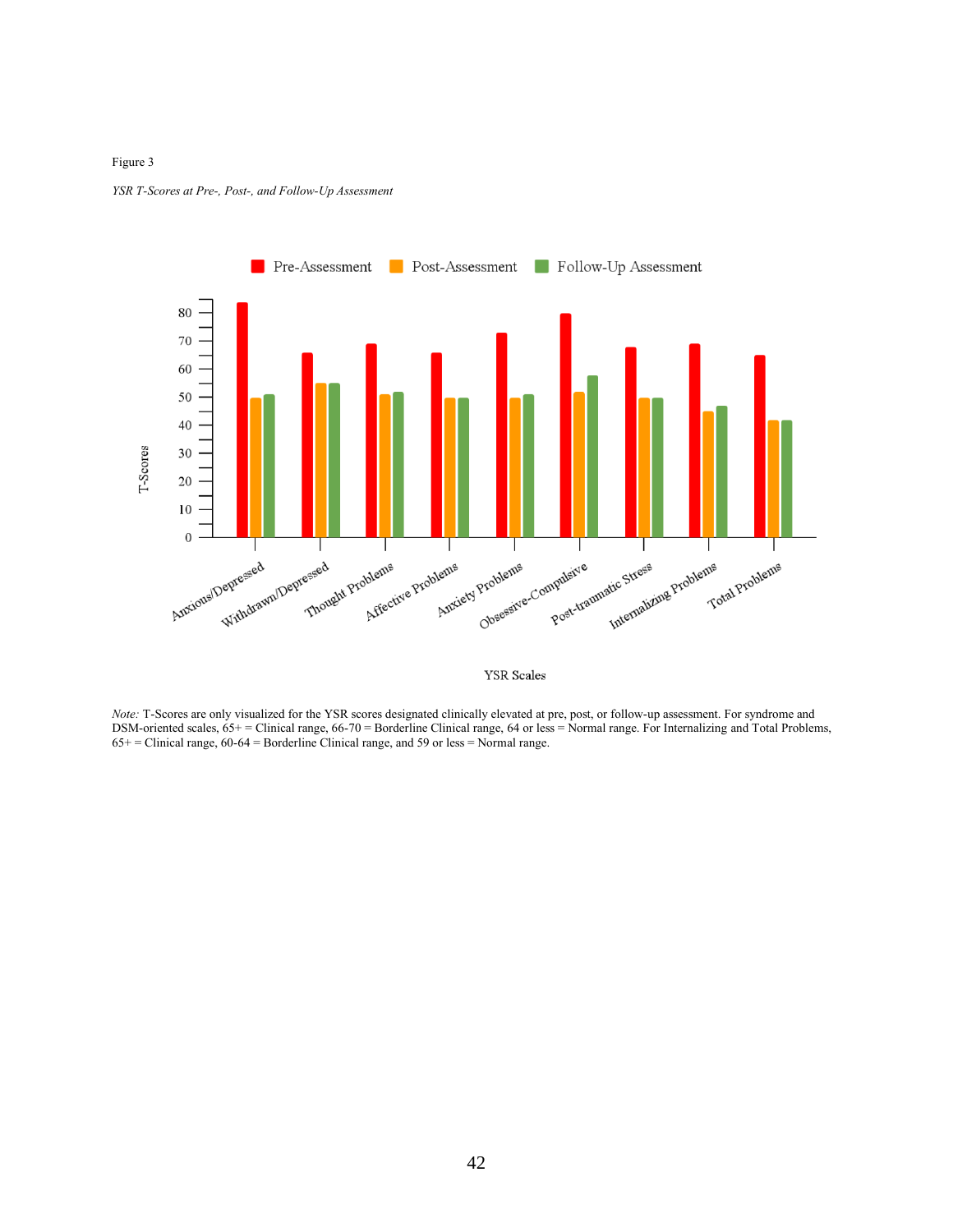*Assessment Summary* 

| Assessment                                                                                                                   | Description                                                                                                                                                                                                                                                                                                                                                                                                                                                               | Completion Time     |
|------------------------------------------------------------------------------------------------------------------------------|---------------------------------------------------------------------------------------------------------------------------------------------------------------------------------------------------------------------------------------------------------------------------------------------------------------------------------------------------------------------------------------------------------------------------------------------------------------------------|---------------------|
| Kiddie – Schedule for Affective<br>Disorders and Schizophrenia for<br>School Aged Children $6 - 18$ years<br>DSM-5 (K-SADS): | Assesses for DSM-5 mental health symptomatology. Parent and<br>child are evaluated for child's symptomology.                                                                                                                                                                                                                                                                                                                                                              | 45 mins. per person |
| Time-Line Follow-Back interview                                                                                              | Athlete is shown a calendar covering the past 4 months and asked<br>to indicate which days during this time they used drugs, alcohol,<br>and any hours of work and school attendance.                                                                                                                                                                                                                                                                                     | 12 mins.            |
| The Symptoms Check-List-90-<br>Revised                                                                                       | Assesses a wide range of things that have been found to interfere<br>with sport performance, including common problems in your sport<br>training and competition, as well as your interest in seeing a<br>professional for these things. Some of the things that this checklist<br>can assess includes negative thoughts, stress, academic and<br>adjustment problems, injury concerns, poor team relationships,<br>lack of motivation, and being too confident/critical. | $10 \text{ mins}$ . |
| Youth Self Report (YSR)                                                                                                      | Assesses participants' perceptions of their own behaviors.                                                                                                                                                                                                                                                                                                                                                                                                                | $15 \text{ mins}$ . |
| Beck Depression Inventory                                                                                                    | Assesses depressive symptoms.                                                                                                                                                                                                                                                                                                                                                                                                                                             | $10 \text{ mins}$ . |
| Sport Interference Checklist                                                                                                 | Assesses a wide range of things that have been found to interfere<br>with sport performance, including common problems in your sport<br>training and competition, as well as your interest in seeing a<br>professional for these things. Some of the things that this checklist<br>can assess includes negative thoughts, stress, academic and<br>adjustment problems, injury concerns, poor team relationships,<br>lack of motivation, and being too confident/critical. | $10 \text{ mins}$ . |
| Student Athlete Relationship<br>Instrument (SARI)                                                                            | Includes 4 questionnaires that assess how relationships influence<br>your sport performance. The relationships we will assess include<br>Family, Coaches, Teammates, and Peers. Some of the areas include<br>pressures to perform, support, pressure to use illicit substances,<br>pressure to quit sports or continue unsafely, teamwork, lack of<br>involvement, being too demanding, and being too non-competitive.                                                    | 5 mins.             |
| Overall Happiness with Family,<br>Coaches, Teammates and Peers                                                               | Assesses overall happiness with family, coaches, teammates and<br>peers.                                                                                                                                                                                                                                                                                                                                                                                                  | 2 mins.             |
| Child and Adolescent Services<br>Assessment (CASA)                                                                           | Assesses utilization of services across various settings<br>(hospitalization, outpatient clinic, in-home counseling etc.). CASA<br>is completed only during pre-intervention assessment.                                                                                                                                                                                                                                                                                  | 30 mins.            |
| Client Satisfaction Questionnaire-8<br>$(CSQ-8)*$                                                                            | Assesses participants' satisfaction with services received.                                                                                                                                                                                                                                                                                                                                                                                                               | 5 mins.             |
| Suicide Probability Scale (SPS):                                                                                             | Assesses suicidal risk/ideation and factors associated with suicide.                                                                                                                                                                                                                                                                                                                                                                                                      | 5 mins.             |

Note:\* indicates assessments completed after each TOPPS intervention meeting.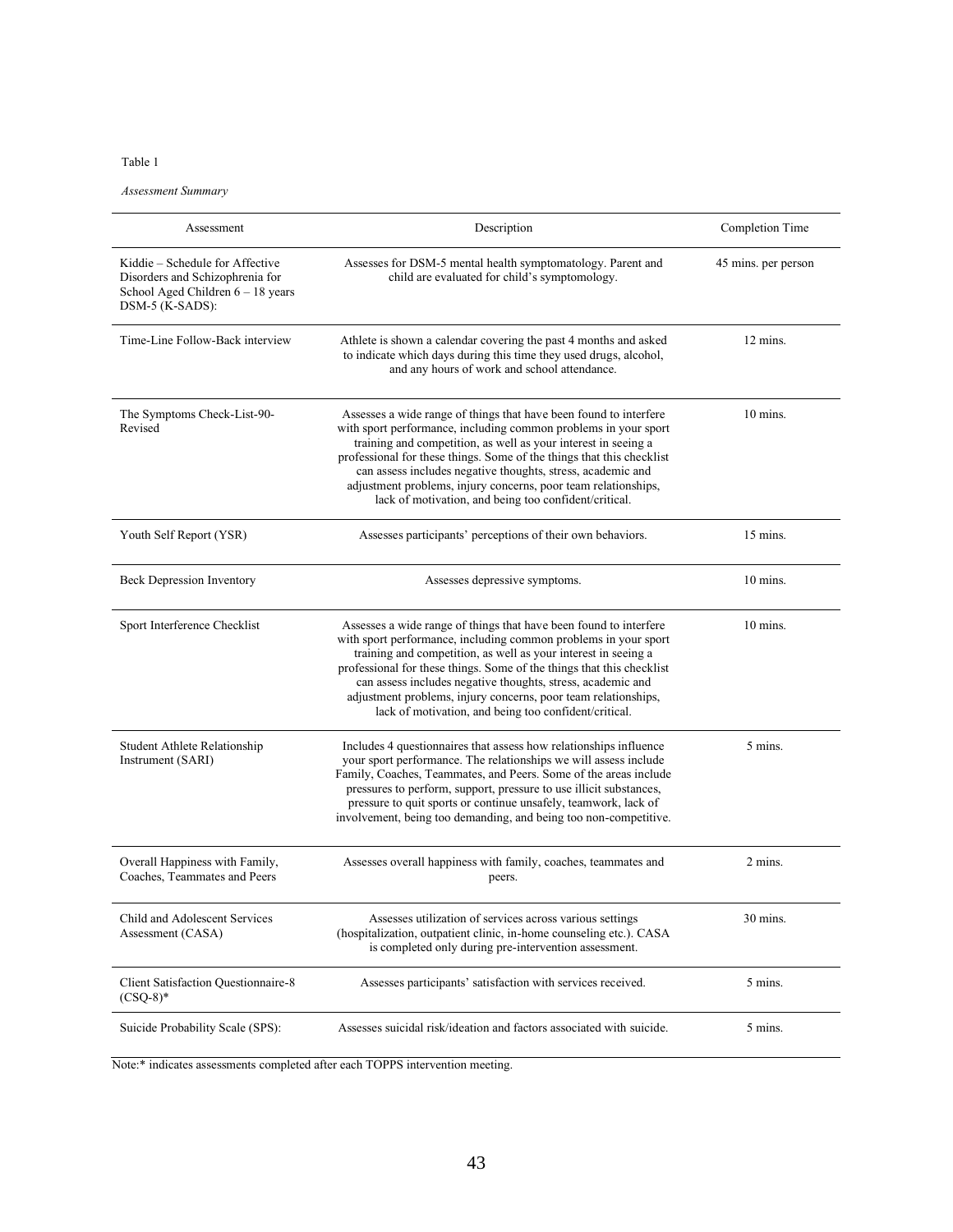## *Performance Interventions Summary and Modifications for TOPPSY (modified from Donohue et. al., 2021)*

| Performance Intervention     | Description                                                                                                                                                                                                    | Modification (Donohue et. al., 2021)                                                                                                                         |
|------------------------------|----------------------------------------------------------------------------------------------------------------------------------------------------------------------------------------------------------------|--------------------------------------------------------------------------------------------------------------------------------------------------------------|
| Goal Inspiration             | Gaining motivation for your goals.                                                                                                                                                                             | Emphasis on positive consequences to goal<br>achievement.                                                                                                    |
| <b>Environmental Control</b> | Learning to manage your environment so more<br>time is spent doing things that enhance optimum<br>performance in sports, and in life and less time<br>doing things that interfere with optimum<br>performance. | Prompting people, places, and things vary due<br>to youth developmental age from collegiate<br>athletes (e.g. teacher versus professor).                     |
| Self-Control                 | Learning to identify triggers to prevent trouble,<br>maintain calmness in tough situations, optimally<br>generate solutions, and imagine optimum<br>performance.                                               | Emphasis on generating positive solutions that<br>optimize goal achievement.                                                                                 |
| Performance Timeline         | Determining when and how to enhance factors<br>that contribute to optimum performance in sport<br>and life situations/events.                                                                                  | None.                                                                                                                                                        |
| Reciprocity Awareness        | Learning to give and accept appreciations<br>to/from supportive others.                                                                                                                                        | Increased time spent on significant other<br>appreciation of athlete.                                                                                        |
| <b>Positive Request</b>      | Learning to optimally settle disagreements and<br>request things so people are more motivated to<br>do what you want.                                                                                          | None.                                                                                                                                                        |
| Cultural Enlightenment       | Discussing your culture of choice and why it's<br>important to you.                                                                                                                                            | Discussed earlier in treatment and emphasis on<br>how culture can be implemented into<br>interventions through athlete and significant<br>other discussion.  |
| Dream Job Development        | Determining an optimum career plan, including<br>how to prepare for your dream job                                                                                                                             | Emphasis on resource gathering and discussion<br>of job requirements (e.g. location, hours).                                                                 |
| Job-Getting Skills Training  | Developing skills to achieve optimum<br>employment to be used now or in the future.                                                                                                                            | Increased discussion between athlete, significant<br>other(s), and performance professional around<br>job solicitation calls and meeting requests.           |
| Financial Management         | Learning how to decrease expenses and increase<br>income.                                                                                                                                                      | Increased discussion between athlete, significant<br>other(s), and performance professional around<br>household financial culture and personal<br>budgeting. |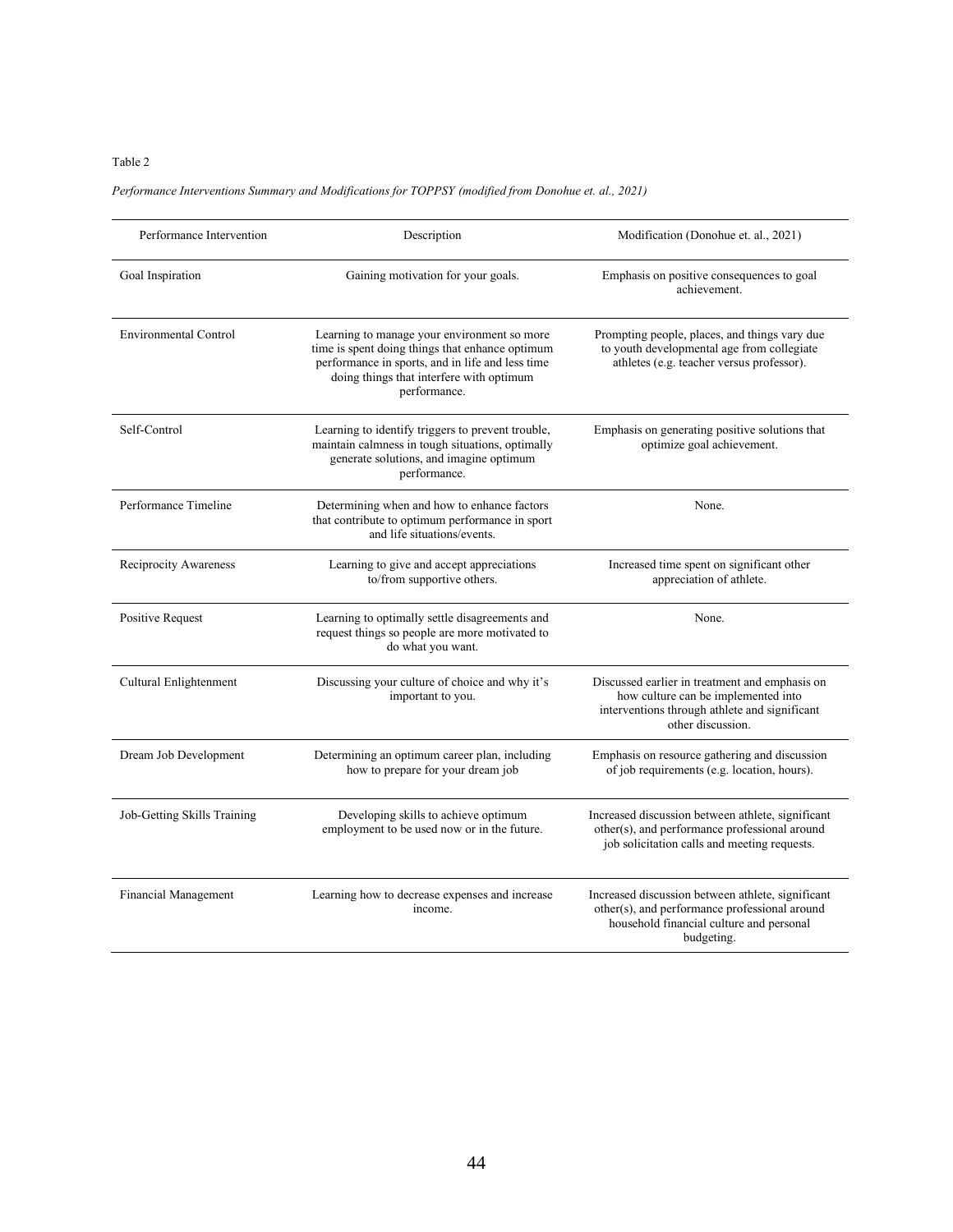| Variable                         | Pre-assessment   | Post-assessment  | 1 month<br>follow-up |
|----------------------------------|------------------|------------------|----------------------|
| $SCL-90-R$                       |                  |                  |                      |
| Psychoticism                     | 1.3(60)          | 0(33)            | 0(33)                |
| Obsessive-Compulsive             | 2.1(65)          | 0.3(39)          | 0.5(43)              |
| Paranoid Ideation                | 2.2(64)          | 0.2(37)          | 0.2(37)              |
| <b>Interpersonal Sensitivity</b> | 2.1(62)          | 0.1(33)          | 0.3(39)              |
| Anxiety                          | 1.8(65)          | 0(32)            | 0.1(38)              |
| Phobic Anxiety                   | 1.1(63)          | 0(39)            | 0.1(46)              |
| Depression                       | 1.2(55)          | 0(29)            | 0.1(35)              |
| Hostility                        | 0.8(51)          | 0(33)            | 0(33)                |
| Somatization                     | 0.2(39)          | 0.2(39)          | 0(28)                |
| Global Severity Index            | 1.4(59)          | 0.1(29)          | 0.1(32)              |
| <b>BDI-II</b>                    |                  |                  |                      |
| Total                            | $19$ (mild)      | 1 (minimal)      | 1 (minimal)          |
| $SPS$                            |                  |                  |                      |
| Probability Score                | 11 (Subclinical) | 10 (Subclinical) | 11 (Subclinical)     |
| Total T-Score                    | 49               | 42               | 49                   |
| <b>YSR</b>                       |                  |                  |                      |
| <b>Total Problems</b>            | 74 (65-C)        | 20(42)           | 19(42)               |
| <b>Broadband Scales</b>          |                  |                  |                      |
| <b>Internalizing Problems</b>    | 30 $(69-C)$      | 7(45)            | 8(47)                |
| <b>Externalizing Problems</b>    | 11(54)           | 4(42)            | 3(40)                |
| Competence Scale                 |                  |                  |                      |
| Activities                       | $6.5(34-B)$      | 11.5(49)         | 14(65)               |
| Social                           | 8.5(48)          | 9.0(50)          | 10(54)               |
| Academic Performance             | $3.0\,$          | $3.0\,$          | 3.0                  |
| <b>Total Competence</b>          | $18.0(38-B)$     | 23.5(52)         | 27(63)               |
| Syndrome Scale                   |                  |                  |                      |
| Anxious/Depressed                | 20 (84-C)        | 2(50)            | 4(51)                |

## *Pre, Post, and 1-Month Follow-up Results for Mental Health Outcome Measures*

### Table 3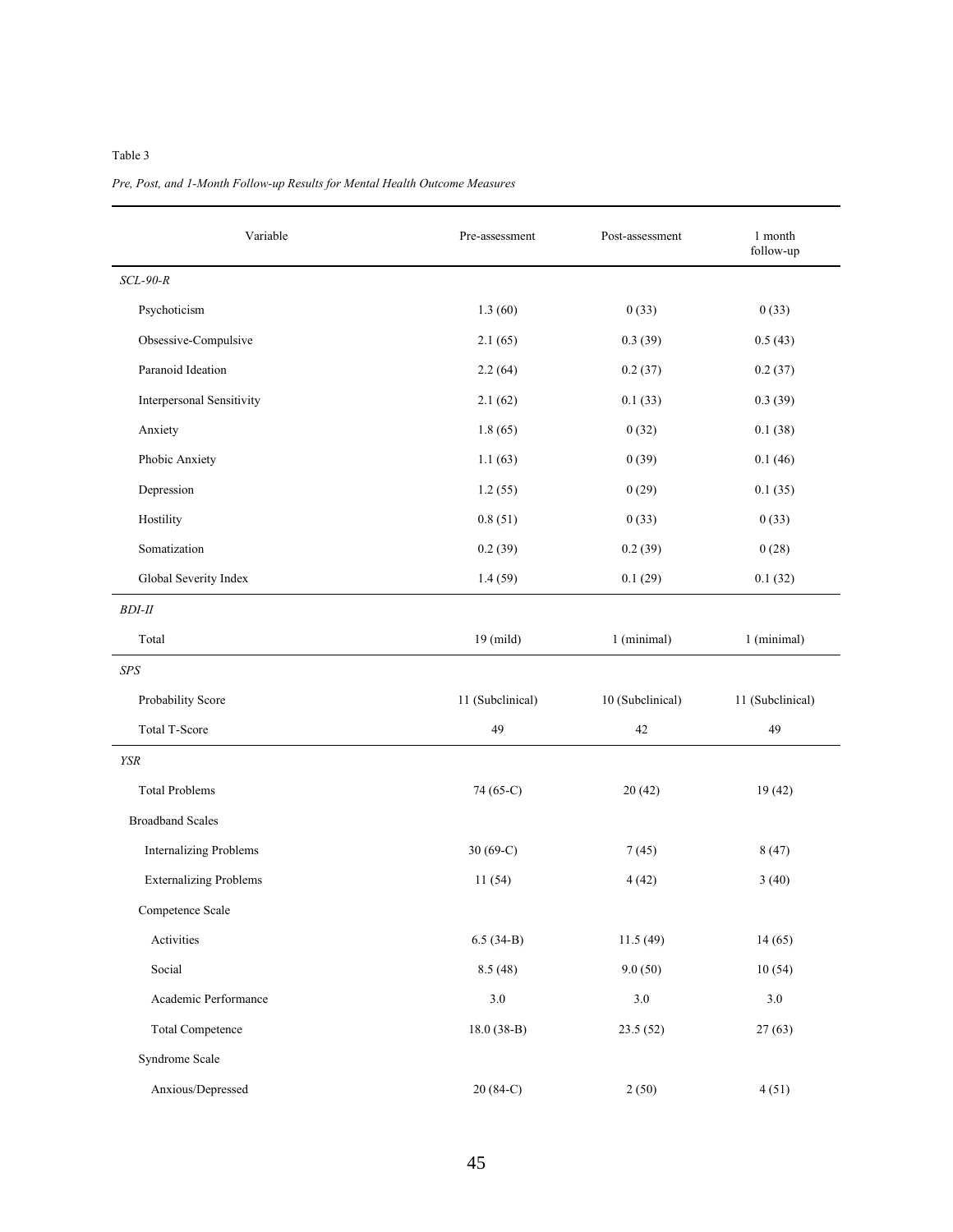| Withdrawn/Depressed                         | $8(66-B)$   | 4(55) | 4(55) |
|---------------------------------------------|-------------|-------|-------|
| Somatic Complaints                          | 2(51)       | 1(50) | 0(50) |
| Social Problems                             | 5(58)       | 0(50) | 0(50) |
| <b>Thought Problems</b>                     | $12(69-B)$  | 2(51) | 3(52) |
| <b>Attention Problems</b>                   | 8(60)       | 6(54) | 5(53) |
| Rule-Breaking Behavior                      | 0(50)       | 0(50) | 0(50) |
| Aggressive Behavior                         | 11(60)      | 4(50) | 3(50) |
| <b>DSM-Oriented Scale</b>                   |             |       |       |
| <b>Affective Problems</b>                   | $11(66-B)$  | 0(50) | 0(50) |
| <b>Anxiety Problems</b>                     | $9(73-C)$   | 0(50) | 2(51) |
| Somatic Problems                            | 1(51)       | 0(50) | 0(50) |
| Attention Deficit/Hyperactivity<br>Problems | 5(54)       | 4(52) | 3(51) |
| <b>Oppositional Defiant Problems</b>        | 5(60)       | 3(52) | 2(51) |
| <b>Conduct Problems</b>                     | 1(50)       | 1(50) | 0(50) |
| Obsessive-Compulsive<br>Problems            | 13 $(80-C)$ | 3(52) | 5(58) |
| Post-traumatic Stress Problems              | $16(68-B)$  | 3(50) | 3(50) |

*Note:* For Symptom Checklist-90-Revised (SCL-90-R), raw scores are reported with T-scores present in parentheses; a T-score of 60 places the participant in the 84<sup>th</sup> percentile and 70 in the 98th percentile of the normative sample (Norm E: Adolescent Nonpatient). Beck Depression Inventory – II (BDI-II) total scores are reported using suggested cut scores for patients aged 13 to 86 diagnosed with major depression  $(0-13)$ minimal;  $14-19$  = mild;  $20-28$  = moderate;  $29-63$  = severe). Suicide Probability Scale (SPS) probability scores are reported using suggested cut scores for patients over age 14 of varying suicidality. Youth Self Report (YSR) is reported with total scores and T-scores present in parentheses. For competence and positive qualities scales,  $35+=$  Normal,  $30-34=$  Borderline Clinical range, 29 or less = Normal range. For syndrome and DSM-oriented scales, 65+ = Clinical range, 66-70 = Borderline Clinical range, 64 or less = Normal range. For Internalizing, Externalizing, and Total Problems,  $65+$  = Clinical range,  $60-64$  = Borderline Clinical range, and 59 or less = Normal range.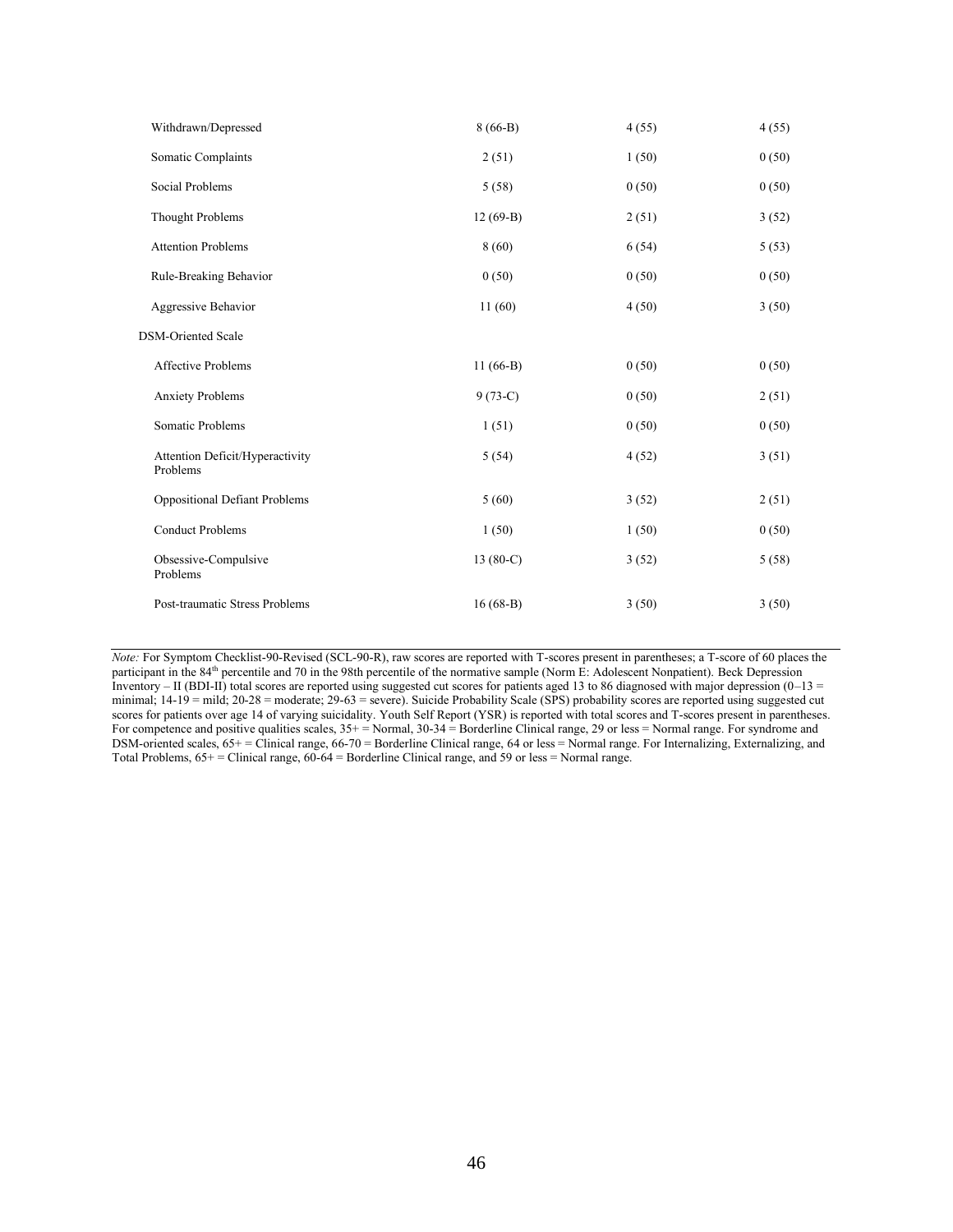| Variable                                                             | Pre-<br>assessment | Post-assessment | 1 month follow-up |
|----------------------------------------------------------------------|--------------------|-----------------|-------------------|
| <b>SIC</b> Training                                                  |                    |                 |                   |
| Total                                                                | 76                 | 42 (44.7%)      | 46 (39.5%)        |
| <b>SIC</b> Competition                                               |                    |                 |                   |
| Total                                                                | 60                 | 46 (23.3%)      | 46 (23.3%)        |
| SIC Outside of Sport                                                 |                    |                 |                   |
| Total                                                                | 115                | 42 (63.5%)      | 52 (54.8%)        |
| <b>SARI</b> Teammates                                                |                    |                 |                   |
| Not a Team Player and Too<br>Non-competitive                         | 3.5                | $1.5(57.1\%)$   | $2.5(28.6\%)$     |
| Poor Relationships                                                   | 3.5                | $1(71.4\%)$     | $1.25(64.3\%)$    |
| Pressure to Drink Alcohol and Interfere<br>During Competition        | 3                  | 1(66.7%)        | $1.5(57.1\%)$     |
| Poor Relationship and Lack of Support                                | 2.5                | $1(60\%)$       | $1(60\%)$         |
| Pressure to Use Illicit Drugs and Being<br>Difficult During Training | 1.75               | $1(42.9\%)$     | $1(42.9\%)$       |
| Total                                                                | 49                 | 19 (61.2%)      | 23 (53.1%)        |
| <b>SARI Family</b>                                                   |                    |                 |                   |
| Poor Relationship and Lack of Support                                | $\mathbf{1}$       | $1(0\%)$        | $1(0\%)$          |
| General Pressure                                                     | 2.5                | $1(60\%)$       | $1(60\%)$         |
| Pressure to Quit or Continue Unsafely                                | $\mathbf{1}$       | $1(0\%)$        | $1(0\%)$          |
| Embarrassing Comments and Negative Attitude                          | 2.5                | $1(60\%)$       | $1(60\%)$         |
| Total                                                                | 28                 | 16 (42.9%)      | 16 (42.9%)        |
| <b>SARI</b> Coaches                                                  |                    |                 |                   |
| Poor Relationship and Lack of Support                                | 1                  | $1(0\%)$        | $1(0\%)$          |
| Lack of Concern for Teamwork and Safety                              | $\mathbf{1}$       | $1(0\%)$        | $1(0\%)$          |
| Lack of Involvement and High<br>Expectations                         | 2.5                | $1(60\%)$       | $1(60\%)$         |
| Too Demanding                                                        | $\sqrt{2}$         | $1(50\%)$       | $1(50\%)$         |
| Total                                                                | $28\,$             | 19 (32.1%)      | $19(32.1\%)$      |
| <b>SARI Peers</b>                                                    |                    |                 |                   |
| Poor Relationship and Lack of Support                                | 1.57               | $1(36.3\%)$     | $1(36.3\%)$       |

## *Pre, Post, and 1-Month Follow-up Results for Sport Relevant Outcome Measures*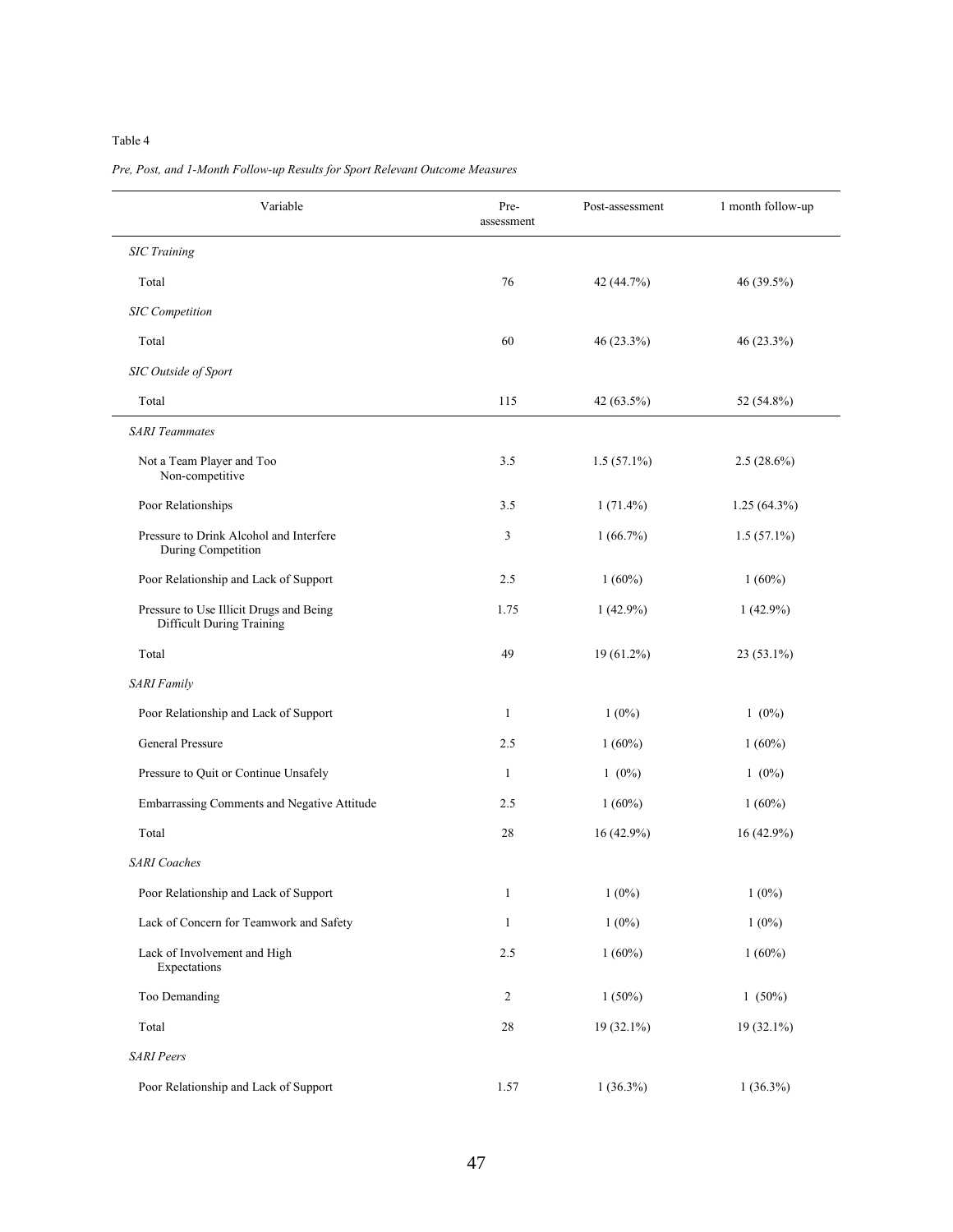| Use of Recreational and<br>Performance-enhancing Substances |    | $(0\%)$      | $1(0\%)$     |
|-------------------------------------------------------------|----|--------------|--------------|
| Total                                                       | 14 | $10(28.6\%)$ | $10(28.6\%)$ |

*Note:* Sport Interference Checklist (SIC) is measured on a 7-point Likert scale (1 = Never to 7 = Always); mean subscale scores are presented in table. Student Athlete Relationship Instrument (SARI) is measured on a 7-point Likert scale (1 = Extremely Disagree to 7 = Extremely Agree); mean subscale scores are presented in table. Percent change from baseline is reported in parentheses.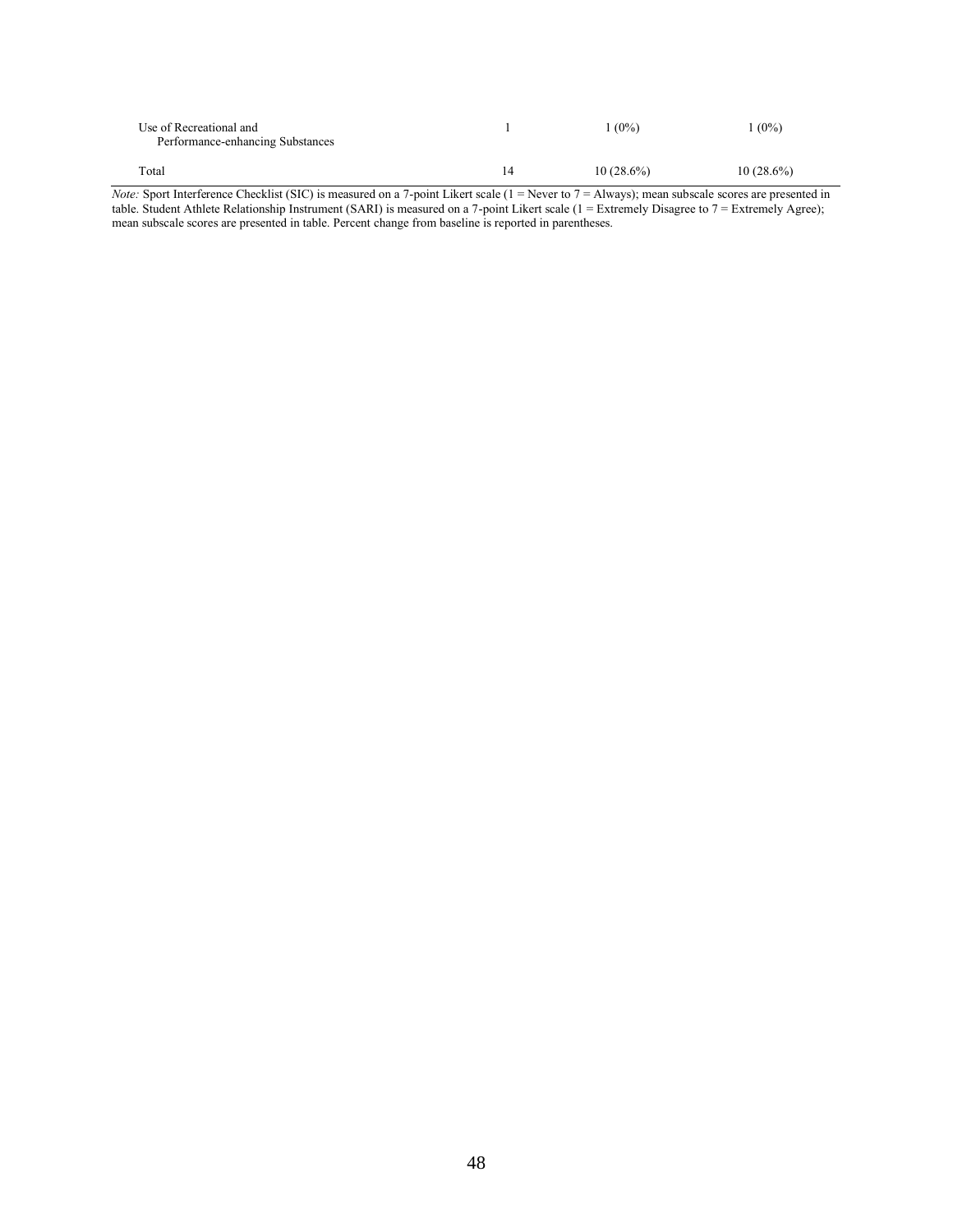#### *Pre, Post, and 1-Month Follow-up Results for Relationship Outcome Measures*

| Variable          | Pre-assessment | Post-assessment | 1 month follow-up |
|-------------------|----------------|-----------------|-------------------|
| Overall Happiness |                |                 |                   |
| Teammates         | 90%            | 90%             | 100%              |
| Peers             | 90%            | 100%            | 100%              |
| Coaches           | 100%           | 100%            | 100%              |
| Family members    | 100%           | 100%            | 100%              |

*Note:* Overall Happiness with Family, Coaches, Teammates and Peers is reported in percentage of happiness (0% = completely unhappy to 100% = completely happy).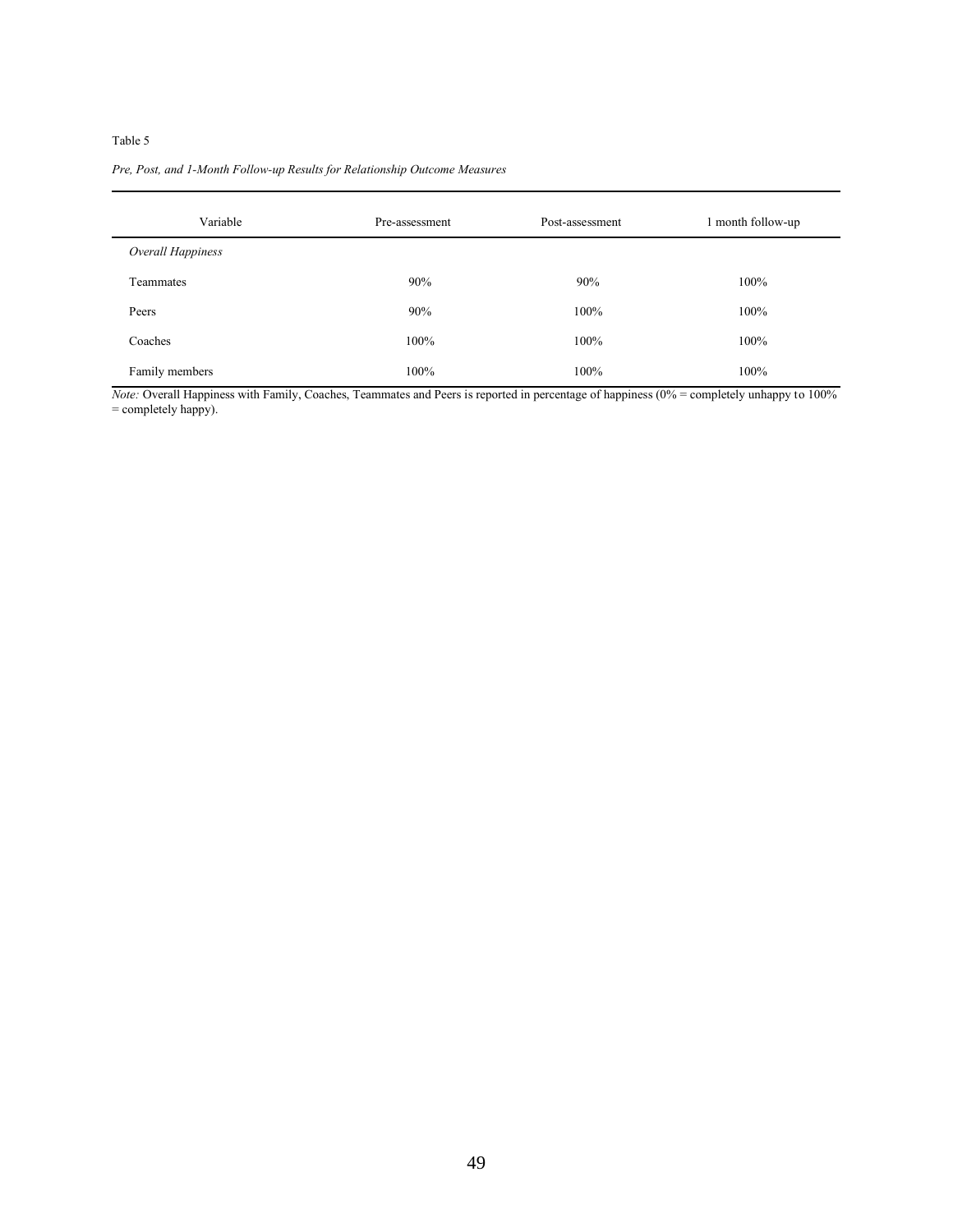*Intervention Meeting Format* 

| Meeting | Time | Intervention Component                                                                                                      | SO(s)          | $CSQ-8$ | <b>Helpfulness Rating</b>                     |
|---------|------|-----------------------------------------------------------------------------------------------------------------------------|----------------|---------|-----------------------------------------------|
| 1       | 60   | Program Orientation (I)<br>Cultural Enlightenment (I)                                                                       | Mother         | 28      | MD                                            |
| 2       | 75   | Agenda<br>Reciprocity Awareness (I)<br>Performance Planning (I)<br>Dynamic Goals & Rewards (I)<br>Meeting Conclusion        | Mother         | 28      | MD                                            |
| 3       | 77   | Agenda<br>Reciprocity Awareness (F)<br>Dynamic Goals & Rewards (F)<br>Self-Control (I)<br>Meeting Conclusion                | Mother         | 31      | Self-Control (I)<br>6                         |
| 4       | 50   | Agenda<br>Dynamic Goals & Rewards (F)<br>Self-Control (F)<br>Environmental Control (I)<br>Meeting Conclusion                | Mother Brother | MD      | MD                                            |
| 5       | 53   | Agenda<br>Dynamic Goals & Rewards (F)<br>Environmental Control (F)<br>Positive Request (I)<br>Meeting Conclusion            | Mother         | MD      | Positive-Request (I)<br>7                     |
| 6       | 43   | Agenda<br>Dynamic Goals & Rewards (F)<br>Positive Request (F)<br>Goal Inspiration (I)<br>Meeting Conclusion                 | Mother Brother | 31      | Goal Inspiration (I)<br>5                     |
| 7       | 72   | Agenda<br>Dynamic Goals & Rewards (F)<br>Goal Inspiration (F)<br>Performance Timeline (I)<br>Meeting Conclusion             | Mother         | 32      | Performance Timeline (I)<br>7                 |
| 8       | 60   | Agenda<br>Dynamic Goals & Rewards (F)<br>Performance Timeline (F)<br>Job Getting Skills Training (I)<br>Meeting Conclusion  | Mother         | 31      | Job-Getting Skills Training<br>$\rm (I)$<br>7 |
| 9       | 75   | Agenda<br>Dynamic Goals & Rewards (F)<br>Job Getting Skills Training (F)<br>Dream Job Development (I)<br>Meeting Conclusion | Mother         | 31      | Dream Job Development (I)<br>7                |
| 10      | 82   | Agenda<br>Dynamic Goals & Rewards (F)<br>Dream Job Development (F)<br>Reciprocity Awareness (F)<br>Meeting Conclusion       | Mother Father  | 31      | MD                                            |
| 11      | 111  | Agenda<br>Dynamic Goals & Rewards (F)<br>Reciprocity Awareness (F)<br>Financial Management (I)<br>Meeting Conclusion        | Mother Father  | 32      | Financial Management (I)<br>7                 |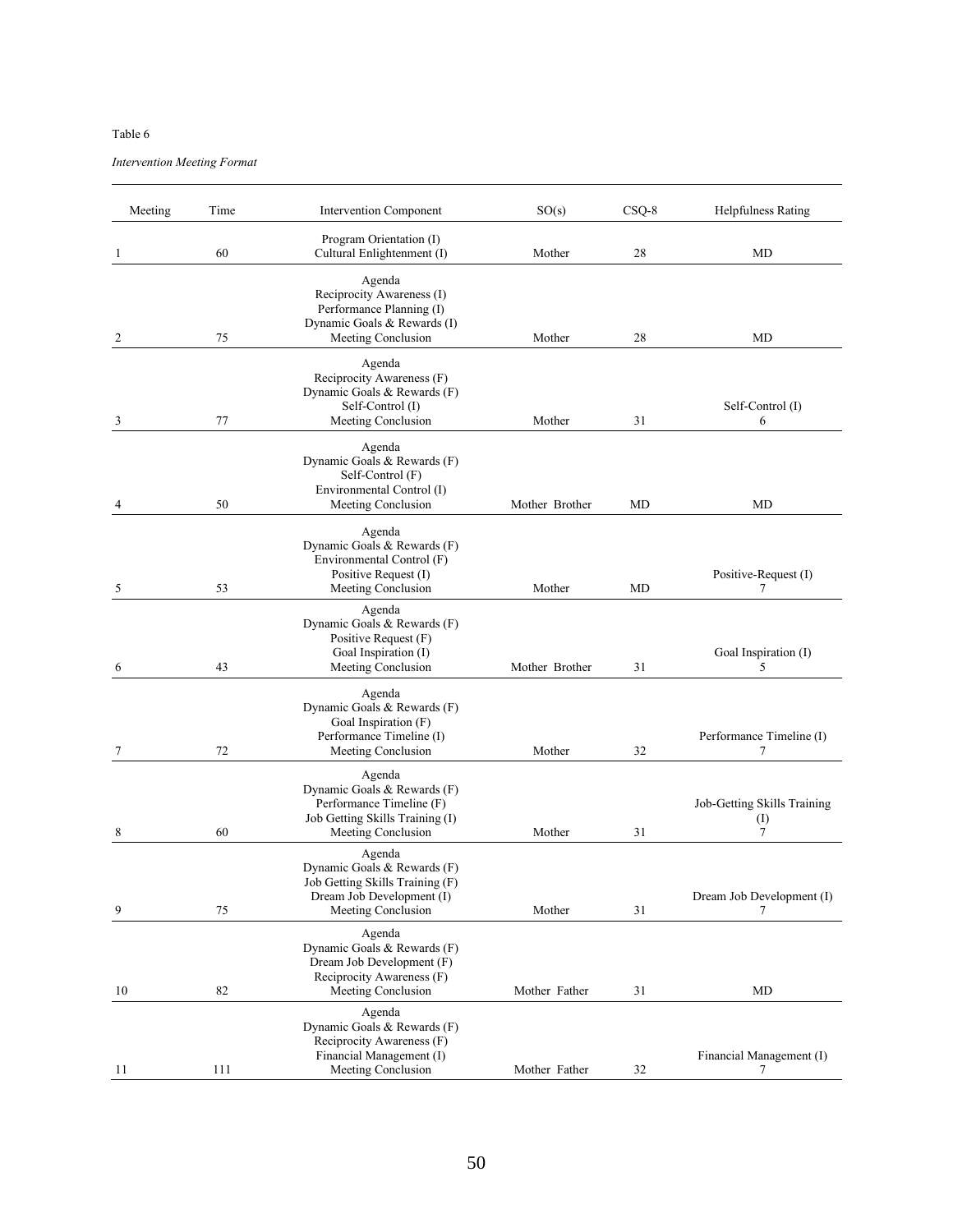|    | Agenda<br>Dynamic Goals & Rewards (F) |        |    |                         |
|----|---------------------------------------|--------|----|-------------------------|
|    | Financial Management (F)              |        |    | Last Meeting Review (I) |
|    | Last Meeting Review (I)               |        |    |                         |
| 20 | Meeting Conclusion                    | Mother | 32 |                         |

*Note:* Table indicates meeting number, time spent in minutes, interventions implemented during respective session, significant others (SOs) involved in respective session, Client Satisfaction Questionnaire (CSQ-8) total scores, and Helpfulness Rating per respective intervention. The following shorthand is used:  $MD =$  Missing Data; (I) = initial implementation; (F) = future implementation.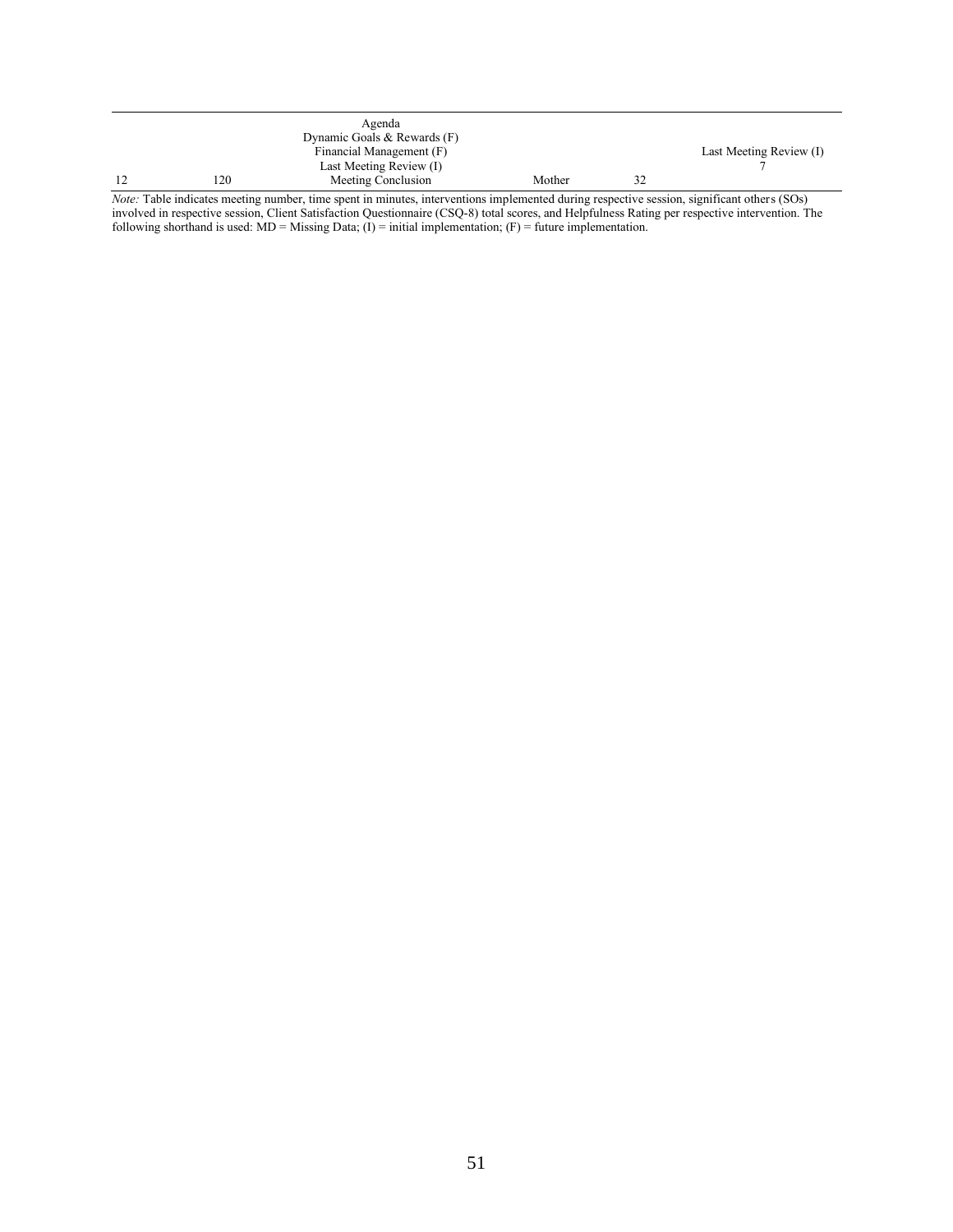| Symptom                                                               | Pre            |                | Post         |              | Follow-Up    |                |
|-----------------------------------------------------------------------|----------------|----------------|--------------|--------------|--------------|----------------|
|                                                                       | Parent         | Child          | Parent       | Child        | Parent       | Child          |
| <b>Screening Quesitons</b>                                            |                |                |              |              |              |                |
| 1. Fear of Social Situations                                          | 3              | 3              | $\mathbf{1}$ | $\mathbf{1}$ | $\mathbf{1}$ | 1              |
| 2. Failure to Speak in Specific Social Situations                     | 3              | 3              | $\mathbf{1}$ | $\mathbf{1}$ | 1            | $\overline{c}$ |
| DSM-5 criteria                                                        |                |                |              |              |              |                |
| A. Review social situations that elicit stress                        | $\overline{c}$ | $\overline{c}$ | NA           | NA           | NA           | NA             |
| B. Fears humiliation, embarasssment, or rejection                     | 2              | $\overline{c}$ | NA           | NA           | NA           | NA             |
| C. Exposure almost always elicits anxiety                             | $\overline{c}$ | $\overline{2}$ | NA           | NA           | NA           | NA             |
| D. Avoidance or endures with intense anxiety                          | 2              | 2              | NA           | NA           | NA           | NA             |
| E. Fear is out of proportion to actual threat                         | 2              | $\overline{c}$ | NA           | NA           | NA           | NA             |
| F. Duration                                                           | 2              | $\overline{c}$ | NA           | NA           | NA           | NA             |
| G. Impairment                                                         | 2              | 2              | NA           | <b>NA</b>    | NA           | NA             |
| H. Not due to substance or another medical condition*                 | $\overline{c}$ | $\mathbf{2}$   | NA           | NA           | NA           | NA             |
| I. Not better explained by another mental disorder*                   | 2              | $\overline{2}$ | NA           | NA           | NA           | NA             |
| J. If another medical condition present, anxiety unrelated/excessive* | 2              | 2              | NA           | NA           | NA           | NA             |

*Social Anxiety Disorder Diagnostic Statistical Manual of Mental Disorders, 5th Edition diagnostic criteria for social anxiety disorder at Pre, Post, and Follow up Assessments*

*Note.* For screening questions, 1 = Not Present, 2 = Subthreshold, 3 = Threshold. NA = Not applicable because screening questions not endorsed. For supplement questions,  $1 = No$ ,  $2 = Yes$ . \*Patient reported no substance use, no medical conditions, and no other mental disorder to better explain symptomology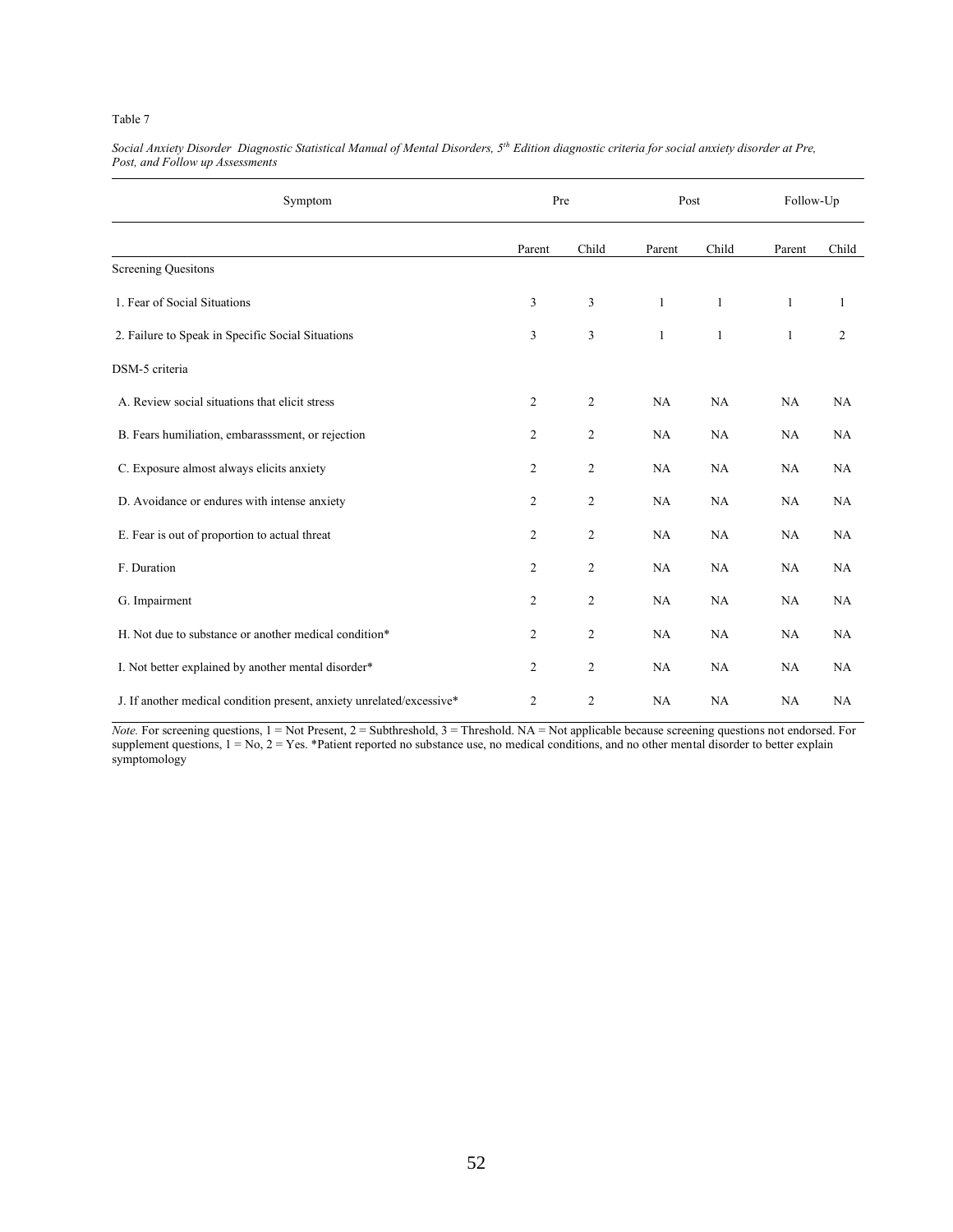### **References**

- Achenbach, T. M. (1991). Integrative guide for the 1991 CBCL/4-18, YSR, and TRF profiles. Burlington, VT: University of Vermont, Department of Psychiatry.
- Achenbach, T. M., Howell, C., McConaughy, S. H., & Stanger, C. (1995a). Six year predictors of problems in a national sample of children and youth: I. Crossinformant syndromes. *Journal of the American Academy of Child & Adolescent Psychiatry*, 34, 336-347.
- Achenbach, T. M., Howell, C. T., McConaughy, S. H., & Stanger, C. (1995b). Six-year predictors of problems in a national sample: III. Transitions to young adult syndromes. *Journal of the American Academy of Child & Adolescent Psychiatry*, 34, 658-669.
- Achenbach, T.M., & Rescorla, L.A. (2001). Manual for the ASEBA School-Age Forms & Profiles. Burlington, VT: University of Vermont, Research Center for Children, Youth, & Families.
- Alegría, M., Chatterji, P., Wells, K., Cao, Z., Chen, C. Takeuchi, D., Jackson, J., & Meng, X. (2008). Disparity in depression treatment among racial and ethnic minority populations in the United States. *Psychiatric Services (Washington, D.C.), 59*(11), 1264–1272. https://doi.org/10.1176/appi.ps.59.11.1264
- Ambrosini, P.J. (2000) Historical development and present status of the schedule for affective disorders and schizophrenia for school-age children (K-SADS). *Journal of the American Academy of Child & Adolescent Psychiatry, 39:* 49-58.
- Anderson, E., & Mayes, L. (2010). Race/ethnicity and internalizing disorders in youth: A review. *Clinical Psychology Review, 30*(3), 338-348.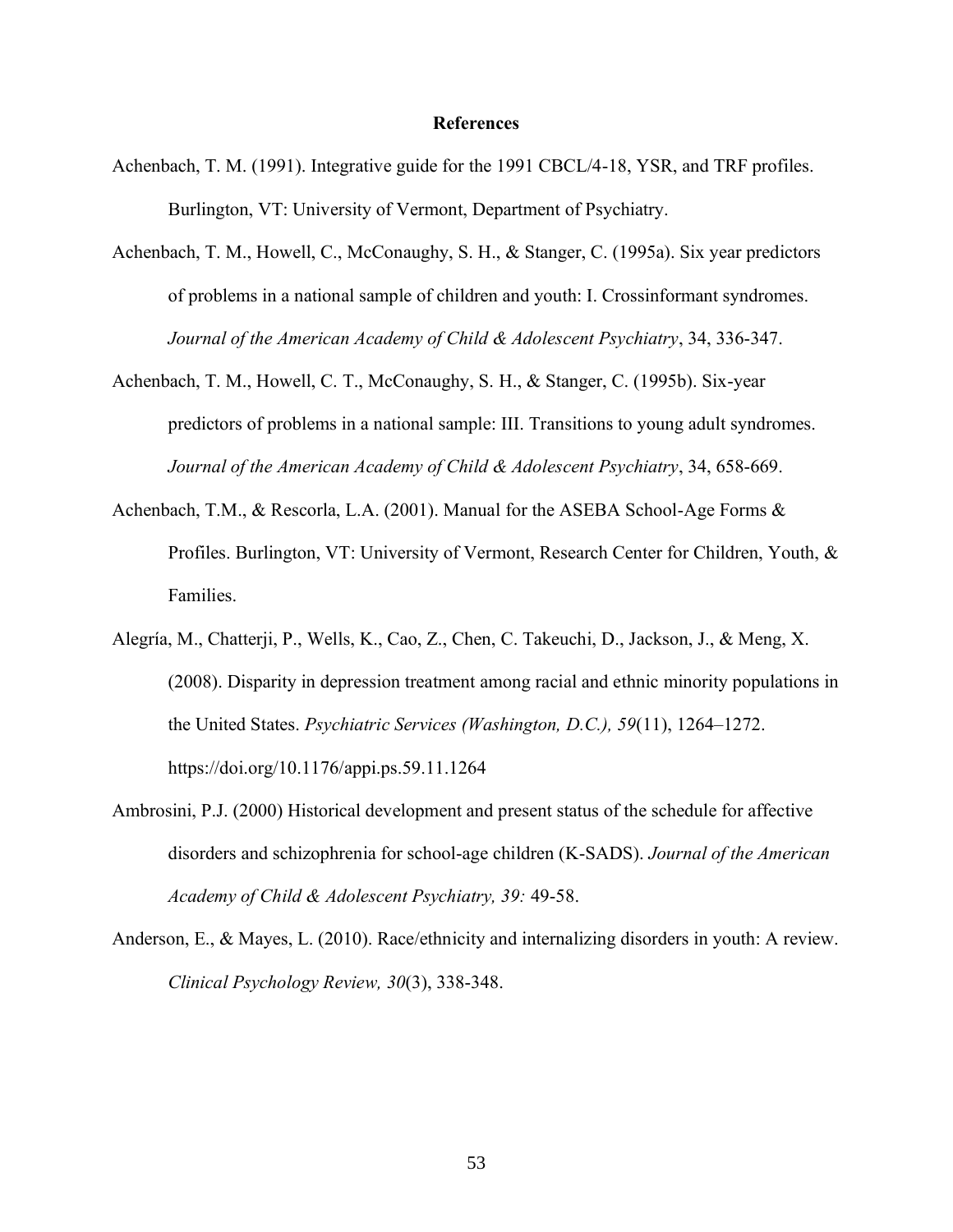- Ascher, B. H., Farmer, E. M., Burns, B. J., & Angold, A. (1996). The Child and Adolescent Services Assessment (CASA). *Journal of Emotional and Behavioral Disorders*, *4*(1), 12– 20. https://doi.org/10.1177/106342669600400102
- Attkisson, C. C., & Greenfield, T. K. (1996). The client satisfaction questionnaire (CSQ) scales and the service satisfaction scale-30 (SSS-30). *Outcomes assessment in clinical practice*, *120*(7), 120-127.
- Augsberger, A., Yeung, A., Dougher, M., & Hahm, H. C. (2015). Factors influencing the underutilization of mental health services among Asian American women with a history of depression and suicide. *BMC health services research*, *15*, 542. https://doi.org/10.1186/s12913-015-1191-7
- Azrin, N.H., McMahon, P., Donohue, B., Besalel, V., Lapinski, K., Kogan, E., Galloway, E. (1994). Behavior therapy of drug abuse: A controlled outcome study*. Behaviour Research and Therapy, 32*, 857–866. 10.1016/0005-7967(94)90166-X

Bandura, A. (1977). *Social learning theory*. Englewood Cliffs, N.J.: Prentice Hall.

- Beck, A.T., Steer, R.A., Ball, R., Ranieri, W. (1996) Comparison of Beck Depression Inventories–IA and –II in psychiatric outpatients. *Journal of Personality Assessment*. 67:588–597.
- Brooks, J.E., Bull, S.J. (2001). Derogation of student female athletes who consult a sport psychologist: an alternative perspective on the negative halo effect. *Journal of Science and Medicine in Sport*, *4 (1)*, 39-47. https://doi.org/10.1016/S1440-2440(01)80006-2 4(1):39–47.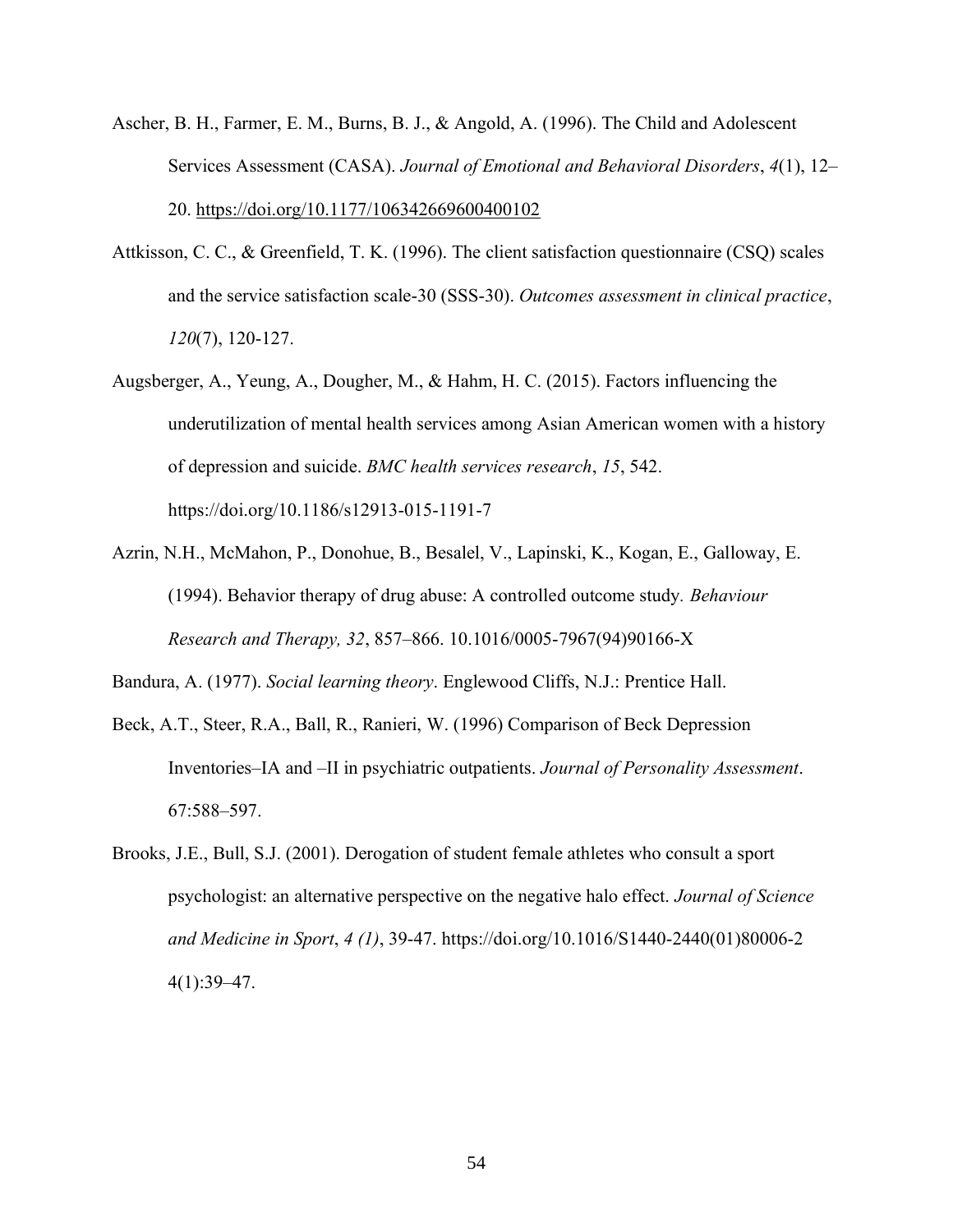- Brown, J. S., Meadows, S. O., & Elder, G. H., Jr. (2007). Race–ethnic inequality and psychological distress: Depressive symptoms from adolescence to young adulthood. *Developmental Psychology, 43,* 1295−1311.
- Carey, K. B. (1997). Reliability and validity of the time-line follow-back interview among psychiatric outpatients: A preliminary report. *Psychology of Addictive Behaviors, 11*(1), 26–33. https://doi.org/10.1037/0893-164X.11.1.26
- Chow, G., Donohue, B., Pitts, M., Loughran, T., Schubert, K., Gavrilova, Y., & Diaz, E. (2015). Results of a single case controlled study of The Optimum Performance Program in Sports in a collegiate athlete. *Clinical Case Studies, 14*, 191-209.
- Chu, J. P., & Sue, S. (2011). Asian American mental health: What we know and what we don't know. *Online readings in psychology and culture*, *3*(1), 2307-0919.
- Cohen, L. L, Feinstein, A., Masuda, A., & Vowles, K. E. (2014). Single-Case Research Design In Pediatric Psychology: Considerations Regarding Data Analysis. *Journal Of Pediatric Psychology*, 39(2), 124–137. Https://Doi.Org/10.1093/Jpepsy/Jst065
- Cree, R. A., Bitsko, R. H., Robinson, L. R., Holbrook, J. R., Danielson, M. L., Smith, C., Kaminski, J. W., Kenney, M. K., & Peacock, G.. (2018). Health Care, Family, and Community Factors Associated with Mental, Behavioral, and Developmental Disorders and Poverty Among Children Aged 2-8 Years - United States, 2016. *MMWR. Morbidity and Mortality Weekly Report*, *67*(50), 1377–1383.

https://doi.org/10.15585/mmwr.mm6750a1

Derogatis, L. R. (1994). SCL-90-R: Symptom checklist-90-R : administration, scoring & procedures manual. *Pearson Assessments*.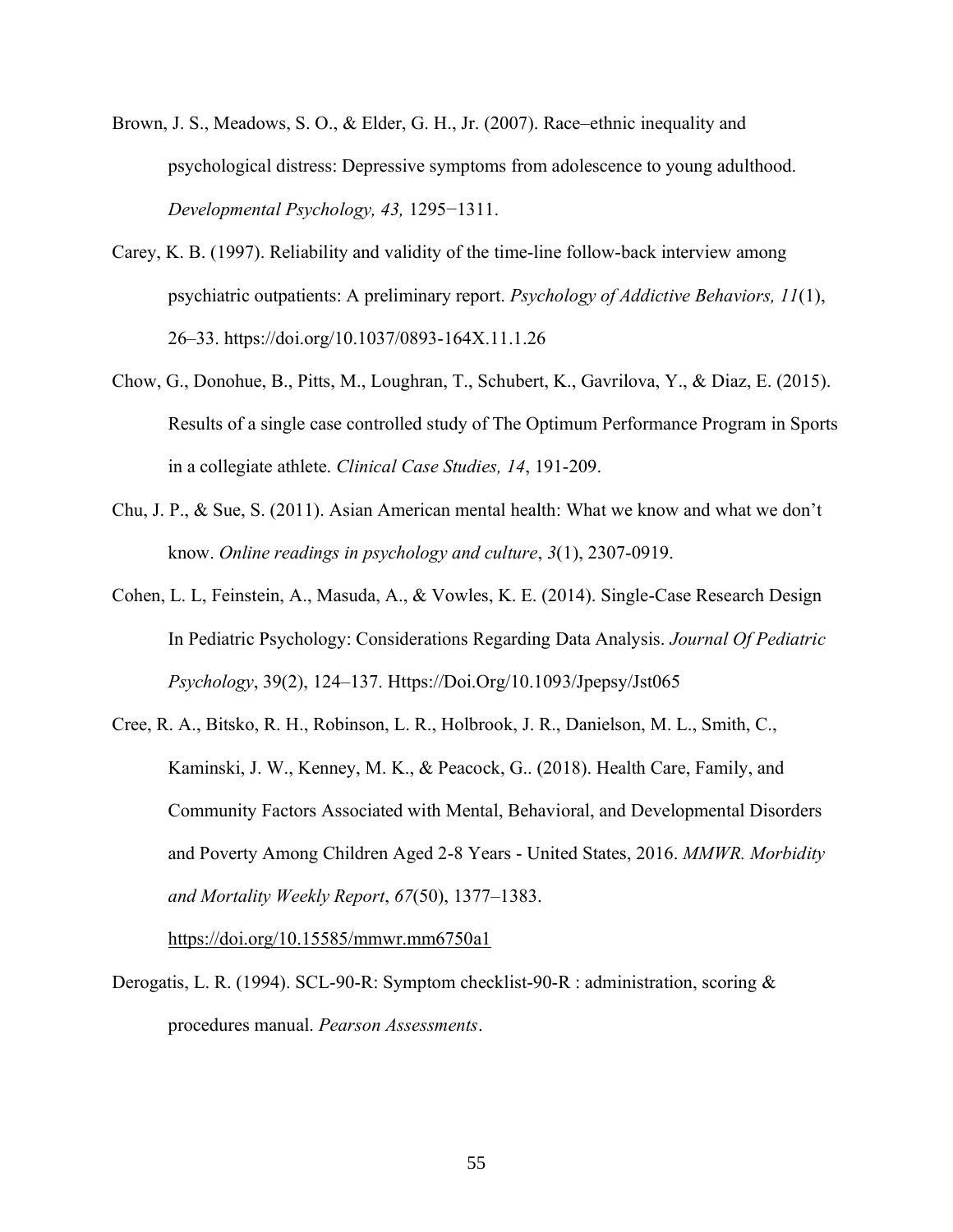- Derogatis, Leonard R, & Cleary, Patricia A. (1977). Confirmation of the dimensional structure of the scl‐90: A study in construct validation. *Journal of Clinical Psychology*, *33*(4), 981– 989. https://doi.org/10.1002/1097-4679(197710)33:4<981::AID-JCLP2270330412>3.0.CO;2-0
- Derr, A.S. (2016). Mental health service use among immigrants in the United States: a systematic review. *Psychiatric Services (Washington, D.C.), 67*(3), 2658.
- Donohue, B., Azrin, N., Allen, D. N., Romero, V., Hill, H. H., Tracy, K., Lapota, H., Gorney, S., Abdel-al, R., Caldas, D., Herdzik, K., Bradshaw, K., Valdez, R., & Van Hasselt, V. B. (2009). Family Behavior Therapy for Substance Abuse and Other Associated Problems. Behavior Modification, 33(5), 495–519. https://doi.org/10.1177/0145445509340019
- Donohue, B., Azrin, N.H., Bradshaw, K., Van Hasselt, V.B., Cross, C.L., Urgelles, J., Allen, D.N. (2014). A controlled evaluation of Family Behavior Therapy in concurrent child neglect and drug abuse. *Journal of Consulting and Clinical Psychology, 82*, 706–720. 10.1037/a0036920
- Donohue, B., Azrin, N. H., Lawson, H., Friedlander, J., Teichner, G., & Rindsberg, J. (1998). Improving initial session attendance in conduct disordered and substance abusing adolescents*:* A controlled study. *Journal of Child and Adolescent Drug Abuse, 8,* 1-13.
- Donohue, B., Azrin, N. H., Strada, M. J., Silver, N. C., Teichner, G., & Murphy, H. (2004a). Psychometric evaluation of self-and collateral timeline follow-back reports of drug and alcohol use in a sample of drug-abusing and conduct-disordered adolescents and their parents. *Psychology of Addictive Behaviors*, *18*(2), 184.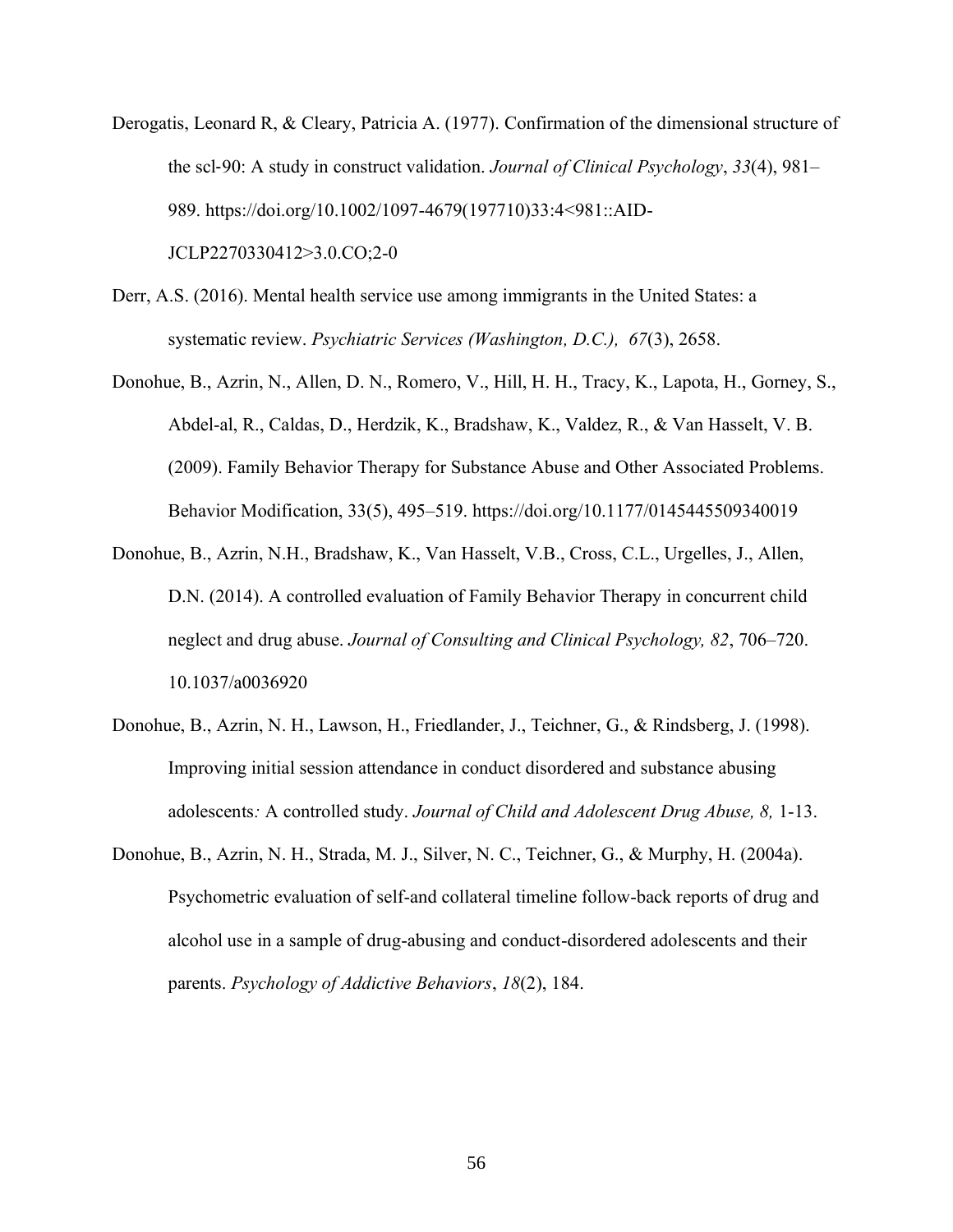- Donohue, B., Chow, G. M., Pitts, M., Loughran, T., Schubert, K. N., Gavrilova, Y., Allen, D. N. (2015). Piloting a family-supported approach to concurrently optimize mental health and sport performance in athletes. *Clinical Case Studies, 14*, 159-177.
- Donohue, B., Dickens, Y., Lancer, K., Covassin, T., Hash, A., Miller, A., et al. (2004b). Improving athletes' perspectives of sport psychology consultation: A controlled evaluation of two interview methods. *Behavior Modification, 28*, 181–193.
- Donohue, B., Gavrilova, E., Danlag, A., Perry, J., Kuhn, C., Allen, D., & Benning, S. A. (in press). Comprehensive examination of collegiate athletes' utilization of goal oriented psychological assessment and intervention services. *Psychology in the Schools.*  https://doi:10.1002/pits.22458
- Donohue, B., Gavrilova, E., Strong, M., Allen, D.N. (2020). A sport-specific optimization approach to mental wellness for youth in low-income neighborhoods. European Physical Education Review, 26, 695-712.
- Donohue, B., Gavrilova, Y., Galante, M., Gavrilova, E., Loughran, T., Scott, J., Chow, G., Plant, C. P., & Allen, D. N. (2018). Controlled Evaluation of an Optimization Approach to Mental Health and Sport Performance. *Journal of Clinical Sport Psychology*, *12*(2), 234– 267. https://doi.org/10.1123/jcsp.2017-0054
- Donohue, B., Miller, A., Crammer, L., Cross, C., & Covassin, T. (2007a). A standardized method of assessing sport specific problems in the relationships of athletes with their coaches, teammates, family, and peers. *Journal of Sport Behavior, 30*(4), 375.
- Donohue, B., O'Dowd, A., Plant, C.P., Phillips, C., Loughran, T.A., & Gavrilova, Y. (2016). Controlled evaluation of a method to assist recruitment of participants into treatment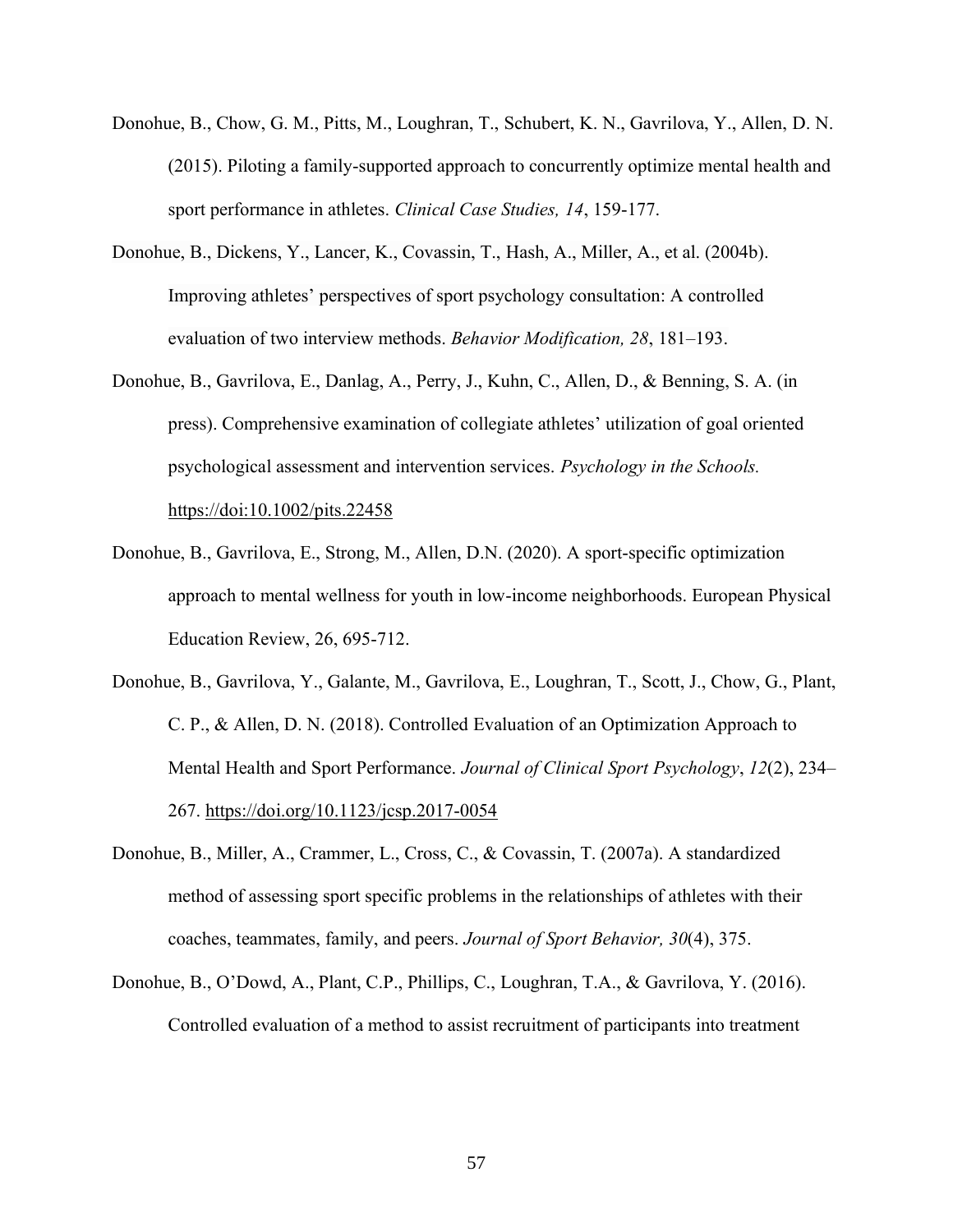outcome research and engage student athletes into substance abuse intervention*. Journal of Clinical Sport Psychology, 10,* 272 -288.

- Donohue, B., Phrathep, D., Stucki, K., Kowal, I., Breslin, G., Cohen, M., White, S., Jefferson, L., White, T., Irvin, J., Reece, G., Henrique Paim Kessler, F., Kieslich da Silva, A., Gabriel Santos da Silva, F., Fothergill, M., Robinson, G., Allen, H., Light, A., Allen, D. (2021). Adapting an Evidence-Supported Intervention to Optimize Mental Health and Sport Performance in Youth from Ethnic/Racial Minority and Low-Income Neighborhoods: A National Institutes of Health Stage Model Study. *Journal of Positive Behavior Interventions.*
- Donohue, B., Silver, N. C., Dickens, Y., Covassin, T., & Lancer, K.. (2007b). Development and Initial Psychometric Evaluation of the Sport Interference Checklist. *Behavior Modification*, *31*(6), 937–957. https://doi.org/10.1177/0145445507303827
- Donohue, B., Strada, M. J., Rosales, R., Taylor-Caldwell, A., Hise, D., Ahman, S., & Laino, R. (2006). The Semistructured Interview for Consideration of Ethnic Culture in Therapy Scale: Initial psychometric and outcome support. *Behavior Modification, 30(6)*, 867-891.
- Farmer, E., Angold, A., Burns, B. J., & Costello, E. J.. (1994). Reliability of self-reported service use: Test-retest consistency of children's responses to the Child and Adolescent Services Assessment (CASA). *Journal of Child and Family Studies*, *3*(3), 307–325. https://doi.org/10.1007/BF02234688
- Galante, M., Donohue, B., Gavrilova, Y. (2019). The Optimum Performance Programme in Sports: A Case of Bulimia Nervosa in a Lean Sport Athlete. *Mental Health and Wellbeing Interventions in Sport: Research, Theory and Practice* 9-30. London, UK: Routledge. http://dx.doi.org/doi.org/10.4324/9781315147703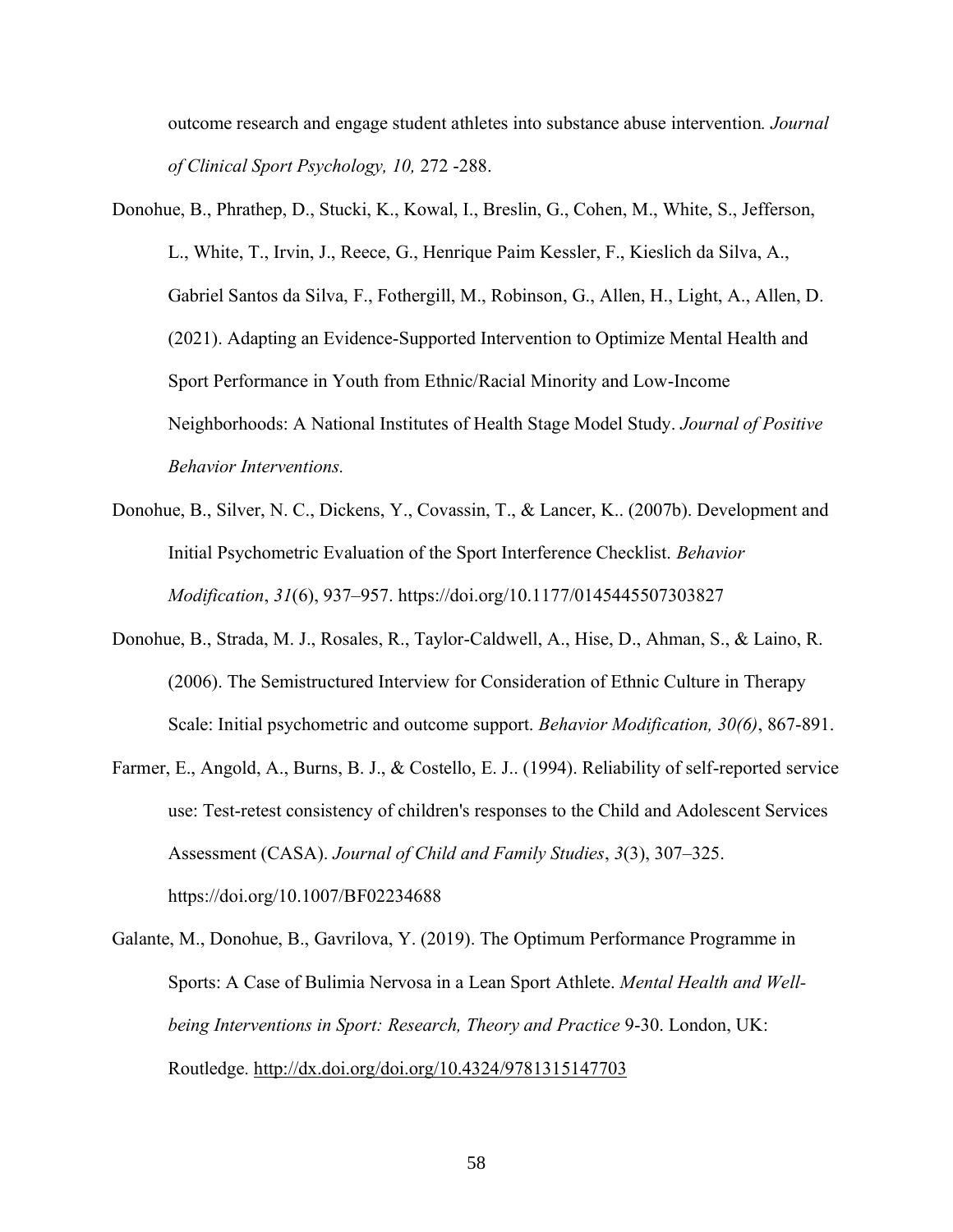Gavrilova, E. (2019). *Empirical Justification for Supportive Other Involvement in Collegiate Athletes' Mental Health Intervention.* (Master's Thesis). http://dx.doi.org/10.34917/18608649

Gavrilova, Y., (2016). *Concurrent Mental Health and Sport Performance Enhancement in an Athlete Initiating Behavioral Intervention with No Assessed Pathology: A Case Examination Supporting Optimization.* (Doctoral Dissertation). https://digitalscholarship.unlv.edu/thesesdissertations/2669

- Gerber, M., Best, S., Meerstetter, F., Walter, M., Ludyga, S., Brand, S., Gustafsson, H. (2018). Effects of stress and mental toughness on burnout and depressive symptoms: A prospective study with young elite athletes. Journal of Science and Medicine in Sport, 21(12), 1200–1205. doi: 10.1016/j.jsams.2018.05.018
- Gudiño, O. G., Lau, A. S., Yeh, M., McCabe, K. M., & Hough, R. L. (2009). Understanding Racial/Ethnic Disparities in Youth Mental Health Services. *Journal of Emotional and Behavioral Disorders*, *17*(1), 3–16. https://doi.org/10.1177/1063426608317710
- Gulliver, A., Griffiths, K.M., Christensen, H. (2010). Perceived barriers and facilitators to mental health help-seeking in young people: a systematic review. *BMC Psychiatry*. 10:113
- Gulliver A., Griffiths, KM.., Christensen, H. (2012). Barriers and facilitators to mental health help-seeking for young elite athletes: a qualitative study*. BMC Psychiatry*. 12:157.
- Henggeler, S., & Schaeffer, C. (2016). Multisystemic Therapy®: Clinical Overview, Outcomes, and Implementation Research. *Family Process, 55*(3), 514-528.
- Henriksen, K., Storm, L. K., Stambulova, N., Pyrdol, N., & Larsen, C. H.. (2019). Successful and Less Successful Interventions With Youth and Senior Athletes: Insights From Expert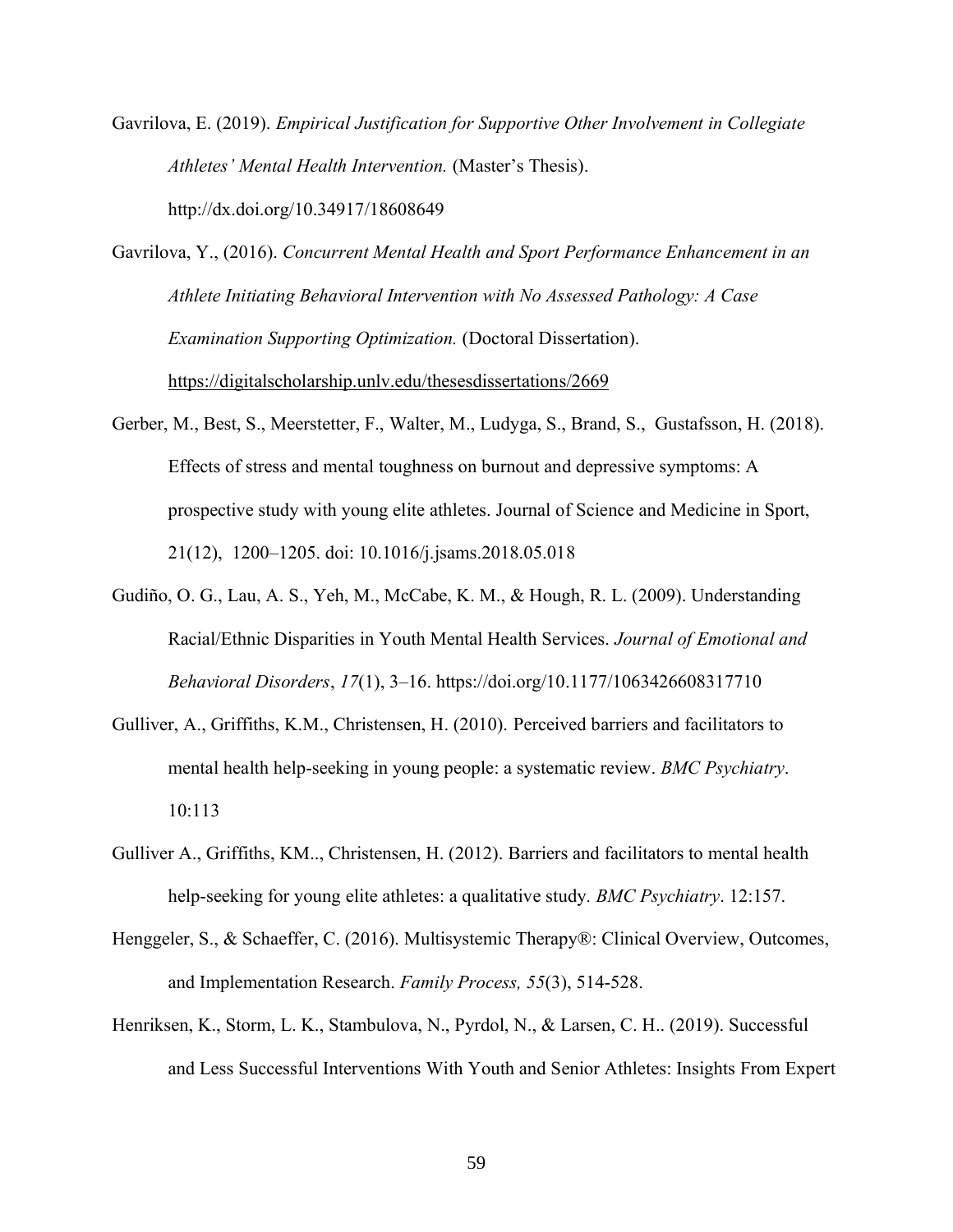Sport Psychology Practitioners. *Journal of Clinical Sport Psychology, 13*(1), 72–94. https://doi.org/10.1123/jcsp.2017-0005

- Huey, S.J. and Polo, A.J. (2008). Evidence-based psychosocial treatments for ethnic minority youth. *Journal of Clinical Child and Adolescent Psychology, 37*(1).
- Holt, N. (2008). *Positive youth development through sport* (International studies in physical education and youth sport). London; New York: Routledge.
- Hook, J. N., Davis, D. E., Owen, J., Worthington, E. L., Jr., & Utsey, S. O. (2013). *Cultural Humility Scale*. APA PsycTests. https://doi-org.ezproxy.library.unlv.edu/10.1037/t29547- 000
- Horowitz, L. M., Rosenbert, S. E., Baer, B. A., Ureno, G., & Villasenor, V. S. (1988). Inventory of interpersonal problems: Psychometric properties and clinical applications. Journal of Consulting and Clinical Psychology, 56(6), 885–892.
- Jensen-Doss, A., Youngstrom, E.A., Youngstrom, J.K., Feeny, N.C., Findling, R.L. (2014). Predictors and moderators of agreement between clinical and research diagnoses for children and adolescents. *Journal of Consulting Clinical Psychology, 82:*1151-1162. 22.
- Kataoka, S. H., Zhang, L., & Wells, K. B. (2002). Unmet Need for Mental Health Care Among U.S. Children: Variation by Ethnicity and Insurance Status. *The American Journal of Psychiatry, 159*(9), 1548–1555. https://doi.org/10.1176/appi.ajp.159.9.1548
- Kaufman, J., Birmaher, B., Axelson, D. (working draft). Schedule for Affective Disorders and Schizophrenia for School-Aged Children: Present and Lifetime Version (K-SADS-PL) DSM-5 November 2016. New Haven, Yale University, Child and Adolescent Research and Education.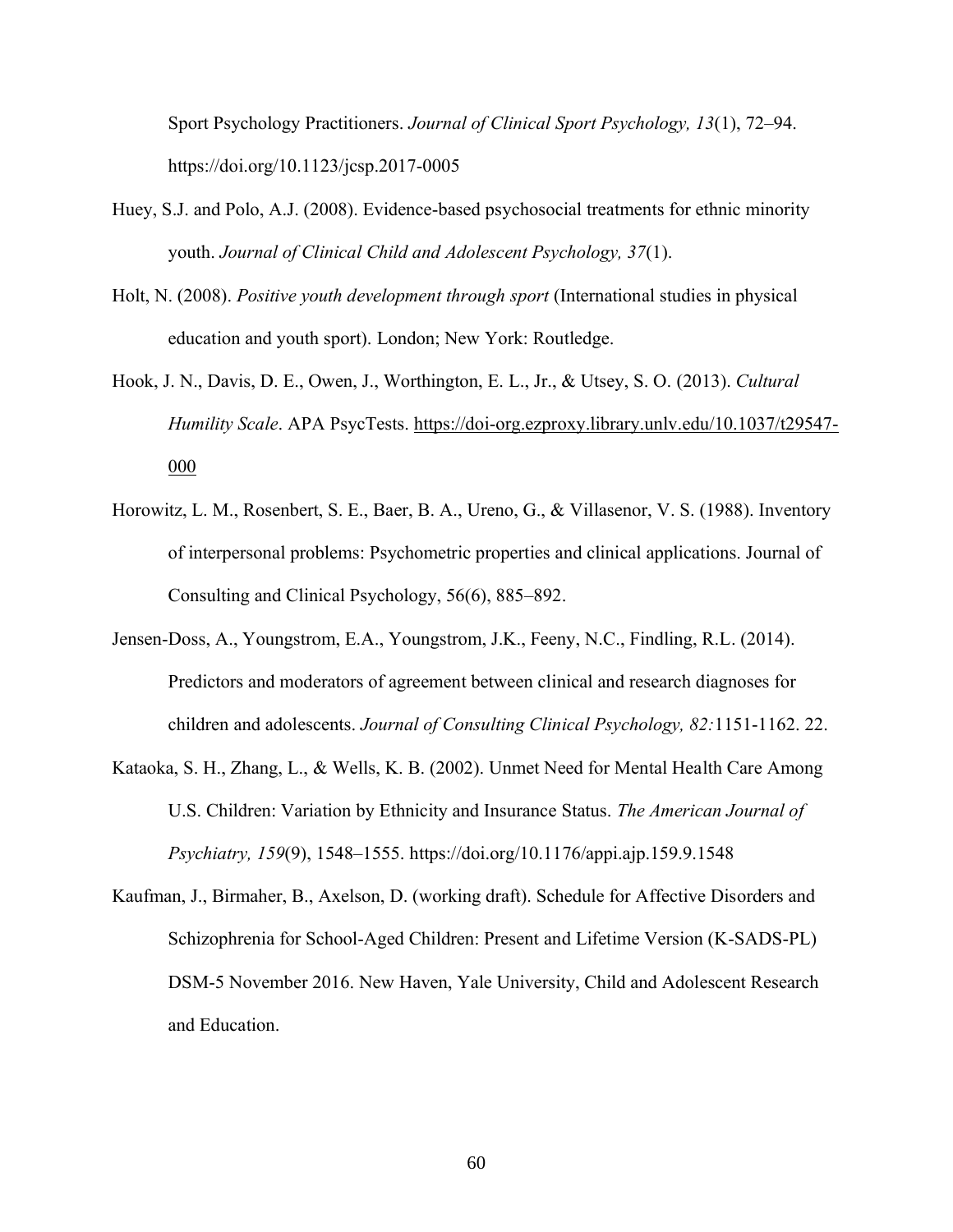- Kennard, B. D., Mahtani, S. S., Hughes, J. L., Patel, P. G., & Emslie, G. J. (2006). Cognitions and depressive symptoms among ethnic minority adolescents. Cultural Diversity and Ethnic Minority Psychology, 12, 578−591.
- Kerr, G., Stirling, A., MacPherson, E. (2016). *Psychological injury in pediatric and adolescent sports.* In: Caine D, Purcell L, editors. Injury in Pediatric and Adolescent Sports: Epidemiology, Treatment and Prevention. New York, NY: Springer; 179–190.
- Kessler, R. C., Berglund, P., Demler, O., Jin, R., Merikangas, K. R., & Walters, E. E. (2005). Lifetime Prevalence and Age-of-Onset Distributions of DSM-IV Disorders in the National Comorbidity Survey Replication. *Archives of General Psychiatry*, *62*(6), 593– 602. https://doi.org/10.1001/archpsyc.62.6.593
- Kim, A.H. & White, M.J. (2010). Panethnicity, ethnic diversity, and residential segregation. *American Journal of Sociology.* 115:1558–96
- Koba, M. (January 2014). *Spending big on kids' sports? You're not alone*, https://www.cnbc.com/2014/01/13/youth-sports-is-a-7-billion-industryand-growing.htmll (accessed 3 March 2020).
- Larsen, D.L., Attkisson, C.C., Hargreaves, W.A., Nguyen, T.D. (1979). Assessment of client/patient satisfaction: Development of a general scale. *Evaluation and Program Planning*. 2, 197-207.
- Larzelere, R. E., Smith, G. L., Batenhorst, L. M., & Kelly, D. B. (1996). Predictive validity of the Suicide Probability Scale among adolescents in group home treatment. *Journal of the American Academy of Child & Adolescent Psychiatry, 35*(2), 166– 172. https://doi.org/10.1097/00004583-199602000-00009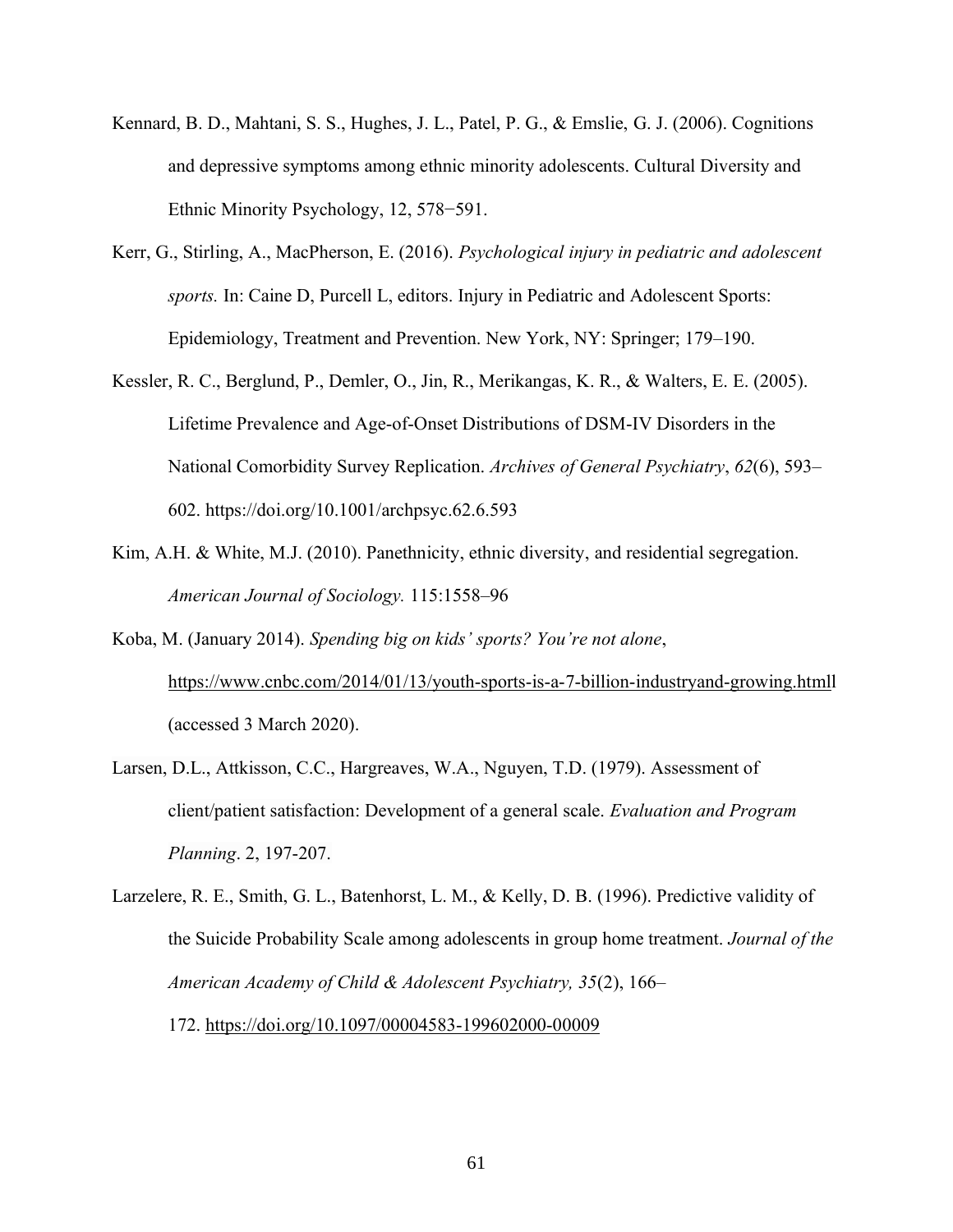Leong, F.T.L., Lau, A.S.L. (2001). Barriers to Providing Effective Mental Health Services to Asian Americans. *Mental Health Service Research* 3, 201–214. https://doi.org/10.1023/A:1013177014788

- Li, H., & Seidman, L. (2010). Engaging Asian American youth and their families in quality mental health services. *Asian journal of psychiatry*, *3*(4), 169–172. https://doi.org/10.1016/j.ajp.2010.08.008
- Merikangas, K., He, J., Burstein, M., Swanson, S., Avenevoli, S., Cui, L., Benjet, C., Georgiades, K., & Swendsen, J. (2010). Lifetime Prevalence of Mental Disorders in U.S. Adolescents: Results from the National Comorbidity Survey Replication–Adolescent Supplement (NCS-A). *Journal of the American Academy of Child and Adolescent Psychiatry*, *49*(10), 980–989. https://doi.org/10.1016/j.jaac.2010.05.017
- Miller, P.R. (2001) Inpatient diagnostic assessments: Interrater reliability and outcomes of structured vs. unstructured interviews. *Psychiatry Research; 105*: 265-271.
- National Survey of Children's Health (NSCH). (2017). In *Data Resource Center for Child & Adolescent Health*. Retrieved April 20, 2020, from www.childhealthdata.org
- National Youth Sport Parent Survey: African-American youth more often play sports to chase college, pro dreams. (February 2020). In *The Aspen Institute: Project Play*. Retrieved March 28, 2020, from https://www.aspenprojectplay.org/national-youth-sport-survey/3
- Okamoto, Dina. (2014). Panethnicity. *Annual Review of Sociology.*, *40*, 219–239. doi: 10.1146/annurev-soc-071913-043201.
- Participation in High School Sports Registers First Decline in 30 Years. (2019, September 5). Retrieved March 23, 2021, from https://www.nfhs.org/articles/participation-in-highschool-sports-registers-first-decline-in-30-years/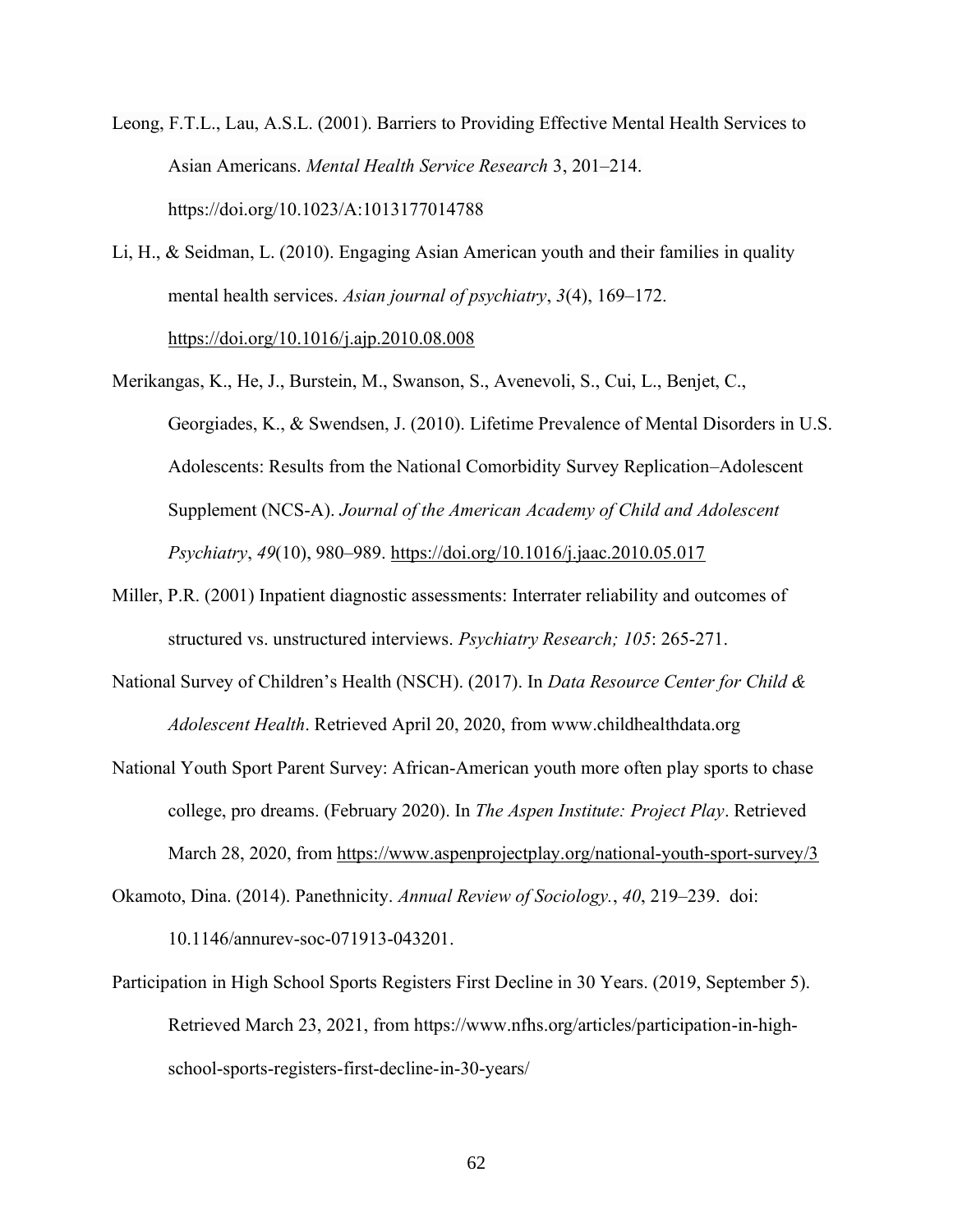- Pavlov, I.P. (1906). The scientific investigation of the psychical faculties or processes in the higher animals*. Science*, 24, 613–619.
- Pitts, M., Donohue, B., Schubert, K., Chow, G., Loughran, T., & Gavrilova, Y. (2015). A systematic case examination of The Optimum Performance Program in Sports in a combat sport athlete. *Clinical Case Studies*, 14, 178-190.
- Rickwood, D., Deane, F., Wilson, C. (2007). When and how do young people seek professional help for mental health problems? *The Medical Journal of Australia, 187*(7), 35–S39
- Seligman, M. P., & Csikszentmihalyi, M. (2000). *Positive psychology: An introduction.*  American Psychologist, 55(1), 5-14. doi:10.1037/0003-066X.55.1.5
- Sabato, T. M., Walch, T. J., & Caine, D. J. (2016). The elite young athlete: strategies to ensure physical and emotional health. *Open Access Journal of Sports Medicine*, 7, 99–113. https://doi.org/10.2147/OAJSM.S96821
- Skein, M., Harrison, T., & Clarke, D.. (2019). Sleep characteristics, sources of perceived stress and coping strategies in adolescent athletes*. Journal of Sleep Research*, *28* (4). https://doi.org/10.1111/jsr.12791
- Skinner, B. (1938). *The behavior of organisms : An experimental analysis*. New York, NY: Appleton-Century-Crofts.
- Smith, R. E., Smoll, F. L., Christensen, D. S. (1996). *Behavioral assessment and interventions in youth sports.* Sage Journals, 20, 3-44.
- Snowden, L. R, & Yamada, A. M.. (2005). Cultural differences in access to care. *Annual Review of Clinical Psychology*, *1*(1), 143–166. https://doi.org/10.1146/annurev.clinpsy.1.102803.14384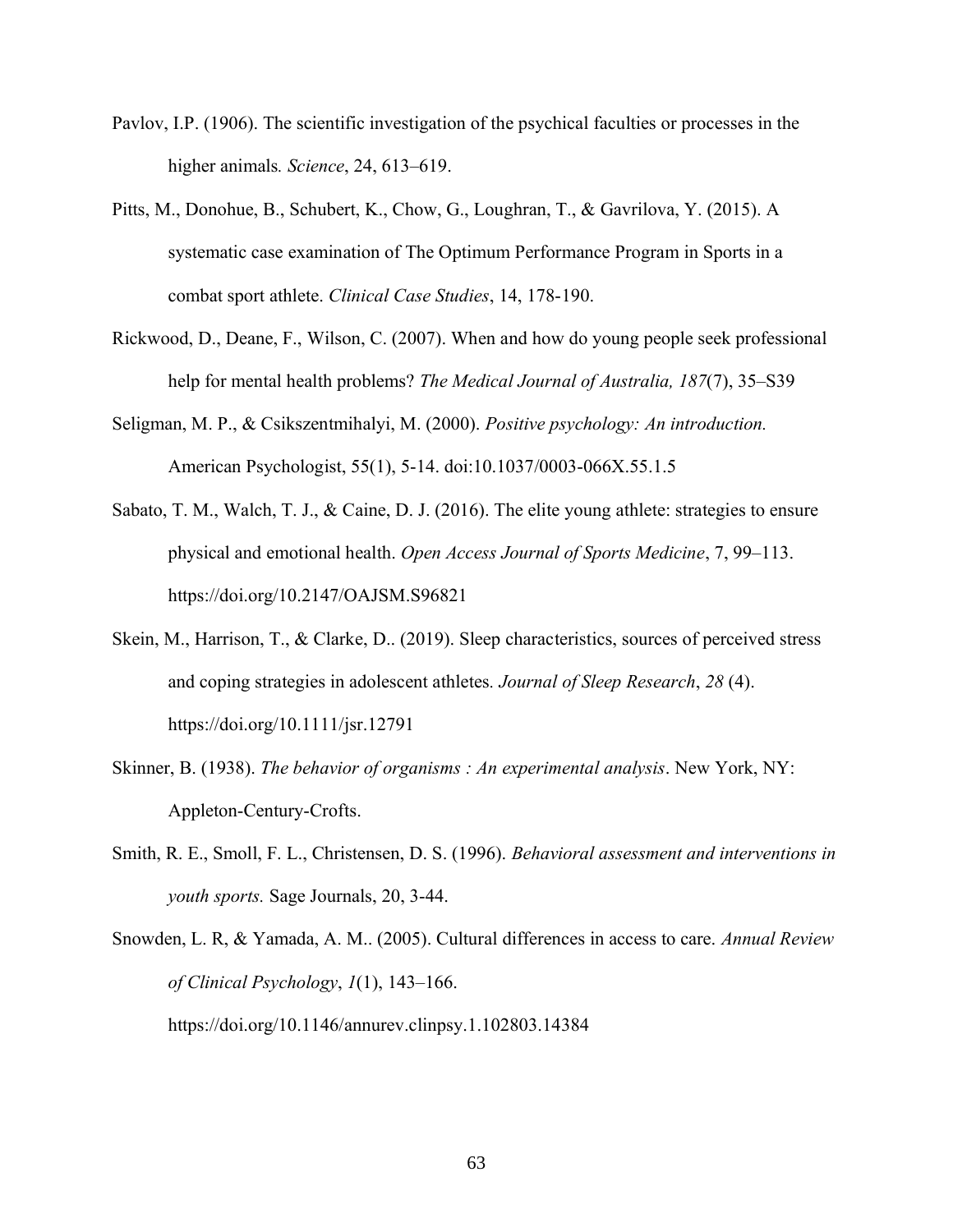- Sobell, L. C., Brown, J. Leo, G. I., & Sobell, M. B. (1996). The reliability of the Alcohol Timeline Followback when administered by telephone and by computer. *Drug and Alcohol Dependence, 42*(1), 49–54. https://doi.org/10.1016/0376-8716(96)01263-X
- Sobell, M. B., Sobell, L. C., Klajner, F., Pavan, D., & Basian, E. (1986). The reliability of a timeline method for assessing normal drinker college students' recent drinking history: Utility for alcohol research. *Addictive Behaviors*, 11, 149–162.
- Substance Abuse and Mental Health Services Administration (SAMHSA). (2017) Table 9.2a: Sources of Mental Health Services in Past Year among Persons Aged 12 to 17, by Demographic Characteristics: Numbers in Thousands, 2016 and 2017. https://www.samhsa.gov/data/sites/default/files/cbhsq-

reports/NSDUHDetailedTabs2017/NSDUHDetailedTabs2017.htm#tab9-1B

- Switzer, Galen E. (1998). The Client Cultural Competence Inventory: An instrument for assessing cultural competence in behavioral managed care organizations. Journal of Child and Family Studies, 7(4), 483-491. doi: 10.1023/A:1022910111022
- Tatman, S. M., Greene, A. L., & Karr, L. C. (1993). Use of the Suicide Probability Scale (SPS) with adolescents. *Suicide and Life*‐*Threatening Behavior*, *23*(3), 188-203.
- Townsend, L., Kobak, K., Kearney, C., Milham, M., Andreotti, C., Escalera, J., Alexander, L., Gill, M. K., Birmaher, B., Sylvester, R., Rice, D., Deep, A., & Kaufman, J. (2020). Development of Three Web-Based Computerized Versions of the Kiddie Schedule for Affective Disorders and Schizophrenia Child Psychiatric Diagnostic Interview: Preliminary Validity Data. *Journal of the American Academy of Child and Adolescent Psychiatry*, *59*(2), 309–325. https://doi.org/10.1016/j.jaac.2019.05.009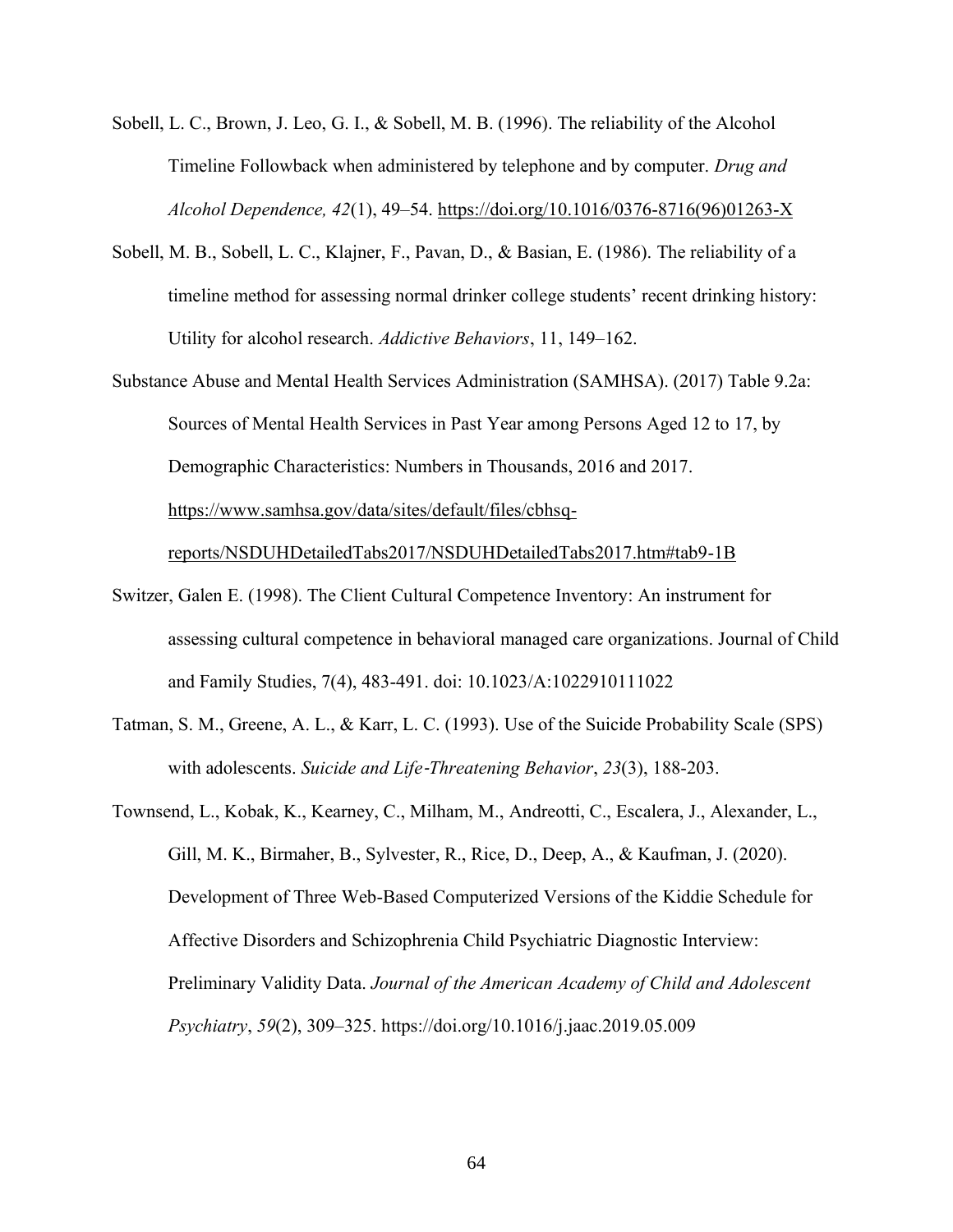- Valdez, C.R., Butler, A., Casas, J.M., Cort, N., Guidino, N., Isaac, P., & Rodgers, C.R.R. (2017). *Addressing the mental health needs of racial and ethnic minority youth: A guide for practitioners.* APA Working Group for Addressing Racial and Ethnic Disparities in Youth Mental Health. American Psychological Association.
- Van Raalte, J., Brewer, D., Brewer, B., Linder, D. (1992). NCAA division II college football players' perceptions of an athlete who consults a sport psychologist. *Journal of Sport Exercise Psychology, 14:* 273–282.
- Wang, Y. P., & Gorenstein, C. (2013). Psychometric properties of the Beck Depression Inventory-II: a comprehensive review. *Brazilian Journal of Psychiatry, 35*(4), 416-431.
- Weisz, J.R., Kuppens, S., Ng, M.Y. et al. (2017). What five decades of research tells us about the effects of youth psychological therapy: a multilevel meta-analysis and implications for science and practice. *American Psychologist 72* (2): 79–117
- Whitney, D.G., Peterson, M.D. (2019). US National and State-Level Prevalence of Mental Health Disorders and Disparities of Mental Health Care Use in Children. *JAMA Pediatrics.173*(4): 389–391. doi:10.1001/jamapediatrics.2018.5399
- Winsley, R., & Matos, N. (2011). Overtraining and elite youth athletes. *Medical Sport Science, 56:* 97–105.
- Yang, Kelly Guanhua, Rodgers, Caryn R. R, Lee, Esther, & Lê Cook, Benjamin. (2020). Disparities in Mental Health Care Utilization and Perceived Need Among Asian Americans: 2012–2016. *Psychiatric Services (Washington, D.C.),* 71(1), 21–27. https://doi.org/10.1176/appi.ps.201900126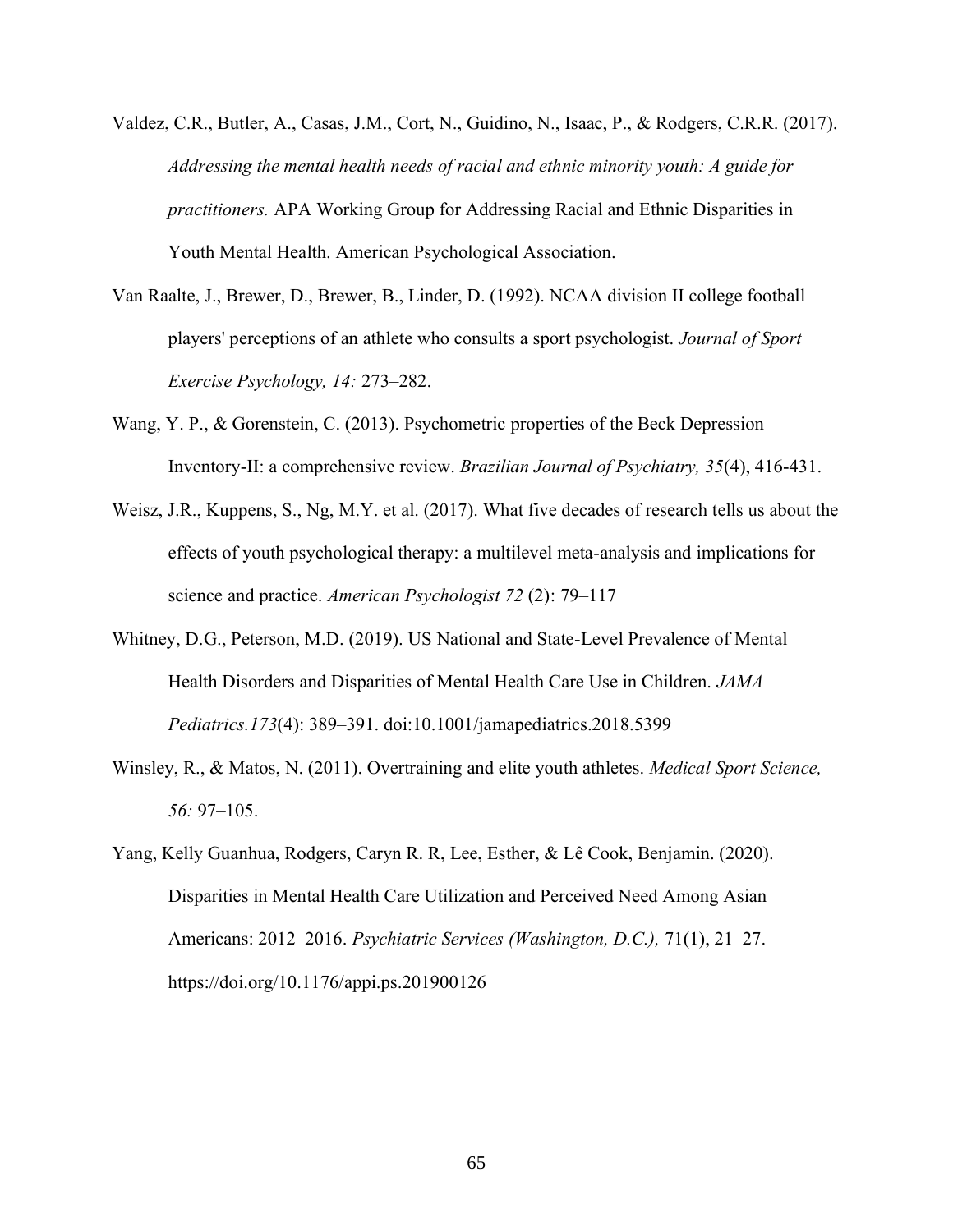# **Curriculum Vitae KAROLYNE BASTOS STUCKI**

Email: karolyne.b.stucki@gmail.com

## **EDUCATION**

 Spring 2018 **B.A., Psychology (Summa Cum Laude),** University of Nevada, Las Vegas **Degree Honors:** University Honors, Research & Creative Honors **Honors Thesis:** *The Type of Significant Other Chosen by Athletes to Participate In Goal-Oriented Alcohol Prevention Programming Influences Alcohol Use.*

 Summer 2021 **M.A., Clinical Psychology,** University of Nevada, Las Vegas (APA-Accredited) **Thesis:** *The Optimum Performance Program In Sports - Youth: A Case Study.*

## **LANGUAGES**

 English, Native Proficiency Portuguese, Bilingual Proficiency

# **SCHOLARSHIPS & AWARDS**

| NsTEC Family Scholarship (\$5,000)                                                                                           | Fall $2015 -$ Spring $2016$                                |
|------------------------------------------------------------------------------------------------------------------------------|------------------------------------------------------------|
| Rebel Achievement Scholarship (\$1,800/year)                                                                                 | Fall $2013 -$ Spring $2018$                                |
| Nevada Millennium Scholarship (\$1,800/year)                                                                                 | Fall $2013 -$ Spring $2018$                                |
| Leaving a Legacy Scholarship (\$1,000)<br>Rebel RAMP Conference Travel Sponsorship (\$1,000)                                 | Fall $2013 -$ Spring $2014$<br>Fall $2017 -$ Spring $2018$ |
| Joseph Allen Taylor Sponsorship (\$750)                                                                                      | Fall $2017 -$ Spring $2018$                                |
| Dean's Honor List<br><b>Outstanding Student in Psychology</b><br>Robert C. Maxson Phi Kappa Phi Graduate Scholarship (\$500) | Spring 2018<br>Spring 2018<br><b>Fall 2018</b>             |
| UNLV Graduate College Recruitment Scholarship (\$200)<br>UNLV Graduate College Access Grant (\$2,000)                        | Fall $2018 -$ Spring $2019$<br>Fall $2019 -$ Spring $2020$ |
| UNLV Rebel Research & Mentorship Program (\$750)                                                                             | Fall $2019 -$ Spring $2020$                                |
| UNLV Rebel Writing Bootcamp Certificate                                                                                      | <b>Fall 2019</b>                                           |
| UNLV Graduate College Mentorship Certification                                                                               | Spring 2020                                                |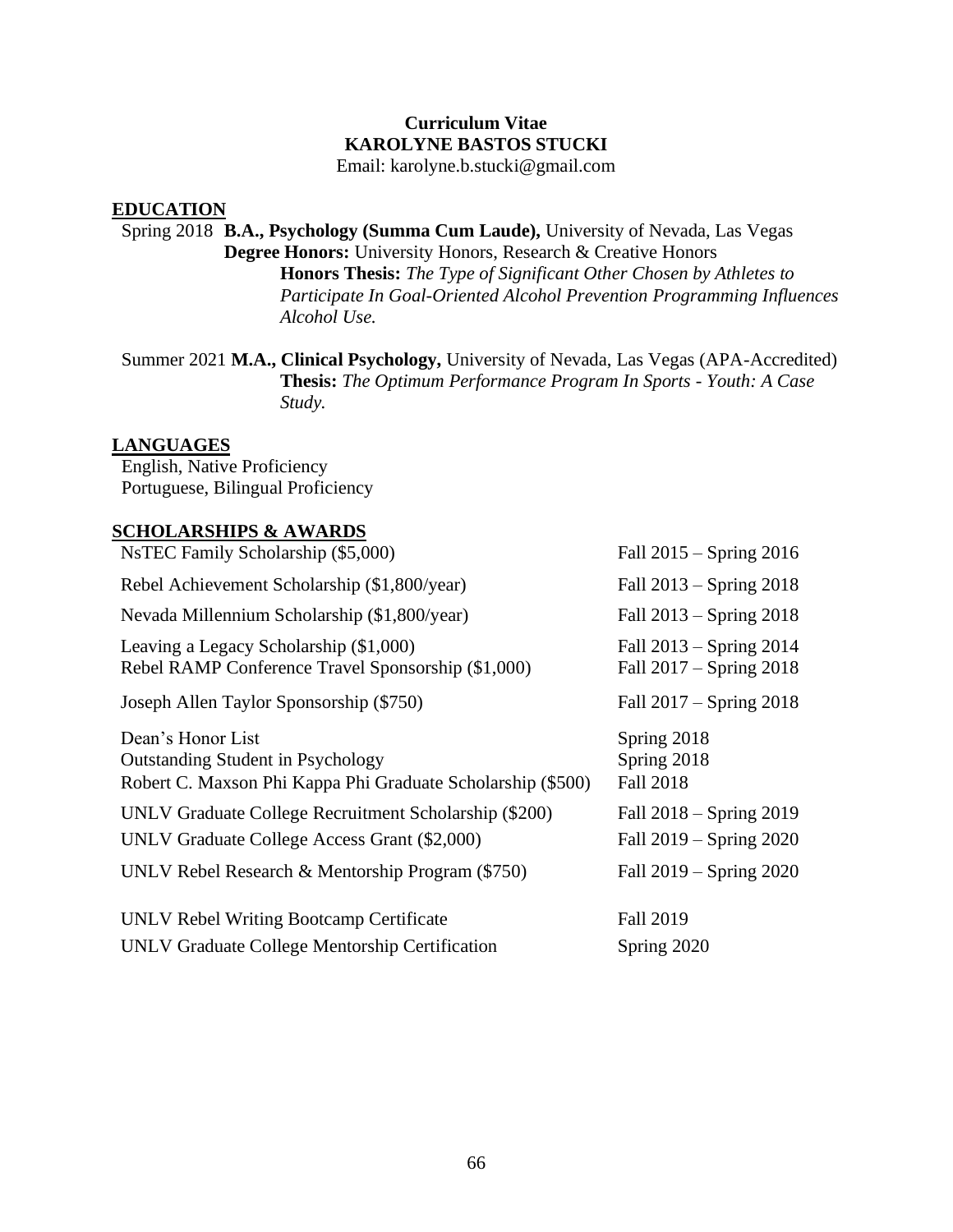#### **RESEARCH**

*Math Cognition Lab* University of Nevada, Las Vegas Las Vegas, NV

Research Assistant

- Spring  $2016$  Fall  $2016$
- Running participants, gathering articles, eye-tracking, and organizational duties.

Research Assistant | Clinic Team Member | Assessment Management Specialist | Quality Assurance Coordinator

- August 2016– Spring 2018
- Maintenance of clinic, training of new lab members, data collection, input, and analysis, literature reviews, quality assurance of assessment and intervention records, website creation and management, development of evidence-based workshops for student-athletes, recruitment and dissemination efforts, and preparation of customized Timeline Followback (TLFB) procedure for assessments.
- Assist graduate students in conducting numerous studies.
- Drug testing (i.e., amphetamine, barbiturates, benzodiazepines, and oxycodone) for assessments.
- Volunteer to present team workshops for UNLV studentathletes on various topics, including motivation, thought management, goal-setting, focus, and cohesion.
- Standardization of protocols for enhancement of productivity.
- Weekly group supervision.
- Acquired funding for undergraduate research under the COLA Undergraduate Student Organization Event Funding Scholarship (\$1,000), Summer 2018.

Graduate Assistant | Program Coordinator | Clinic Team Coordinator | Data Management Coordinator | Quality Assurance Coordinator

- Fall 2018– Spring 2021
- Oversight of The Optimum Performance Program in Sports Youth sector of The Optimum Performance Program including recruitment, assessment, and psychotherapy of youth athletes in the Las Vegas community.
- Overall management of clinic, ensuring participant records are legally and ethically maintained, assuring clinic protocols are properly developed and implemented, assuring supplies and resources are maintained, assuring a clean and

*The Optimum Performance Program (TOPP)* University of Nevada, Las Vegas Las Vegas, NV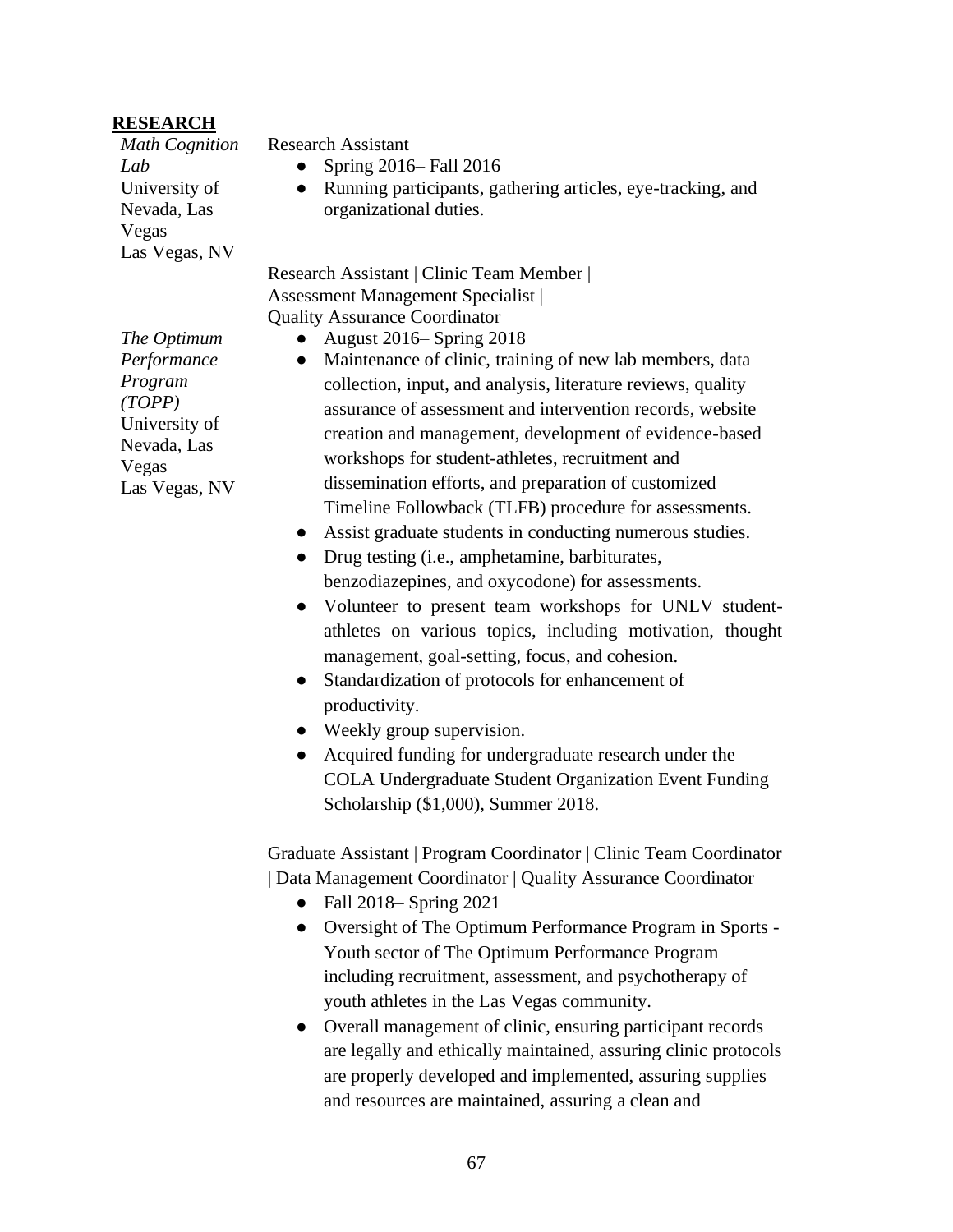aesthetically-pleasing work environment, ensures filing systems are organized and functioning properly.

- Manages budget(s) with Program Director, and assures client/participant confidentiality.
- Responsible for submitting and maintaining IRB protocols, performs all day-to-day activities, and provision of interventions in controlled trials.
- Oversees all data systems, assessments, trainings, security of data, quality assurance of research, development and initiation of data spreadsheets, treatment adherence, treatment outcome variables, trains research assistants to appropriately collect and record data, and establishes and maintains quality assurance checks of data records and databases, and assures data security to ensure strict client confidentiality.
- Conducts participant engagements and consents and provides support to Program Coordinator.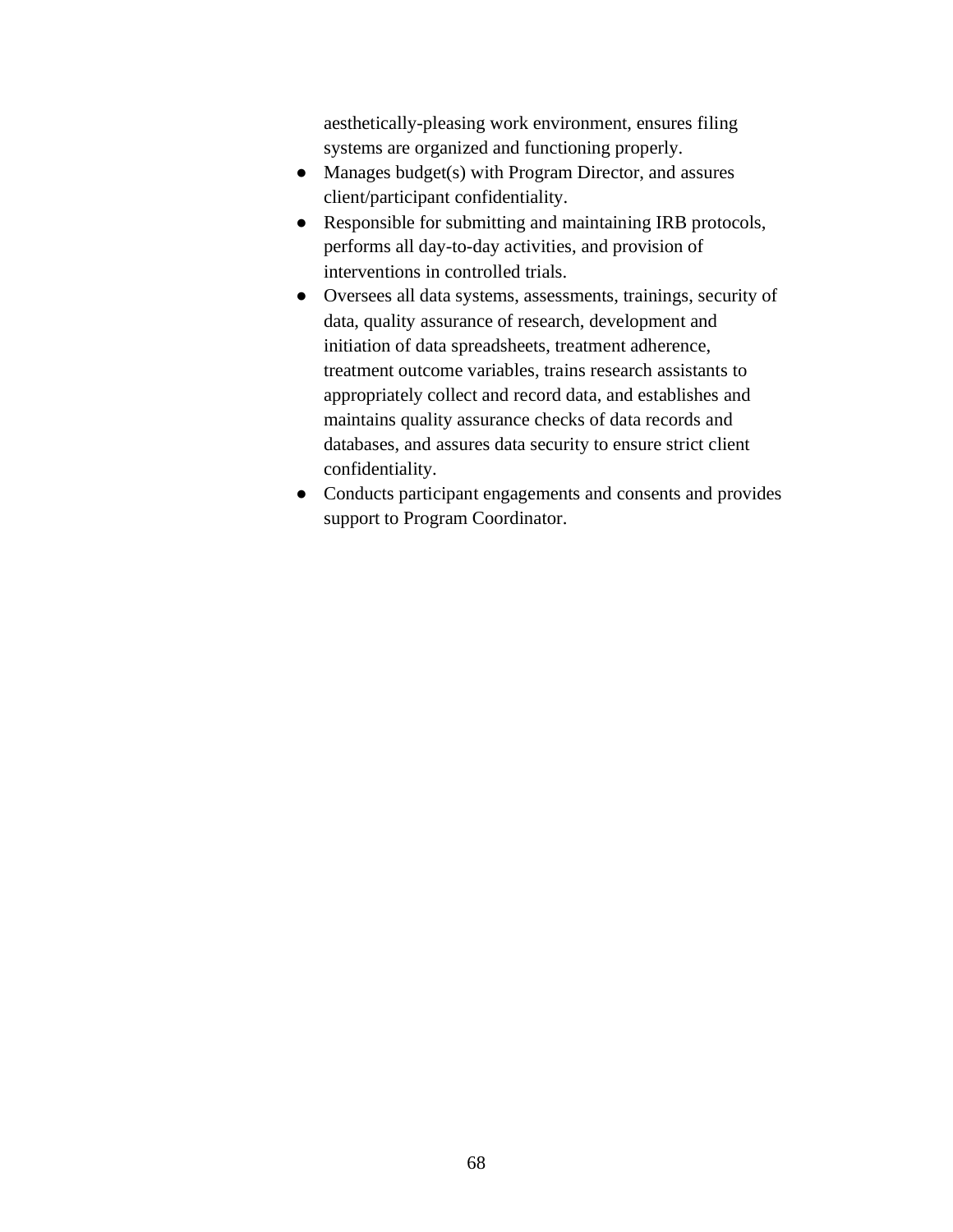#### **PUBLICATIONS & PRESENTATIONS**

*Publications*

- Donohue, B., Phrathep, D., **Stucki, K.**, Kowal, I., Breslin, G., Cohen, M., White, S., Jefferson, L., White, T., Irvin, J., Reece, G., Henrique Paim Kessler, F., Kieslich da Silva, A., Gabriel Santos da Silva, F., Fothergill, M., Robinson, G., Allen, H., Light, A., Allen, D. (2021). Adapting an Evidence-Supported Intervention to Optimize Mental Health and Sport Performance in Youth from Ethnic/Racial Minority and Low-Income Neighborhoods: A National Institutes of Health Stage Model Study. *Journal of Positive Behavior Interventions.*
- *Poster Presentations*
- **Stucki, K**., Jasso, M., Griffin, K., Donohue, B. (2020, February). *A Systematic Review of Mental Health in Athletes: Prevalence.* Poster presented at the Graduate & Professional Student Research Forum, Las Vegas, NV.
- Donohue, B., **Stucki, K.** (2017, November). *The type of significant other chosen by athletes to participate in goal-oriented alcohol prevention programming influences alcohol use.*  Poster presented at the UNLV Honors College Research Program Poster Session, Las Vegas, NV.
- Galante, M., Gavrilova, Y., Gavrilova, E., Bricker, M., Danlag, A., **Stucki, K**., & Donohue, B. (2017, November). *The Effects of a Culturally Adapted Intervention for Student-athletes on Engagement in Mental Health Services, Treatment Adherence, and Client Satisfaction with Services.* Poster presented at the annual convention for Association of Behavioral and Cognitive Therapies, San Diego, CA.
- Gavrilova, Y., **Stucki, K**., Galante, M., Gavrilova, E., Danlag, A., Bricker, M., & Donohue, B. (2018, April). *A Controlled Examination of Motivational Strategies: Is it Better to Motivate by Reviewing Positive Consequences for Goal Achievement or Negative Consequences of Not Accomplishing Goals?* Poster presented at the annual convention for Western Psychological Association, Portland, OR.
- Galante, M., Hussey, J., Corey, A., **Stucki, K**., Danlag, A., Griffin, K., Donohue, B., & Allen, D. (2018, April). *Sport-specific problems and mental health in athletes: Screening for referral to treatment.* Poster presented at the annual convention for American Psychological Association, San Francisco, CA.

*Verbal Presentations*

- **Stucki, K.,** & Reeves, J. (2017, January). *Problem solving.* Workshop conducted at Women's Development Center, Las Vegas, NV.
- **Stucki, K.,** (2017, May). *Motivation.* Workshop conducted at Family Research & Services Lab, Las Vegas, NV.

#### *Panels*

**Stucki, K.,** (2019, February). *UNLV Psi Chi Chapter & Psychology Club: Navigating the Psychology Major.* Panel conducted at the University of Nevada, Las Vegas, Las Vegas, NV.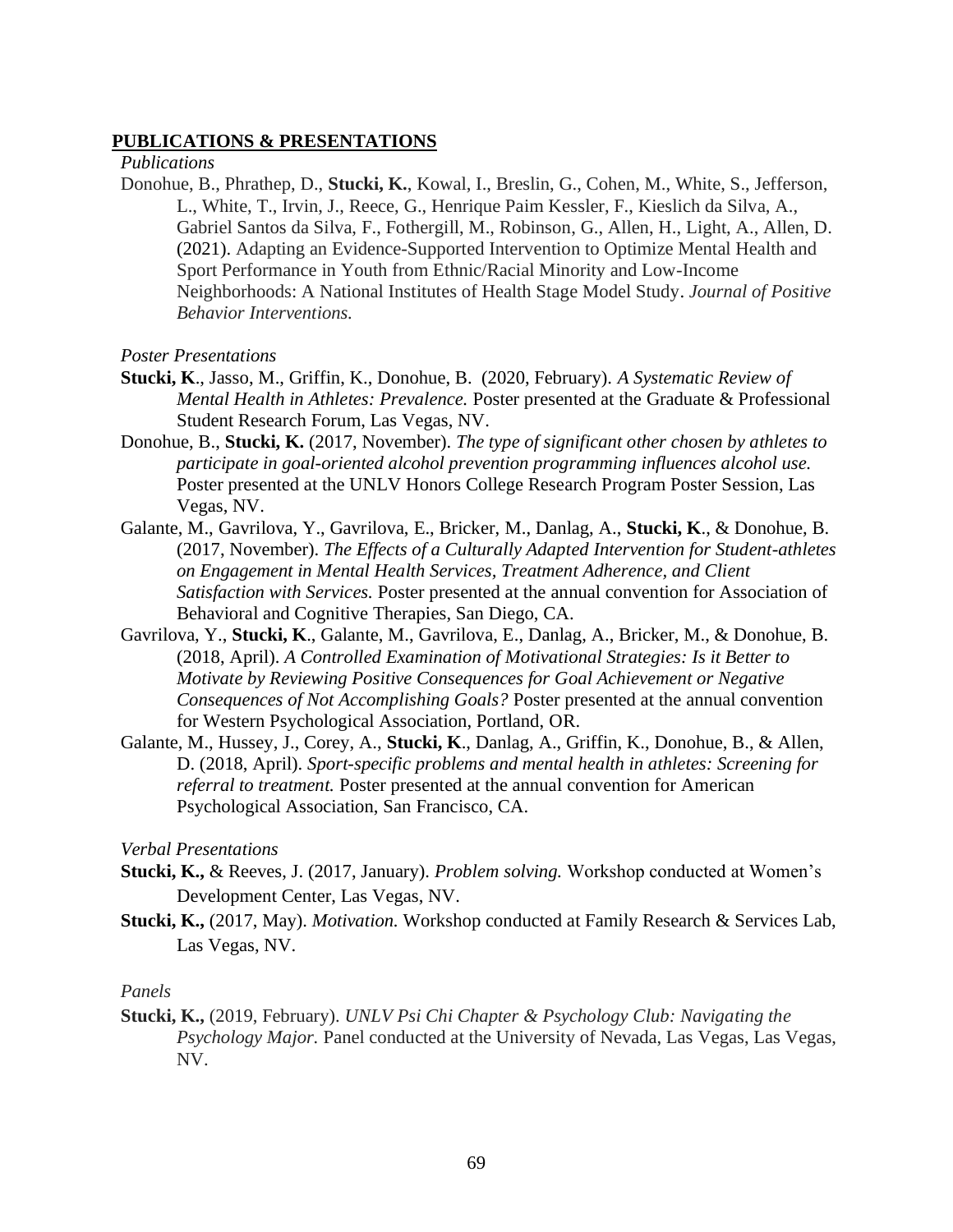# **WORK EXPERIENCE**

| <b>UNLV Graduate College</b>                                      | <b>Student Worker</b>              | Spring $2015 -$ Spring $2018$       |
|-------------------------------------------------------------------|------------------------------------|-------------------------------------|
| UNLV Family Research &<br>Services via Regents Service<br>Program | <b>Research Assistant</b>          | Spring 2017                         |
| <b>UNLV Psychology Department</b>                                 | <b>Graduate Research Assistant</b> | Fall $2018 -$ Spring $2020$         |
| <b>UNLV Psychology Department</b>                                 | <b>Graduate Teaching Assistant</b> | Summer 2019; Fall 2020 -<br>Present |

### **CLINICAL TRAINING**

| The PRACTICE<br>University of Nevada, Las                                                                                                        | Dialectical Behavioral Training<br>(DBT)                         | Fall 2019 (36 hours)        |
|--------------------------------------------------------------------------------------------------------------------------------------------------|------------------------------------------------------------------|-----------------------------|
| Vegas<br>Las Vegas, NV<br>Fall 2019 – Summer 2020                                                                                                | The Optimum Performance Program<br>in Sports (TOPPS)             | Summer 2019 (48 hours)      |
|                                                                                                                                                  | Cognitive Behavioral Therapy (CBT)                               | Fall 2019 – Summer 2020     |
|                                                                                                                                                  | Acceptance & Commitment Therapy<br>(ACT)                         | Fall 2019 – Summer 2020     |
|                                                                                                                                                  | Interpersonal & Social Rhythm<br>Therapy (IPSRT)                 | Spring $2020 -$ Summer 2020 |
| The Evidence Based Practice<br>of Southern Nevada<br>(The EBP)<br>2460 Paseo Verde Pkwy Suite<br>100, Henderson, NV 89074<br>Fall 2020 - Present | <b>Radically Open Dialectical</b><br>Behavioral Therapy (RO-DBT) | Fall 2020 – Spring 2021     |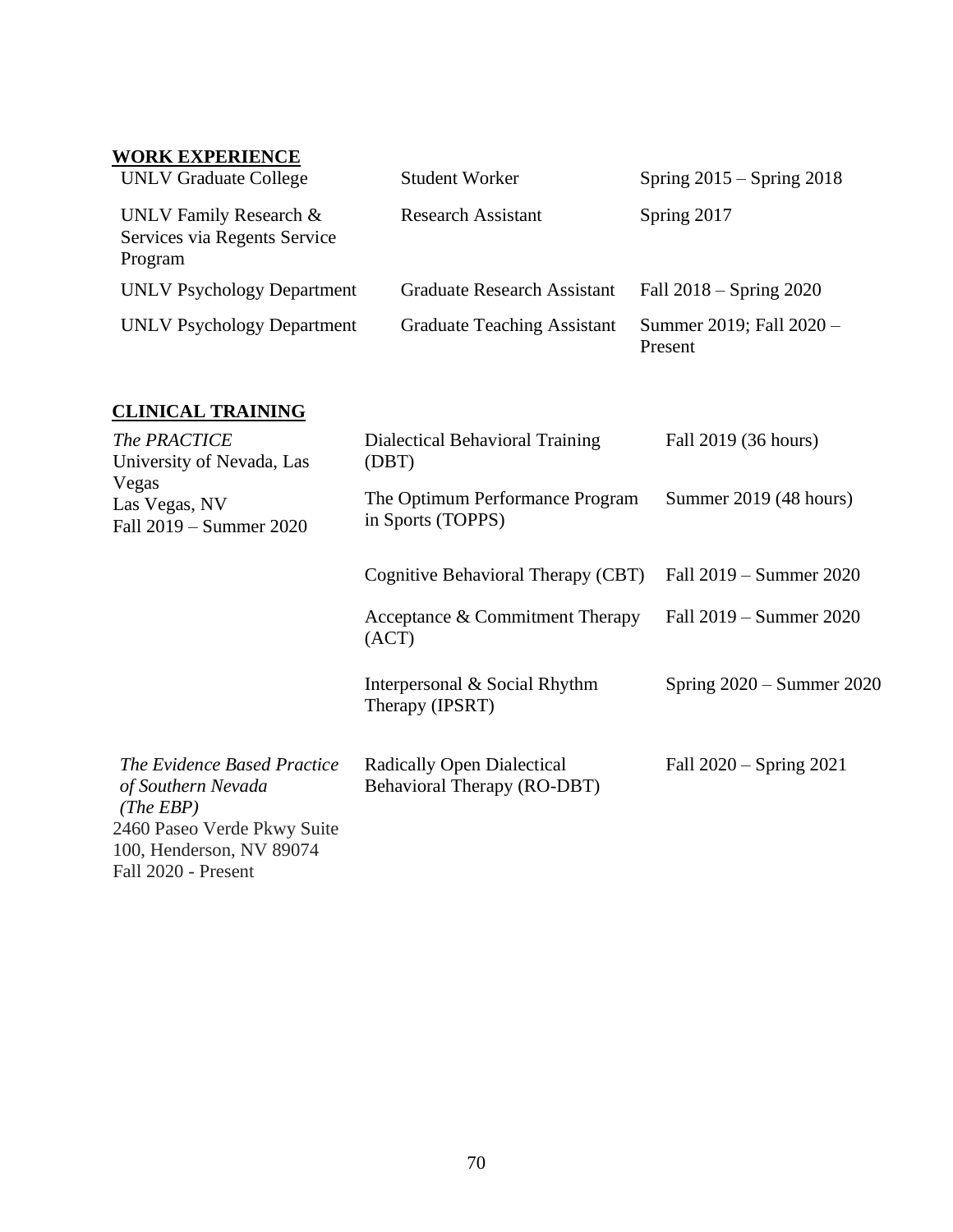### **ASSESSMENT EXPERIENCE**

*The PRACTICE* University of Nevada, Las Vegas

Las Vegas, NV Fall 2019 – Summer 2020

*The Optimum Performance Program (TOPP)* University of Nevada, Las Vegas Las Vegas, NV Fall 2019 – Spring 2021

- Achenbach Adult Self-Report for Ages 18-59
- Delis-Kaplan Executive Functioning Systems (D-KEFS)
- Repeatable Battery for the Assessment of Neuropsychological Status (RBANS)
- Test of Memory Malingering (TOMM)
- Wechsler Adult Intelligence Scale Fourth Edition (WAIS-IV)
- Woodcock-Johnson IV Achievement (WJ-IV-ACH)
- Woodcock-Johnson IV Cognitive (WJ-IV-COG)
- Woodcock-Johnson IV Oral Language (WJ-IV-OL)
- Wechsler Memory Scale Fourth Edition (WMS-IV)
- Nelson-Denny Reading Test
- Conners' Continuous Performance Test 3rd Edition (CPT-3)
- Beck Depression Inventory II (BDI-II)
- Beck Anxiety Inventory (BAI)
- Achenbach Youth Self-Report for Ages 11-18
- Kiddie Schedule for Affective Disorders and Schizophrenia for School Aged Children 6 – 18 years DSM-5 (K-SADS)
- The Symptoms Check-List-90-Revised (SCL-90- R)
- Suicide Probability Scale (SPS)
- Child and Adolescent Services Assessment (CASA)
- Time-Line Follow-Back interview (TLFB)
- Client Satisfaction Questionnaire-8 (CSQ-8)
- Student Athlete Relationship Instrument (SARI)
- Sport Interference Checklist (SIC)